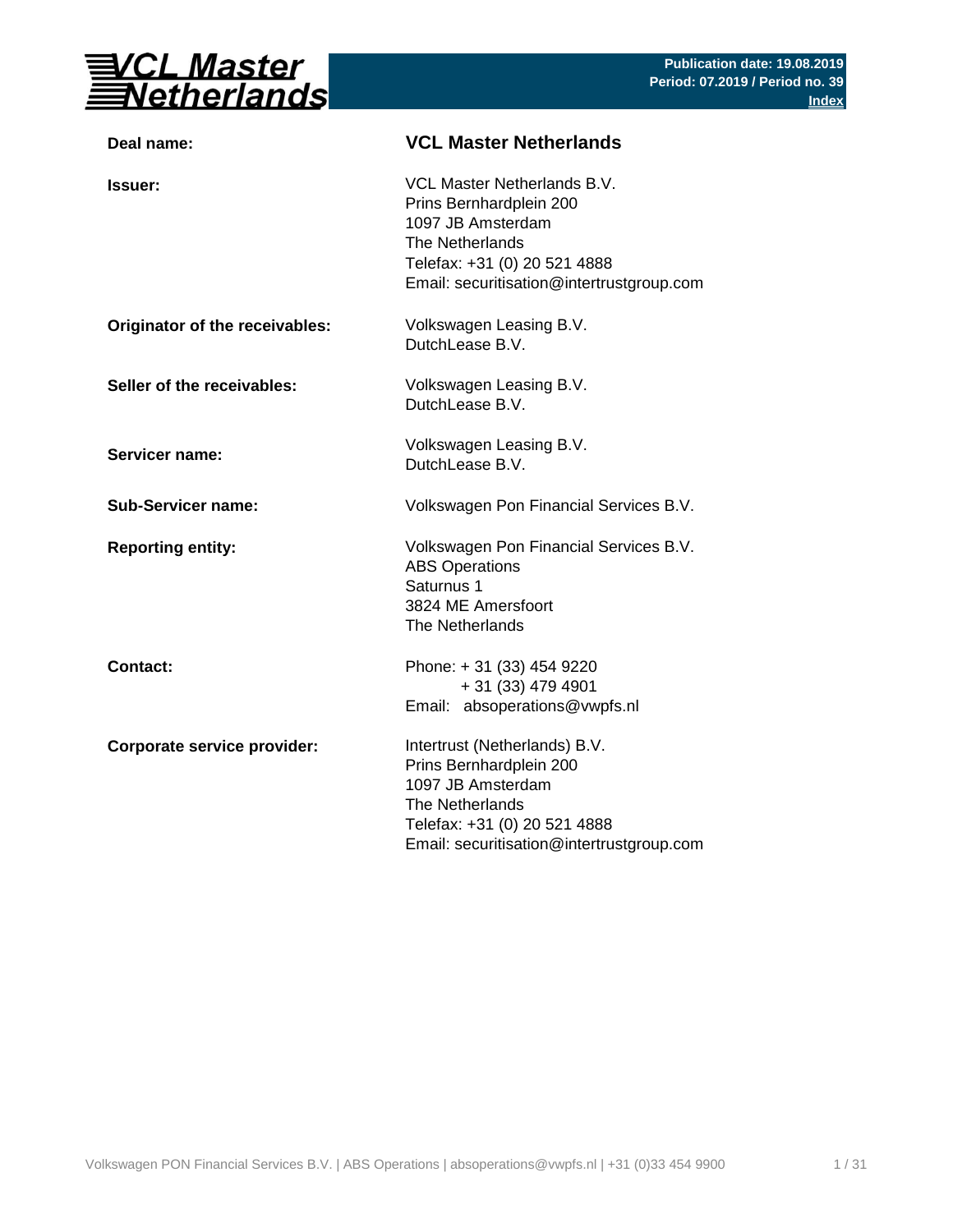

#### **Contents**

| Page           | <b>Table of contents</b>           |
|----------------|------------------------------------|
| 1              | Cover                              |
| $\overline{2}$ | <b>Contents</b>                    |
| 3              | <b>Reporting details</b>           |
| 4              | <b>Parties overview</b>            |
| 5              | <b>Transaction events I</b>        |
| 6              | <b>Transaction events II</b>       |
| $\overline{7}$ | <b>Transaction events III</b>      |
| 8              | Information regarding the notes I  |
| 9              | Information regarding the notes II |
| 10             | Cash collateral account            |
| 11             | Swap fixing / Waterfall            |
| 12             | <b>Retention</b>                   |
| 13             | <b>Amortisation profile I</b>      |
| 14             | <b>Amortisation profile II</b>     |
| 15             | Run out schedule I                 |
| 16             | Run out schedule II                |
| 17             | <b>Outstanding contracts</b>       |
| 18             | Delinquencies & defaults I         |
| 19             | Delinquencies & defaults II        |
| 20             | Delinquencies & defaults III       |
| 21             | <b>Write-Offs</b>                  |
| 22             | <b>Prepayments</b>                 |
| 23             | Pool data I                        |
| 24             | Pool data II                       |
| 25             | Pool data III                      |
| 26             | Pool data IV                       |
| 27             | Pool data V                        |
| 28             | Pool data VI                       |
| 29             | Lease level data                   |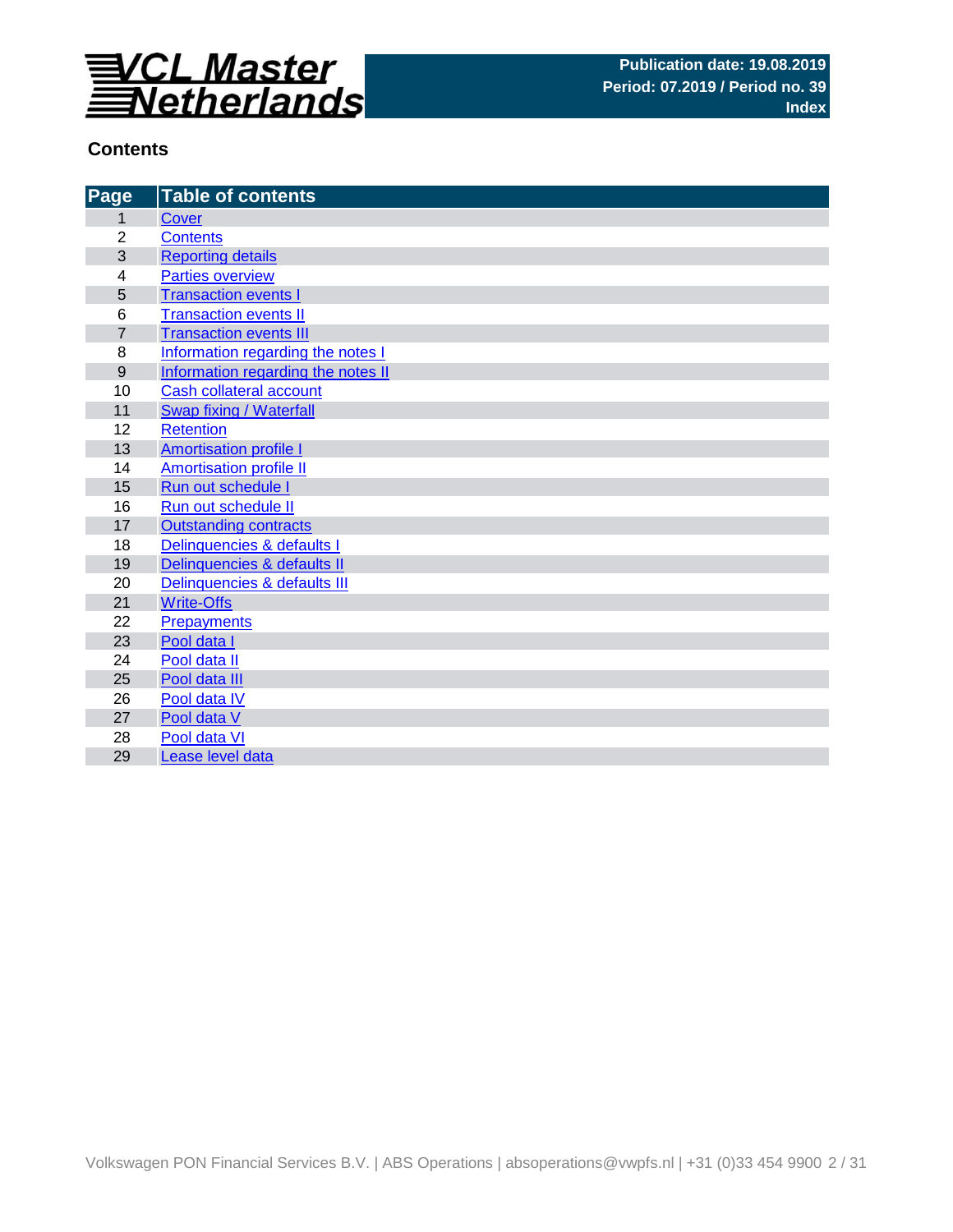

## **Reporting details**

| 30-4-2016 Publication date:        | 19.08.2019 (18th of each month)     |
|------------------------------------|-------------------------------------|
| n.a. Payment date:                 | 27.08.2019 (25th of each month)     |
| 25-6-2027 Reporting date:          | 31.07.2019 (last day of each month) |
| 31-5-2016 Asset collection period: | from 01.07.2019 until 31.07.2019    |
| 39 Interest accrual period         | from 25.07.2019 until 27.08.2019    |
| Monthly Note payment period:       | from 25.07.2019 until 27.08.2019    |
| 25-9-2019 Days accrued:            | 33                                  |
|                                    |                                     |

| Type of car at pool cut | <b>Number of</b><br><b>contracts</b> | Percentage of<br><b>contracts</b> | <b>Outstanding</b><br>discounted<br>balance | Percentage outstanding<br>discounted balance |
|-------------------------|--------------------------------------|-----------------------------------|---------------------------------------------|----------------------------------------------|
| New cars                | 13.108                               | 94,62%                            | €244.342.851,74                             | 96,01%                                       |
| Used cars               | 746                                  | 5.38%                             | €10.167.048,13                              | 3,99%                                        |
| <b>Total</b>            | 13.854                               | 100,00%                           | €254.509.899,87                             | 100,00%                                      |

Volkswagen PON Financial Services B.V. | ABS Operations | absoperations@vwpfs.nl | +31 (0)33 454 9900 3 / 31 31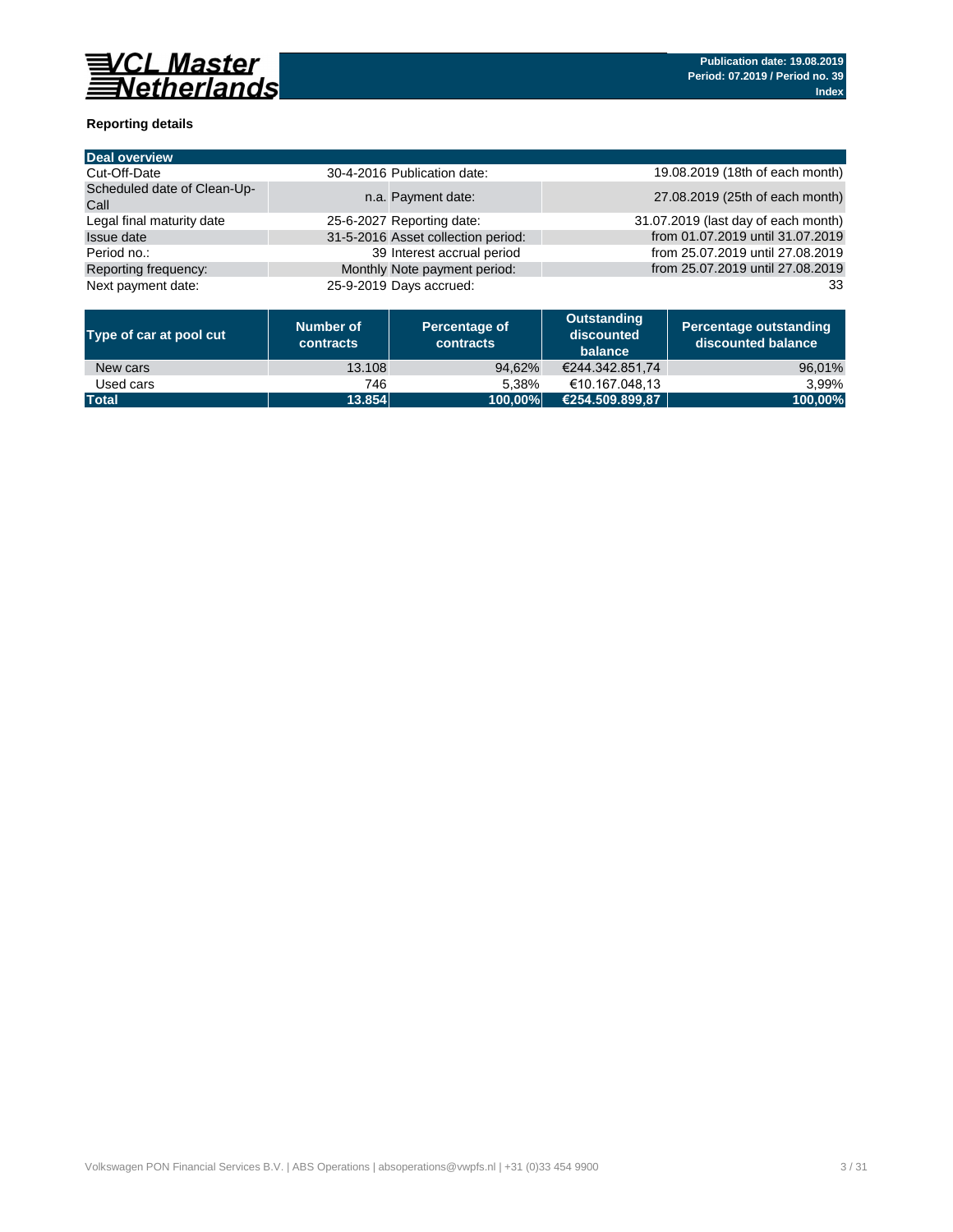

#### **Parties overview**

Telefax: +31 (0) 33 479 1800 Email: absoperations@vwpfs.nl **Moody's Investors Service Ltd. Moody's Investors Service Ltd.** 

One Canada Square Email: monitor.abs@moodys.com

| <b>Issuer:</b>                                                                                                                                    | <b>VCL Master Netherlands B.V.</b><br><b>Attn.: Directors</b><br>Prins Bernhardplein 200<br>1097 JB Amsterdam<br>The Netherlands<br>Telefax: +31 (0)20 521 48888<br>Email: securitisation@intertrustgroup.com                                                                                                      | <b>Lead Manager</b>                                                  | <b>ING Bank N.V.</b><br>Attn.: N. Spieker/ S de Visser<br>Bijlmerplein 888 (AMP E05.048)<br>1102 MG Amsterdam<br>The Netherlands<br>Telephone: +31 (0)20 56 38117<br>Email: niels.spieker@ing.com                                                   |
|---------------------------------------------------------------------------------------------------------------------------------------------------|--------------------------------------------------------------------------------------------------------------------------------------------------------------------------------------------------------------------------------------------------------------------------------------------------------------------|----------------------------------------------------------------------|-----------------------------------------------------------------------------------------------------------------------------------------------------------------------------------------------------------------------------------------------------|
| Co-Arranger:                                                                                                                                      | <b>Volkswagen Financial Services AG</b><br>Attn.: H. Wiegmann, M. Williamson, A. Dunaszewska<br><b>Gifhorner Strasse 57</b><br>38112 Braunschweig<br>Germany<br>Telefax: +49 (531) 212 75423, +49 (531) 212 7 83976<br>Email: heiko.wiegmann@vwfs.com,<br>martin.williamson@vwfs.com<br>agata.dunaszewska@vwfs.com | Co-Arranger:                                                         | <b>ING Bank N.V.</b><br>Attn.: N. Spieker/ S de Visser<br>Bijlmerplein 888 (AMP E05.048)<br>1102 MG Amsterdam<br>The Netherlands<br>Telephone: +31 (0)20 56 38117<br>Email: niels.spieker@ing.com                                                   |
| <b>Principal Paying Agent,</b><br><b>Calculation Agent, Interest</b><br><b>Determination Agent, Account</b><br><b>Bank and Cash Administrator</b> | <b>Elavon Financial Services Limited, UK Branch</b><br>Attn.: Structures Finance Relationship Management<br>5th Floor, 125 Old Broad Street<br>London EC2N 1AR<br><b>United Kingdom</b><br>Telefax: +44 207 365 2577<br>Email: mbs.relationship.management@usbank.com                                              | <b>Security Trustee</b><br><b>Data Proctection</b><br><b>Trustee</b> | <b>Stichting Security Trustee VCL Master Netherlands</b><br>Attn.: Director<br>Prins Bernhardplein 200<br>1097 JB Amsterdam<br>The Netherlands<br>Telefax: +31 (0)20 521 48888<br>Email: securitisation@intertrustgroup.com                         |
| <b>Listing Agent</b>                                                                                                                              | <b>Lucid Issuer Services Limited</b><br>Attn.: Jackie Geisen<br><b>Tankerton Works</b><br>12 Argyle Walk<br>London WC1H 8HA<br><b>United Kingdom</b><br>Email: jgeisen@lucid-is.com                                                                                                                                | <b>Registrar</b>                                                     | <b>Elavon Financial Services Limited</b><br>Attn.: Structured Finance Agency Services<br><b>Block E, Cherrywood Business Park</b><br>Loughlinstown, Dublin<br>Ireland<br>Telefax: +353 (1) 6569442<br>Email: mbs.relationship.management@usbank.com |
| <b>Subservicer:</b>                                                                                                                               | <b>Volkswagen Pon Financial Services B.V.</b><br>Attn.: ABS Operations<br>Saturnus 1<br>3824 ME Amersfoort<br><b>The Netherlands</b><br>Telefax: +31 (0) 33 479 1800<br>Email: absoperations@vwpfs.nl                                                                                                              | <b>Swap counterparty:</b>                                            | Skandinaviska Enskilda Banken AB<br><b>Attn.: Structured Derivative Operations</b><br>Stephanstr. $14 - 16$<br>60313 Frankfurt am Main<br>Germany<br>Email: SEBStructIrdOps@seb.se                                                                  |
| <b>Sellers, Servicers, Call Option</b><br><b>Buyers, Issuer Facility</b><br><b>Borrowers:</b>                                                     | <b>Volkswagen Leasing B.V.</b><br>Attn.: ABS Operations<br>Saturnus 1<br>3824 ME Amersfoort<br>The Netherlands                                                                                                                                                                                                     | <b>Rating agencies:</b>                                              | <b>Fitch Ratings Ltd</b><br>30 North Colonnade<br>London, E14 5GN<br><b>United Kingdom</b><br>Email: guy.honebon@fitchratings.com;<br>michael.ecke@fitchratings.com                                                                                 |

**DutchLease B.V.** Canary Wharf Attn.: ABS Operations Saturnus 1 United Kingdom The Netherlands Telefax: +31 (0) 33 479 1800 Email: absoperations@vwpfs.nl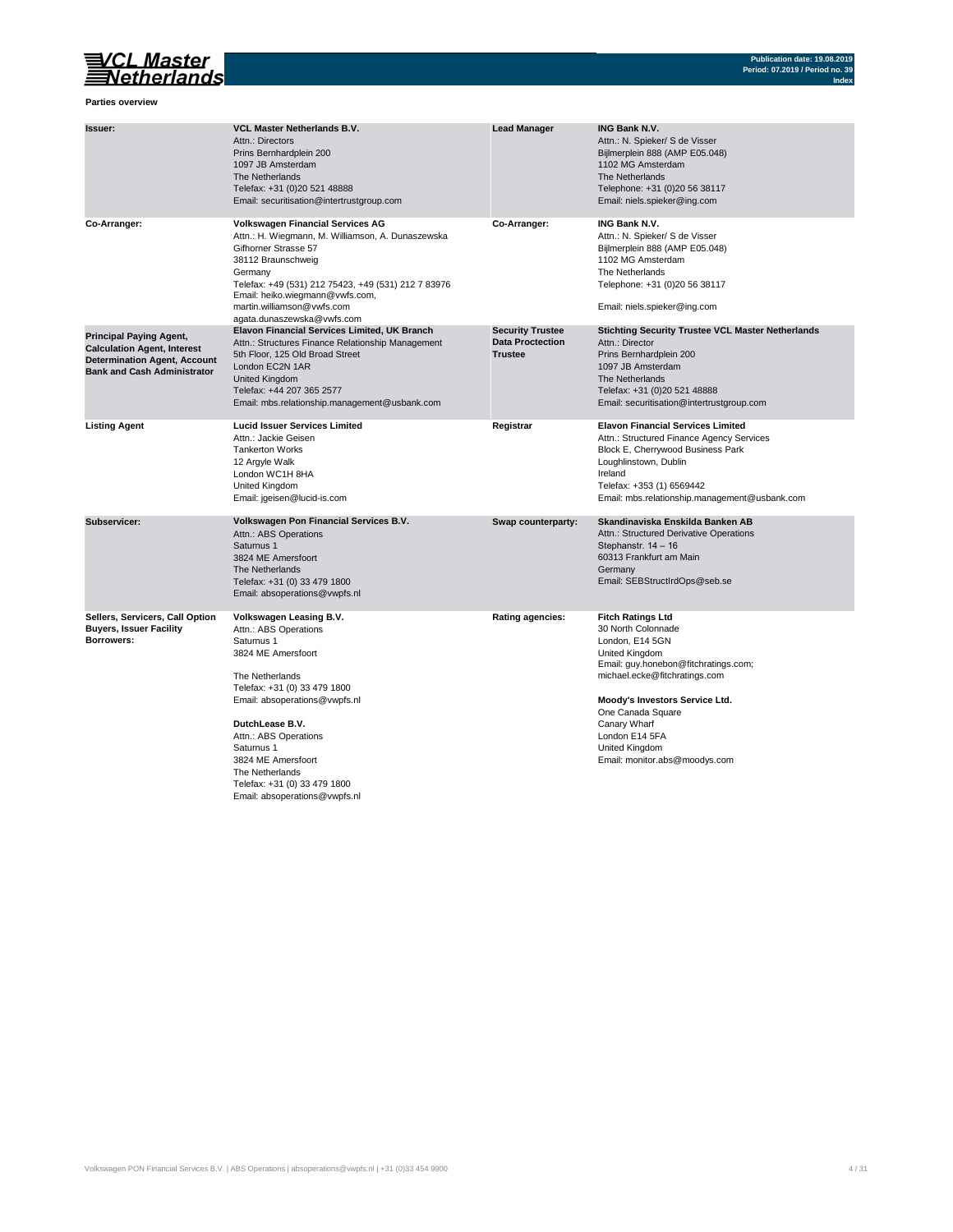

#### **Transaction events I**

#### **Clean-up-call**

| <b>Repurchase of receivables</b> | <b>Number of contracts</b> | Percentage of contracts | balance | Outstanding discounted Percentage of outstanding<br>discounted balance | <b>Re-Purchase price</b> |
|----------------------------------|----------------------------|-------------------------|---------|------------------------------------------------------------------------|--------------------------|
| Current period                   |                            |                         |         |                                                                        |                          |
| Previous periods                 |                            |                         |         |                                                                        |                          |
| <b>Total</b>                     |                            |                         |         |                                                                        |                          |

#### **Transaction party replacements**

| Capacity of transaction party | Date of replacement | Reason for replacement | <b>Replaced party</b> | <b>Replaced by</b> |
|-------------------------------|---------------------|------------------------|-----------------------|--------------------|
|                               |                     |                        |                       |                    |
|                               |                     |                        |                       |                    |
|                               |                     |                        |                       |                    |

Volkswagen PON Financial Services B.V. | ABS Operations | absoperations@vwpfs.nl | +31 (0)33 454 9900 5 / 31 5 / 31

| <b>Clean-Up-Call condition</b>                         |         |
|--------------------------------------------------------|---------|
| Percentage of current outstanding discounted portfolio | 308.20% |
| Min. Percentage of outstanding discounted portfolio    | 10.00%  |

If a repurchase of receivables occurred, it would only result from non-eligibility as of the respective Cut-Off-Date (which has been discovered at a later stage).

\*N.B. This percentage may become greater 100% whenever the current total outstanding discounted balance is larger than the initial discounted balance as of initial Cut-Off-Date.

Fulfilled when the aggregate discounted Balance is less than 10,00% of the initial discounted balance as of initial Cut-Off date provided that all payment obligations under the Compartment 1 notes will be thereby fulfilled.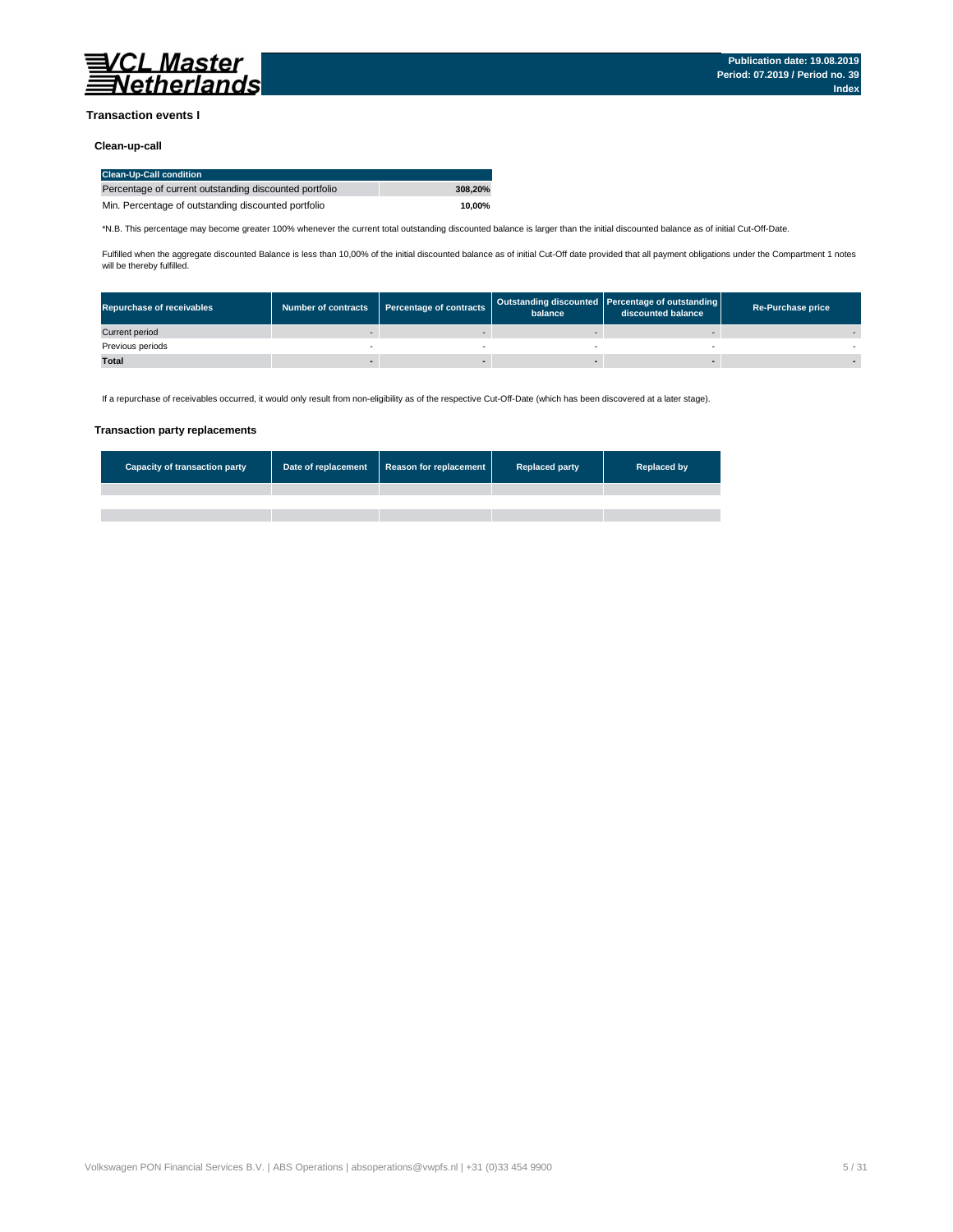# **WARGINAL Master**

#### **Transaction events II**

| <b>Revolving period</b>                                                            |            |
|------------------------------------------------------------------------------------|------------|
| Series revolving period expiration date of the<br>last outstanding series of notes | 25-11-2019 |
| Date of occurance of an early amortisation<br>event                                | n.a.       |
| Revolving period                                                                   | 25-11-2019 |

| <b>Accumulation account balance</b>                              | $30 - 6 - 2019$ | $31 - 7 - 2019$ |
|------------------------------------------------------------------|-----------------|-----------------|
| Amounts not invested for the purchase of<br>additional assets    | €0.00           | €0.00           |
| Percentage not invested for the purchase of<br>additional assets | $0.00\%$        | $0.00\%$        |

| <b>Dynamic gross loss ratio</b> | <b>Ratio</b> | $>1.0\%$  | $> 2.0\%$ |
|---------------------------------|--------------|-----------|-----------|
| $31 - 5 - 2019$                 | 0.02685%     | <b>No</b> | <b>No</b> |
| $30 - 6 - 2019$                 | 0.02419%     | No        | No        |
| 31-7-2019                       | 0.02264%     | <b>No</b> | No        |

| <b>Cumulative gross loss ratio</b> | Ratio                          | $2.00\%$ | 50%       | 4,50% | $5.50\%$  |
|------------------------------------|--------------------------------|----------|-----------|-------|-----------|
| $-2019$<br>$31 - 7 -$              | <sup>מחדריכי</sup> נ<br>321YY0 | No.      | <b>NC</b> | No    | <b>No</b> |

**No**

Services B.V., take the form of a guarantee or any other form.

| <b>Early amortisation event</b>                                                                                                                                                                                                                                                                                                                                                                                                                                                                                                                                                  | <b>No</b> |
|----------------------------------------------------------------------------------------------------------------------------------------------------------------------------------------------------------------------------------------------------------------------------------------------------------------------------------------------------------------------------------------------------------------------------------------------------------------------------------------------------------------------------------------------------------------------------------|-----------|
| (i) Occurence of a foreclosure event                                                                                                                                                                                                                                                                                                                                                                                                                                                                                                                                             | <b>No</b> |
| (ii) VCL Master accumulation account balance > 10% of total discounted receivables balance on two consecutive months                                                                                                                                                                                                                                                                                                                                                                                                                                                             | <b>No</b> |
| (iii) the Credit Enhancement Increase Condition is in effect                                                                                                                                                                                                                                                                                                                                                                                                                                                                                                                     | <b>No</b> |
| (iv) In case of default/termination event: failure to replace swap counterparty or failure to post collatereal by swap counterparty                                                                                                                                                                                                                                                                                                                                                                                                                                              | <b>No</b> |
| (v) Any payment date after six consecutive payment dates following the initial issue date, the sum of Class A Actual Overcollateralisation<br>Percentage is lower than 31,75% or the Class B Actual Overcollateralisation Percentage is lower than 24,25%                                                                                                                                                                                                                                                                                                                        | No        |
| (vi) Either of the Sellers ceases to be an Affiliate of the Volkswagen AG or any successor thereto                                                                                                                                                                                                                                                                                                                                                                                                                                                                               | <b>No</b> |
| (vii) The 403-declaration with respect to a Seller is withdrawn by Volkswagen Pon Financial Services B.V. by depositing a declarartion to<br>this effect with the Trade Register of the Chamber of Commerce unless Volkswagen Pon Financial B.V. has provided to the relevant Seller,<br>no later than 30 Business Days following the depositing of the declaration to this effect, replacement security by other means in form and<br>substance sufficient to the Issuer and the Issuer and the Security Trustee (which may, at the sole discretion of Volkswagen Pon Financial | No        |

Volkswagen PON Financial Services B.V. | ABS Operations | absoperations@vwpfs.nl | +31 (0)33 454 9900 6 / 31

| <b>Credit enhancement increase condition</b>                                                          |       | <b>Not in effect</b> |
|-------------------------------------------------------------------------------------------------------|-------|----------------------|
| a) the dynamic gross loss ratio for three consecutive payment dates exceeds                           |       |                      |
| (i) if weighted average seasoning is less 12 months                                                   | 1,00% | <b>No</b>            |
| (ii) if weighted average seasoning is $\ge$ = 12 months                                               | 2,00% | <b>No</b>            |
| b) the cumulative gross loss ratio exceeds                                                            |       |                      |
| (i) if weighted average seasoning is less then 12 months                                              | 2.00% | <b>No</b>            |
| (ii) if weighted average seasoning is between 12 (incl.) - 24 (incl.) months                          | 3,50% | <b>No</b>            |
| (iii) if weighted average seasoning is between 24 (excl.) - 36 (incl.) months                         | 4,50% | <b>No</b>            |
| (iv) if weighted average seasoning is $>$ 36 months                                                   | 5,50% | <b>No</b>            |
| c) the late delinquency ratio exceeds at any payment date                                             | 2,00% | <b>No</b>            |
| d) the occurence of a servicer replacement event                                                      |       | <b>No</b>            |
| e) the occurence of an insolvency event with respect to VWL/DL                                        |       | <b>No</b>            |
| f) the cash collateral account does not contain the specified general cash collateral account balance |       | <b>No</b>            |

| Discounted balance as of the previous period            | €784.328.413,73   |
|---------------------------------------------------------|-------------------|
| Discounted balance of all initial and additional assets | €1.384.723.421.35 |
| Weighted average seasoning                              | 22.04             |
| Late delingency ratio                                   | $0.00000\%$       |

#### **Enforcement event**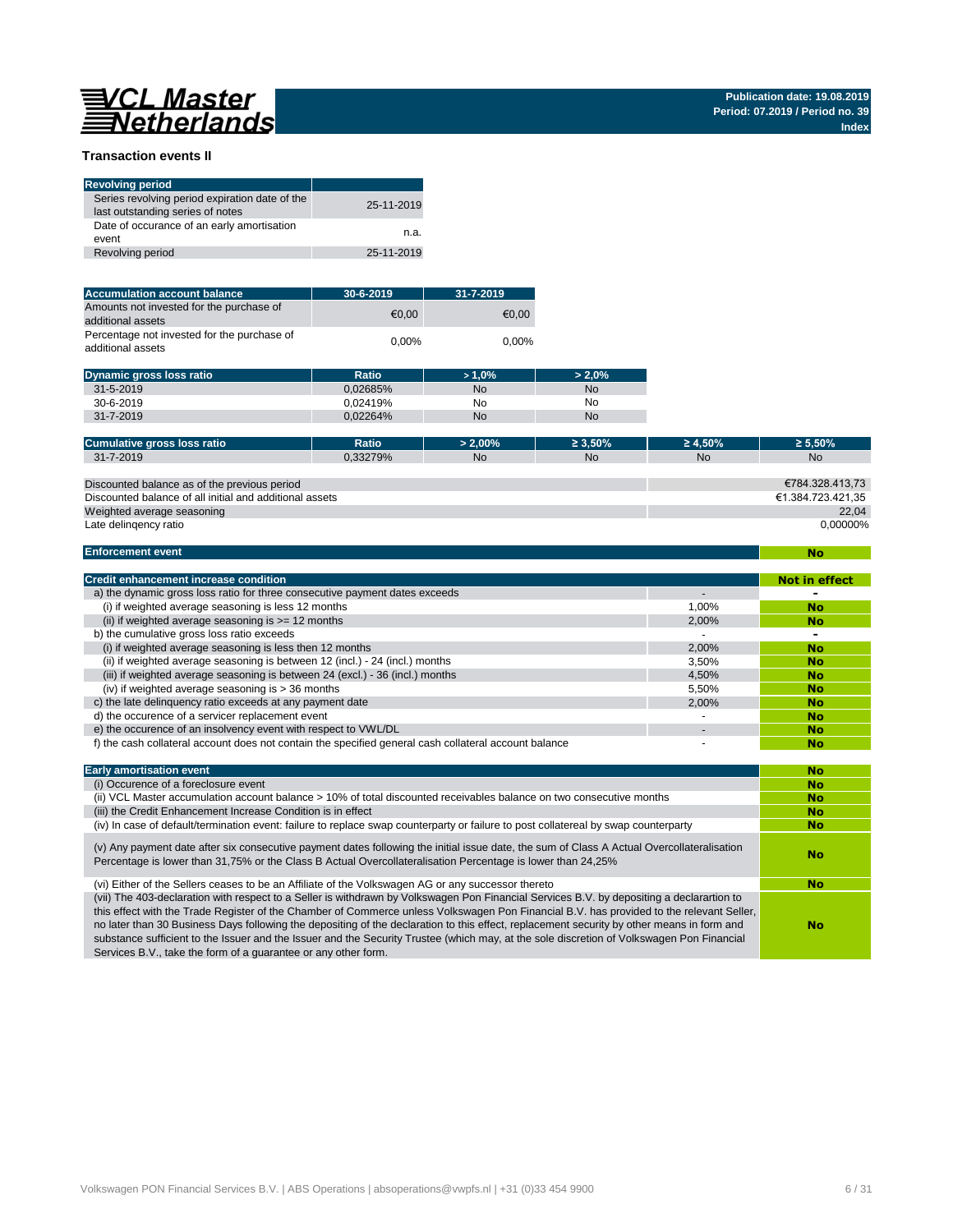

#### **Transaction events III**

|           | <b>THOOGY</b>                   |                |           | .          |         |  |
|-----------|---------------------------------|----------------|-----------|------------|---------|--|
| Long term | <b>Short</b><br><b>Ext term</b> | <b>Outlook</b> | Long term | Short term | Outlook |  |
|           |                                 |                |           |            |         |  |
|           |                                 |                |           |            |         |  |

*Fulfilled*

Fitch Ratings currently views the credit quality of Volkswagen Pon Financial Services B.V. to be commensurate with the agreed upon rating requirements set out in the definition of the Monthly Remittance Condition. Please reference the Prospectus for a complete description of this mechanism. If there should be a change in the credit quality of Volkswagen Pon Financial Services B.V. such that it would no longer be commensurate with the conditions set out in the Monthly Remittance Condition, Fitch Ratings will notify the Servicer and the next Investor Report will be amended accordingly.

| <b>Account bank</b>                                                                                                           |                | <b>Moody's</b>                                                                                                                                                                                                                                                                                    |                |                                                                                                                                         | <b>Fitch</b>                                                                                                                                                  |                |                         |                  |
|-------------------------------------------------------------------------------------------------------------------------------|----------------|---------------------------------------------------------------------------------------------------------------------------------------------------------------------------------------------------------------------------------------------------------------------------------------------------|----------------|-----------------------------------------------------------------------------------------------------------------------------------------|---------------------------------------------------------------------------------------------------------------------------------------------------------------|----------------|-------------------------|------------------|
| Elavon Financial Services Limited UK branch                                                                                   | Long term      | <b>Short term</b>                                                                                                                                                                                                                                                                                 | <b>Outlook</b> | Long term                                                                                                                               | <b>Short term</b>                                                                                                                                             | <b>Outlook</b> |                         |                  |
| Current rating                                                                                                                | A <sub>1</sub> | $P-1$                                                                                                                                                                                                                                                                                             | <b>Stable</b>  | AA                                                                                                                                      | $F1+$                                                                                                                                                         | <b>Stable</b>  |                         |                  |
| Minimum required rating                                                                                                       | Baa1           | $P-1$                                                                                                                                                                                                                                                                                             |                | A                                                                                                                                       | F <sub>1</sub>                                                                                                                                                |                |                         |                  |
| ** if not subject to short-term rating, long term rating of at least<br>A+                                                    |                | If the account bank ceases to have the account bank required rating it shall, at its own cost,<br>(iii) take any other action in order to maintain the rating of the Notes or to restore the rating of the Notes.<br>(Please refer to the prospectus for a complete description of the mechanism) |                | (ii) find an irrevocable and unconditional guarantor providing the guarantee from an entity with Account Bank Required Rating, or       | (i) procure transfer of the accounts held with it to an Eligible Collateral Bank which is to be appointed by the Issuer once selected by the Account Bank, or |                | <b>Required rating:</b> | <b>Fulfilled</b> |
| Swap counterparty                                                                                                             |                | <b>Moody's</b>                                                                                                                                                                                                                                                                                    |                |                                                                                                                                         | <b>Fitch</b>                                                                                                                                                  |                |                         |                  |
| Skandinaviska Enskilda Banken AB                                                                                              | Long term      | <b>Short term</b>                                                                                                                                                                                                                                                                                 | <b>Outlook</b> | Long term                                                                                                                               | <b>Short term</b>                                                                                                                                             | <b>Outlook</b> |                         |                  |
| Current rating                                                                                                                | Aa2            | $P-1$                                                                                                                                                                                                                                                                                             | <b>Stable</b>  | AA-                                                                                                                                     | $F1+$                                                                                                                                                         | <b>Stable</b>  |                         |                  |
| Minimum required rating<br>* and either posts collateral or obtains garuantee from a person<br>having minimum required rating | A3             |                                                                                                                                                                                                                                                                                                   |                | A                                                                                                                                       | F <sub>1</sub>                                                                                                                                                |                |                         |                  |
|                                                                                                                               |                | (i) posts an amount of collateral (in the form of cash and/or securities) as set forth in the Swap Agreement; or<br>(ii) obtains a guaranty from an instituton with an acceptable ratng; or<br>(Please refer to the prospectus for a complete description of the mechanism)                       |                | (iii) assigns its rights and obligations under the relevant Swap Agreement to a substitute swap counterparty with an acceptable rating. |                                                                                                                                                               |                | <b>Required rating:</b> | <b>Fulfilled</b> |
|                                                                                                                               |                | <b>Moody's</b>                                                                                                                                                                                                                                                                                    |                |                                                                                                                                         | <b>Fitch</b>                                                                                                                                                  |                |                         |                  |
| Volkswagen Financial Services AG                                                                                              | Long term      | <b>Short term</b>                                                                                                                                                                                                                                                                                 | <b>Outlook</b> | Long term                                                                                                                               | <b>Short term</b>                                                                                                                                             | <b>Outlook</b> |                         |                  |
| Current rating                                                                                                                | A3             | $P-2$                                                                                                                                                                                                                                                                                             | <b>Stable</b>  |                                                                                                                                         |                                                                                                                                                               | $\blacksquare$ |                         |                  |
| Minimum required rating                                                                                                       | Baa1           |                                                                                                                                                                                                                                                                                                   |                |                                                                                                                                         |                                                                                                                                                               |                |                         |                  |
|                                                                                                                               |                |                                                                                                                                                                                                                                                                                                   |                |                                                                                                                                         |                                                                                                                                                               |                | <b>Required rating:</b> | <b>Fulfilled</b> |
|                                                                                                                               |                | <b>Moody's</b>                                                                                                                                                                                                                                                                                    |                |                                                                                                                                         | <b>Fitch</b>                                                                                                                                                  |                |                         |                  |
| Volkswagen Pon Financial Services BV                                                                                          | Long term      | <b>Short term</b>                                                                                                                                                                                                                                                                                 | <b>Outlook</b> | Long term                                                                                                                               | <b>Short term</b>                                                                                                                                             | <b>Outlook</b> |                         |                  |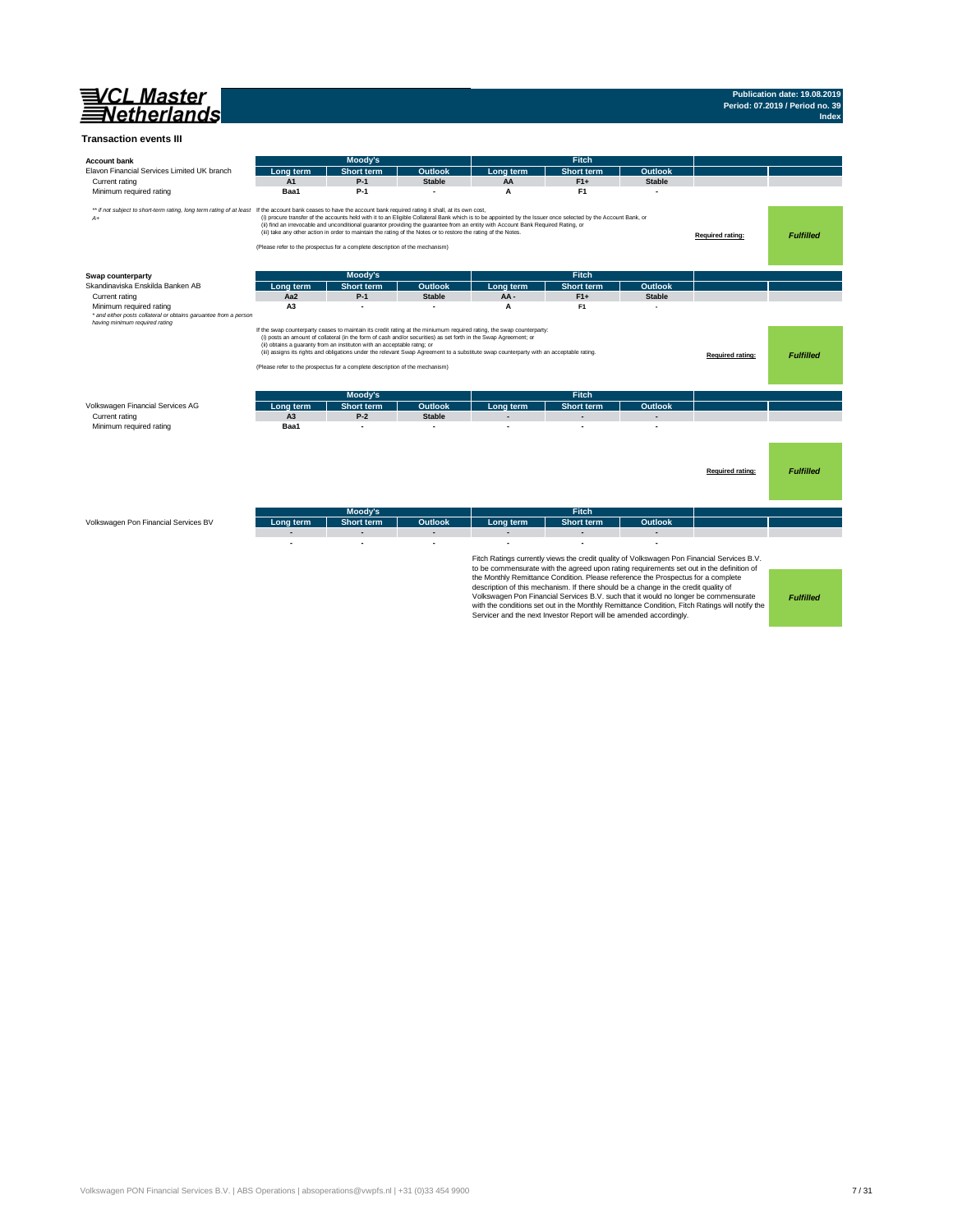

## **Information regarding the notes I**

|                             |                        | <b>Class B Notes</b>   |                        |                        |                        |                        |                        |                        |
|-----------------------------|------------------------|------------------------|------------------------|------------------------|------------------------|------------------------|------------------------|------------------------|
| <b>Rating at issue date</b> | <b>Series A 2016-1</b> | <b>Series A 2016-2</b> | <b>Series A 2016-3</b> | <b>Series A 2016-4</b> | <b>Series A 2016-5</b> | <b>Series A 2016-6</b> | <b>Series B 2016-1</b> | <b>Series B 2016-2</b> |
| Moody's                     | Aaa (sf)               | Aaa (sf)               | Aaa (sf)               | Aaa (sf)               | Aaa (sf)               | Aaa (sf)               | Aa1 $(sf)$             | Aa1 $(sf)$             |
| <b>DBRS</b>                 | AAA (sf)               | AAA (sf)               | AAA (sf)               | AAA (sf)               | AAA (sf)               | AAA (sf)               | A (high) (sf)          | A (high) (sf)          |
| <b>Current rating</b>       |                        |                        |                        |                        |                        |                        |                        |                        |
| Moody's                     |                        | Aaa (sf)               | Aaa (sf)               | Aaa (sf)               | Aaa (sf)               | Aaa (sf)               | Aa2 $(sf)$             | Aa2 $(sf)$             |
| Fitch                       |                        | AAA (sf)               | AAA (sf)               | AAA (sf)               | AAA (sf)               | AAA (sf)               | AA (sf)                | AA (sf)                |
| <b>Information on notes</b> |                        |                        |                        |                        |                        |                        |                        |                        |
| <b>ISIN</b>                 | XS1417315725           | XS1419661035           | XS1419662272           | XS1419662603           | XS1419662942           | XS1452378745           | XS1417318588           | XS1419666851           |
| Common code                 | 141731572              | 141966103              | 141966227              | 141966260              | 141966294              | 145237874              | 141731858              | 141966685              |
| Original face value         | €16.200.000,00         | €48.600.000,00         | €32.400.000,00         | €16.200.000,00         | €58.300.000,00         | €37.100.000,00         | €13.600.000,00         | €5.400.000,00          |
| Spread / Margin             | 0.450%                 | 0.450%                 | 0,450%                 | 0.450%                 | 0,450%                 | 0,450%                 | 0,900%                 | 0,900%                 |
| Current coupon              | 0,043%                 | 0,043%                 | 0,043%                 | 0,043%                 | 0,043%                 | 0,043%                 | 0,493%                 | 0,493%                 |

| <b>Information on notes</b>  | <b>Class A-Series</b> | <b>Class B-Series</b> |
|------------------------------|-----------------------|-----------------------|
| Legal final maturity date    | $nov-24$              | $nov-24$              |
| Fixed/Floating               | floating              | floating              |
| Day count convention         | actual/360            | actual/360            |
| Index rate (1-Month-Euribor) | $-0.407%$             | $-0,407\%$            |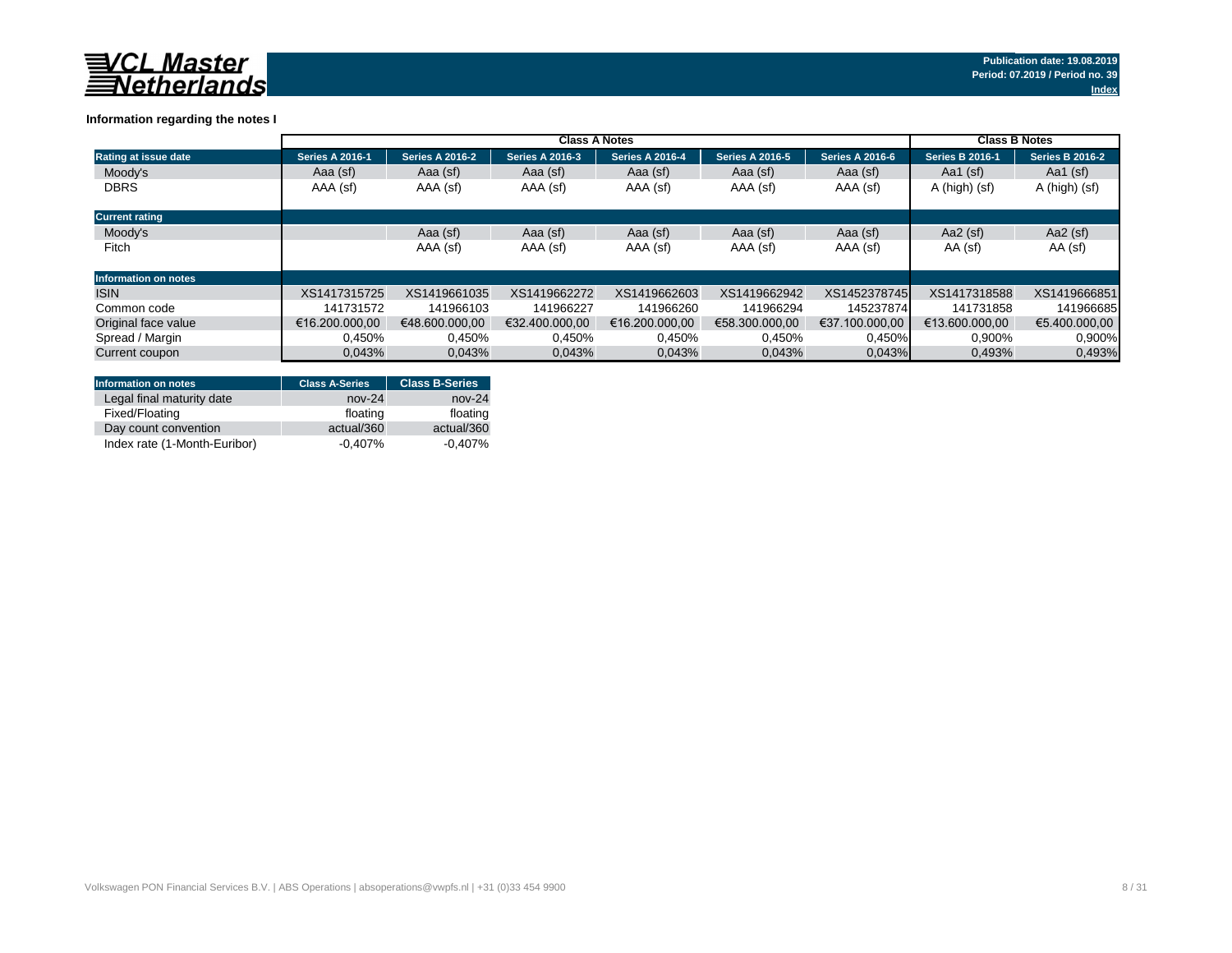

**Information regarding the notes II**

| Monthly period:                      | 7-2019                      |
|--------------------------------------|-----------------------------|
| Payment date:                        | 27-8-2019                   |
| Interest accrual period (from/until) | 25.07.2019 until 27.08.2019 |
| Days accrued                         | 33                          |
| Index rate                           | 1-Month Euribor             |
| Base interest rate:                  | $-0.4070\%$                 |
| Day count convention                 | actual/360                  |
|                                      |                             |

|                                                           |                            | <b>Class A Notes</b>       |                        |                        |                        |                          | <b>Class B Notes</b>   |                          |                            |                        |                      |
|-----------------------------------------------------------|----------------------------|----------------------------|------------------------|------------------------|------------------------|--------------------------|------------------------|--------------------------|----------------------------|------------------------|----------------------|
| <b>Interest payments</b>                                  | <b>Total Class A and B</b> | <b>Series A 2016-1</b>     | <b>Series A 2016-2</b> | <b>Series A 2016-3</b> | <b>Series A 2016-4</b> | <b>Series A 2016-5</b>   | <b>Series A 2016-6</b> | <b>Total Class A</b>     | Series B 2016-1            | <b>Series B 2016-2</b> | <b>Total Class B</b> |
| Note balance                                              | €574.500.000,00            | €0,00                      | €124.500.000,00        | €82.800.000,00         | €54.800.000,00         | €172.800.000,00          | €82.800.000,00         | €517.700.000,00          | €40.600.000,00             | €16.200.000,00         | €56.800.000,00       |
| Paid interest                                             | €46.074,89                 | €0,00                      | €4.907,3900            | €3.263,70              | €2.160,03              | €6.811,20                | €3.263,70              | €20.406,02               | €18.347,82                 | €7.321,05              | €25.668,87           |
| <b>Unpaid Interest</b>                                    |                            |                            |                        |                        |                        |                          |                        |                          |                            |                        |                      |
| Unpaid interest of the reporting period                   | €0,00                      | €0,00                      | €0,00                  | €0,00                  | €0,00                  | €0,00                    | €0,00                  | €0,00                    | €0,00                      | €0,00                  | €0,00                |
| Cumulative unpaid interest                                | €0,00                      | €0,00                      | €0,00                  | €0,00                  | €0,00                  | €0,00                    | €0,00                  | €0,00                    | €0,00                      | €0,00                  | €0,00                |
| <b>Note balance</b>                                       |                            |                            |                        |                        |                        |                          |                        |                          |                            |                        |                      |
| Note balance as of the beginning of the period            | €574.500.000,00            | €0,00                      | €124.500.000,00        | €82.800.000,00         | €54.800.000,00         | €172.800.000,00          | €82.800.000,00         | €517.700.000,00          | €40.600.000,00             | €16.200.000,00         | €56.800.000,00       |
| Additional issue amount                                   | €0,00                      | €0,00                      | €0,00                  | €0,00                  | €0,00                  | €0,00                    | €0,00                  | €0,00                    | €0,00                      | €0,00                  | €0,00                |
| Redemption amount due to amortizing series                | €0,00                      | €0,00                      | €0,00                  | €0,00                  | €0,00                  | €0,00                    | €0,00                  | €0,00                    | €0,00                      | €0,00                  | €0,00                |
| Term take out redemption                                  | €0,00                      | €0,00                      | €0,00                  | €0,00                  | €0,00                  | €0,00                    | €0,00                  | €0,00                    | €0,00                      | €0,00                  | €0,00                |
| Class balance as of the end of the period                 | €574.500.000.00            | €0.00                      | €124.500.000,00        | €82.800.000,00         | €54.800.000,00         | $\sqrt{6172.800.000.00}$ | €82.800.000.00         | $\sqrt{6517.700.000,00}$ | $\sqrt{640.600.000.00}$    | €16.200.000,00         | €56.800.000,00       |
| <b>Payments to Investors per note</b>                     |                            |                            |                        |                        |                        |                          |                        |                          |                            |                        |                      |
| Interest                                                  |                            | €3,94                      | €3,94                  | €3,94                  | €3,94                  | €3,94                    | €3,94                  |                          | €45,19                     | €45,19                 |                      |
| Principal repayment by note                               |                            | €0,00                      | €0,00                  | €0,00                  | €0,00                  | €0,00                    | €0,00                  |                          | €0,00                      | €0,00                  |                      |
| <b>Total</b>                                              |                            | $\overline{\epsilon 3.94}$ | E3,94                  | €3,94                  | E3,94                  | €3,94                    | €3,94                  |                          | $\overline{\epsilon 0,00}$ | €0,00                  |                      |
| <b>Notes</b>                                              |                            |                            |                        |                        |                        |                          |                        |                          |                            |                        |                      |
| Number of notes as of the beginning of the period         | 5.745                      |                            | 1.245                  | 828                    | 548                    | 1.728                    | 828                    | 5.177                    | 406                        | 162                    | 568                  |
| Increase of outstanding notes from tap-up                 |                            |                            |                        |                        |                        |                          |                        |                          |                            |                        |                      |
| Reduction of outstanding notes from term take out         |                            |                            |                        |                        |                        |                          |                        |                          |                            |                        |                      |
| lumber of notes as of the end of the period               | 5.745                      |                            | 1.245                  | 828                    | 548                    | 1.728                    | 828                    | 5.177                    | 406                        | 162                    | 568                  |
| Face value per note                                       |                            | €100.000,00                | €100.000,00            | €100.000,00            | €100.000,00            | €100.000,00              | €100.000,00            | €100.000,00              | €100.000,00                | €100.000,00            | €100.000,00          |
| Balance per note                                          |                            | €100.000,00                | €100.000,00            | €100.000,00            | €100.000,00            | €100.000,00              | €100.000,00            | €100.000,00              | €100.000,00                | €100.000,00            | €100.000,00          |
| <b>Note factor</b>                                        |                            | 1,000000                   | 1,000000               | 1.000000               | 1,000000               | 1,000000                 | 1,000000               | 1,000000                 | 1,000000                   | 1,000000               | 1,000000             |
| Overcollateralisation                                     |                            |                            |                        |                        |                        |                          |                        |                          |                            |                        |                      |
| Current OC amount (before TU / TTO)                       |                            | €0,00                      | €58.002.272,37         | €38.575.005,24         | €25.530.317,48         | €80.504.358,76           | €38.575.005,24         | €241.186.959,10          | €131.797.720,77            | €52.589.238,33         | €184.386.959,10      |
| Current OC percentage (before TU / TTO)                   |                            | 31,7817%                   | 31,7817%               | 31,7817%               | 31,7817%               | 31,7817%                 | 31,7817%               | 31,7817%                 | 23,5089%                   | 23,5089%               | 23,5089%             |
| Target OC percentage (revolving period/amortising period) |                            | 34% / 43%                  | 34% / 43%              | 34% / 43%              | 34% / 43%              | 34% / 43%                | 34% / 43%              | 34% / 43%                | 26.5% / 35.5%              | 26.5% / 35.5%          | 26.5% / 35.5%        |
| Current OC amount (after TU / TTO)                        |                            | €0,00                      | €64.140.424,06         | €42.657.245,88         | €28.232.090,27         | €89.023.817,49           | €42.657.245,88         | €266.710.823,59          | €150.041.891,51            | €59.868.932,08         | €209.910.823,59      |
| Current OC percentage (after TU / TTO)                    |                            | 0,0000%                    | 34,0014%               | 34,0014%               | 34,0014%               | 34,0014%                 | 34,0014%               | 34,0014%                 | 26,7603%                   | 26,7603%               | 26,7603%             |
| <b>Subordinated loan</b>                                  |                            |                            |                        |                        |                        |                          |                        |                          |                            |                        |                      |
| Balance as of the beginning of the period                 | €179.030.616,98            |                            |                        |                        |                        |                          |                        |                          |                            |                        |                      |
| Balance increase from tap up                              | €0,00                      |                            |                        |                        |                        |                          |                        |                          |                            |                        |                      |
| Redemption payments from term take out                    | €0,00                      |                            |                        |                        |                        |                          |                        |                          |                            |                        |                      |
| Regular redemption from waterfall                         | €0,00                      |                            |                        |                        |                        |                          |                        |                          |                            |                        |                      |
| Redemption from cash collateral account                   | €0,00                      |                            |                        |                        |                        |                          |                        |                          |                            |                        |                      |
| Balance as of the end of the period                       | €179.030.616,98            |                            |                        |                        |                        |                          |                        |                          |                            |                        |                      |
| Capitalization of interest                                | €2.669.891,30              |                            |                        |                        |                        |                          |                        |                          |                            |                        |                      |
| O/C                                                       | <b>Class A Notes</b>       | <b>Class B Notes</b>       |                        |                        |                        |                          |                        |                          |                            |                        |                      |
| Current OC amount (before TU / TTO)                       | € 241.186.959,10           | € 184.386.959,10           |                        |                        |                        |                          |                        |                          |                            |                        |                      |
| Current OC percentage (before TU / TTO)                   | 31,7817%                   | 23,5089%                   |                        |                        |                        |                          |                        |                          |                            |                        |                      |
| Current OC amount (after TU / TTO)                        | €266.710.823,59            | €209.910.823,59            |                        |                        |                        |                          |                        |                          |                            |                        |                      |

Current OC percentage (after TU / TTO) 34,0014% 34,0014% 26,7603%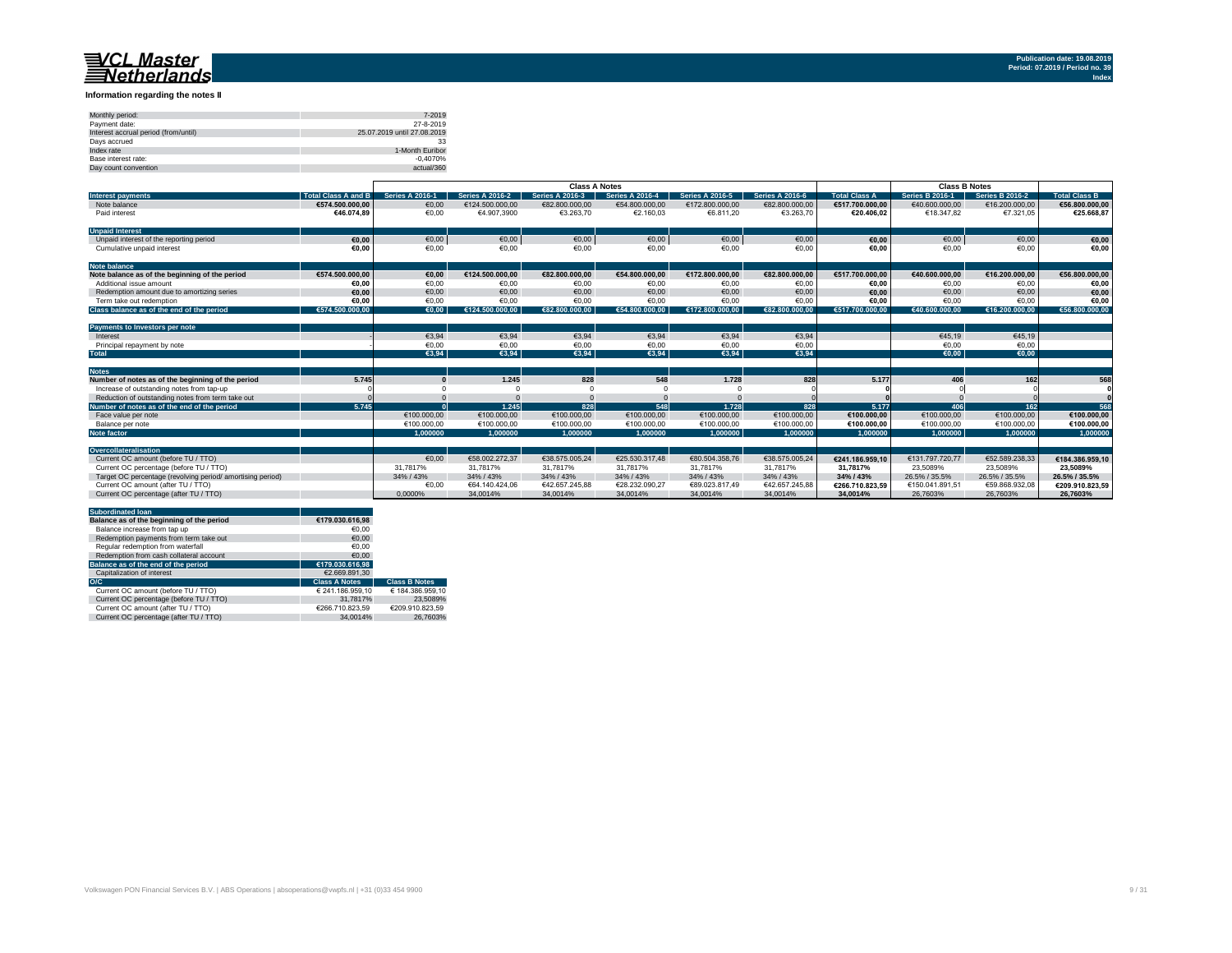

#### **Credit enhancement**

| <b>Cash collateral account (CCA)</b>                             | in EUR          |
|------------------------------------------------------------------|-----------------|
| Initial balance at poolcut                                       | €9.158.618,28   |
| Thereof general cash reserve                                     | €2.288.400,00   |
| Thereof maintenance reserve                                      | €6.870.218,28   |
| Targeted balance (floor after Top Up)                            | €54.583.810,94  |
| Thereof general cash reserve                                     | €6.894.000,00   |
| Thereof maintenance reserve                                      | €47.689.810,94  |
| Balance as of the beginning of the period                        | €54.318.049,29  |
| Thereof general cash reserve                                     | €6.894.000,00   |
| Thereof maintenance reserve                                      | €47.424.049,29  |
| <b>Payments</b>                                                  | €265.761,65     |
| General payment from CCA                                         | €0,00           |
| General payment to CCA                                           | €0,00           |
| Payment from CCA due to TTO                                      | €0,00           |
| Payment to CCA due to tap-up                                     | €0,00           |
| Payment from CCA due to maintenance reserve                      | (€6.383.412,18) |
| Payment to CCA due to maintenance reserve                        | €6.353.579,55   |
| Payment to CCA due to top-up                                     | €295.594,28     |
| Balance as of the end of the period                              | €54.583.810,94  |
| Thereof general cash reserve                                     | €6.894.000,00   |
| Thereof maintenance reserve                                      | €47.689.810,94  |
| General cash reserve in percent of total current note<br>balance | 1,200%          |
| Specified general cash collateral amount                         | €6.894.000,00   |
| <b>Accrued interest</b>                                          | €0,00           |

#### **Set off risk**

There is no set off risk applicable.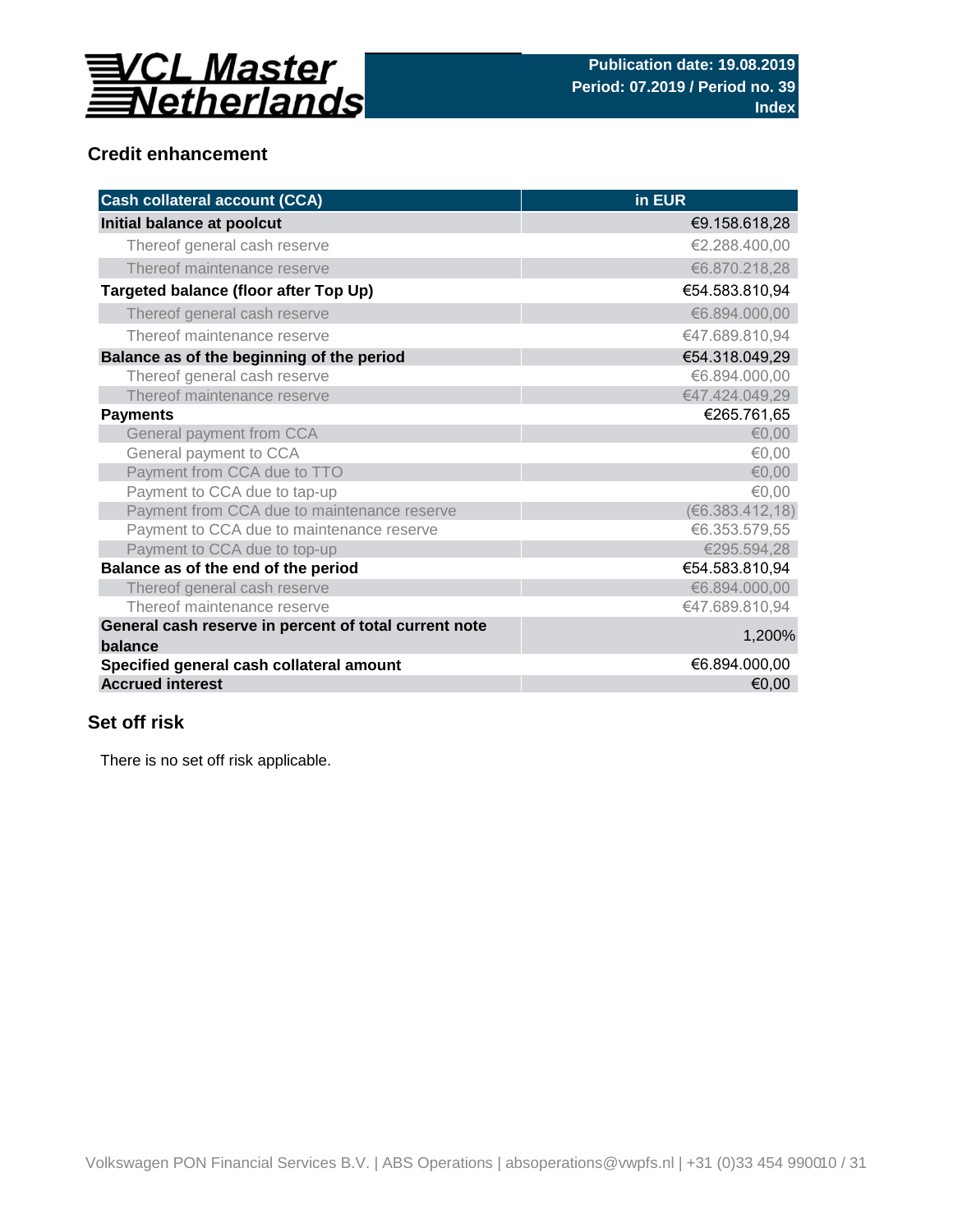# **NASTER**<br>*Netherlands*

### **Swap fixing / Waterfall**

| <b>Amortising interest rate swap</b>                                                                                                          | <b>Class A</b>                       | <b>Class B</b>                   |
|-----------------------------------------------------------------------------------------------------------------------------------------------|--------------------------------------|----------------------------------|
| Underlying principal for reporting period                                                                                                     | €517.700.000,00                      | €56.800.000,00                   |
| Paying leg                                                                                                                                    | Fix interest rate                    | Fix interest rate                |
| Receiving leg                                                                                                                                 | Floating interest rate               | Floating interest rate           |
| Net swap payments / receipts                                                                                                                  | (E148.666, 19)                       | (E15.534,80)                     |
| <b>Available distribution amount calculation</b>                                                                                              | <b>Payment to waterfall position</b> | <b>Remaining amount</b>          |
| (i) Lease Collections, minus (A) amounts credited to the Maintenance Surplus Reserve Ledger<br>and (B) amounts of any Issuer Increase Advance | €33.507.573,08                       | €33.507.573,08                   |
| (ii) amounts of interest paid or principal repaid under the Issuer Facility Agreement                                                         | €0,00                                | €33.507.573,08                   |
| (iii) Vehicle Realisation Proceeds                                                                                                            | €11.343.289,04                       | €44.850.862,12                   |
| (iv) Lease Incidental Shortfall payments                                                                                                      | €0,00                                | €44.850.862,12                   |
| (vi) payments from the CCA                                                                                                                    | €0,00                                | €44.850.862,12                   |
| (vii) amounts debited from the Maintenance Reserve Ledger                                                                                     | €6.383.412,18                        | €51.234.274,30                   |
|                                                                                                                                               |                                      |                                  |
| (viii) Maintenance Surplus debited from the Maintenance Reserve Ledger                                                                        | €0,00                                | €51.234.274,30                   |
| (ix) Net Swap Receipts                                                                                                                        | €0,00                                | €51.234.274,30                   |
| (x) transfers from the Accumulation Account to the Distribution Account<br>(xi) the Buffer Release Amount                                     | €0,00<br>(E1.749.256, 55)            | €51.234.274,30<br>€49.485.017,75 |
| Waterfall                                                                                                                                     | <b>Payment to waterfall position</b> | <b>Remaining amount</b>          |
| Available distribution amount                                                                                                                 |                                      | €49.485.017,75                   |
| 1) Taxes and Issuer Profit Amount                                                                                                             | €0,00                                | €49.485.017,75                   |
| 1.i) Taxes                                                                                                                                    | €0,00                                | €49.485.017,75                   |
| 1.ii) Issuer Profit Amount                                                                                                                    | €0,00                                | €49.485.017,75                   |
|                                                                                                                                               |                                      |                                  |
| 2) Senior Maintenance Coordinator Fee                                                                                                         | (E22.224.118,03)                     | €27.260.899,72                   |
| 3) Payments in respect of fees I                                                                                                              | (€688.636,51)                        | €26.572.263,21                   |
| 3.i) Payment to directors of the issuer                                                                                                       | € $0,00$                             | €27.260.899,72                   |
| 3.ii) Servicer Fee - Volkswagen Leasing B.V.                                                                                                  | (€556.867,72)                        | €26.704.032,00                   |
| Servicer Fee - DutchLease B.V.                                                                                                                | (€96.739,30)                         | €26.607.292,71                   |
| 3.iii) Payment to Maintenance Coordinator - Volkswagen Leasing B.V.                                                                           | €0,00                                | €26.607.292,71                   |
| Payment to Maintenance Coordinator - DutchLease B.V.                                                                                          | €0,00                                | €26.607.292,71                   |
| 3.iv) Payment to Rating Agencies                                                                                                              | €0,00                                | €26.607.292,71                   |
| 3.v) Payment to Process Agent                                                                                                                 | €0,00                                | €26.607.292,71                   |
| 3.vi) Payment to Account Bank                                                                                                                 | €0,00                                | €26.607.292,71                   |
|                                                                                                                                               |                                      |                                  |
| 3. vii) Payment to Agents                                                                                                                     | €0,00                                | €26.607.292,71                   |
| 3. viii) Payment in respect of listing of the notes                                                                                           | €0,00                                | €26.607.292,71                   |
| 3.ix) Payment in respect of auditors' fees and legal counsel fees                                                                             | (€30.250,00)                         | €26.577.042,71                   |
| 3.x) Payment in respect administration costs and expenses                                                                                     | (€4.779,50)                          | €26.572.263,21                   |
| 3.xi) Payment to other third parties providing services                                                                                       | €0,00                                | €26.572.263,21                   |
| 4) Net Swap Payments or Swap Termination Payments - Series A and B                                                                            | (€164.200,99)                        | €26.408.062,22                   |
| - Net swap payments on series A 2016-1                                                                                                        | €0,00                                | €26.572.263,21                   |
| - Net swap payments on series A 2016-2                                                                                                        | (€35.752,25)                         | €26.536.510,96                   |
| - Net swap payments on series A 2016-3                                                                                                        | (E23.777, 40)                        | €26.512.733,56                   |
| - Net swap payments on series A 2016-4                                                                                                        | (€15.736,74)                         | €26.496.996,82                   |
| - Net swap payments on series A 2016-5                                                                                                        | (€49.622,40)                         | €26.447.374,42                   |
|                                                                                                                                               |                                      |                                  |
| - Net swap payments on series A 2016-6                                                                                                        | (€23.777,40)                         | €26.423.597,02                   |
| - Net swap payments on series B 2016-1                                                                                                        | (€11.104,10)                         | €26.412.492,92                   |
| - Net swap payments on series B 2016-2                                                                                                        | (€4.430,70)                          | €26.408.062,22                   |
| 5) Interest payment class A                                                                                                                   | (€20.406, 02)                        | €26.387.656,20                   |
| (a) Accrued interest & (b) interest shortfalls on series A 2016-1                                                                             | €0,00                                | €26.408.062,22                   |
| (a) Accrued interest & (b) interest shortfalls on series A 2016-2                                                                             | (€4.907,39)                          | €26.403.154,83                   |
| (a) Accrued interest & (b) interest shortfalls on series A 2016-3                                                                             | (€3.263,70)                          | €26.399.891,13                   |
| (a) Accrued interest & (b) interest shortfalls on series A 2016-4                                                                             | (€2.160,03)                          | €26.397.731,10                   |
| (a) Accrued interest & (b) interest shortfalls on series A 2016-5                                                                             | (€6.811,20)                          | €26.390.919,90                   |
| (a) Accrued interest & (b) interest shortfalls on series A 2016-6                                                                             | (63.263,70)                          | €26.387.656,20                   |
|                                                                                                                                               |                                      |                                  |
| 6) Interest payment class B                                                                                                                   | (E25.668, 87)                        | €26.361.987,33                   |
| (a) Accrued interest & (b) interest shortfalls on series B 2016-1                                                                             | (E18.347, 82)                        | €26.369.308,38                   |
| (a) Accrued interest & (b) interest shortfalls on series B 2016-2                                                                             | (E7.321,05)                          | €26.361.987,33                   |
| 7) Payment to cash collateral account until the general CCA equals specified general CCA                                                      | €0,00                                | €26.361.987,33                   |
| 8) Redemption amount class A                                                                                                                  | €0,00                                | €26.361.987,33                   |
| (a) Redemption on series A 2016-1                                                                                                             | € $0,00$                             | €26.361.987,33                   |
| (a) Redemption on series A 2016-2                                                                                                             | €0,00                                | €26.361.987,33                   |
| (a) Redemption on series A 2016-3                                                                                                             | € $0,00$                             | €26.361.987,33                   |
| (a) Redemption on series A 2016-4                                                                                                             | €0,00                                | €26.361.987,33                   |
| (a) Redemption on series A 2016-5                                                                                                             | €0,00                                | €26.361.987,33                   |
| (a) Redemption on series A 2016-6                                                                                                             | €0,00                                | €26.361.987,33                   |
|                                                                                                                                               |                                      |                                  |
| Class A accumulation account                                                                                                                  | (E24.780.031,36)                     | €1.581.955,97                    |
| 9) Redemption amount class B                                                                                                                  | €0,00                                | €1.581.955,97                    |
| (a) Redemption on series B 2014-1                                                                                                             | €0,00                                | €1.581.955,97                    |
| (a) Redemption on series B 2014-2                                                                                                             | € $0,00$                             | €1.581.955,97                    |
| Class B accumulation account                                                                                                                  | €0,00                                | €1.581.955,97                    |
| 10) Payments to swap counterparties, other than those made under item 4                                                                       |                                      | €1.581.955,97                    |
| 11) Accrued and unpaid interest on the subordinated loan                                                                                      | (E1.581.955,97)                      | €0,00                            |
| (a) Interest subordinated loan                                                                                                                | (€300.745,70)                        | $\epsilon$ 0,00                  |
|                                                                                                                                               |                                      |                                  |
| (b) Unpaid interest subordinated loan                                                                                                         | (E1.281.210,27)                      | €0,00                            |
| 12) Redemption subordinated loan                                                                                                              | €0,00                                | €0,00                            |
| 13) Final success fee                                                                                                                         | (€0,00)                              | €0,00                            |

| Distribution of cash collateral account surplus                                      | <b>Payment to waterfall position</b> | Remaining amount |
|--------------------------------------------------------------------------------------|--------------------------------------|------------------|
| Payment in respect of accrued and unpaid interest on the Subordinated Loan           | €0,00                                | €0,00            |
| Payment in respect of reduction of outstanding principal amount of Subordinated Loan | €0.00                                | €0,00            |
| Payment in respect of Sellers final success fee                                      | €0,00                                | €0,00            |

| Payments due to term take out - not part of the waterfall | <b>Pavment</b> | <b>Remaining amount</b> |
|-----------------------------------------------------------|----------------|-------------------------|
| Purchase price from term take out                         | €0,00          | €0,00                   |
| Redemption class A                                        | €0,00          | €0,00                   |
| Redemption class B                                        | €0,00          | $\epsilon$ 0,00         |
| Redemption subordinated loan                              | €0,00          | €0,00                   |

Volkswagen PON Financial Services B.V. | ABS Operations | absoperations@vwpfs.nl | +31 (0)33 454 9900 11 / 31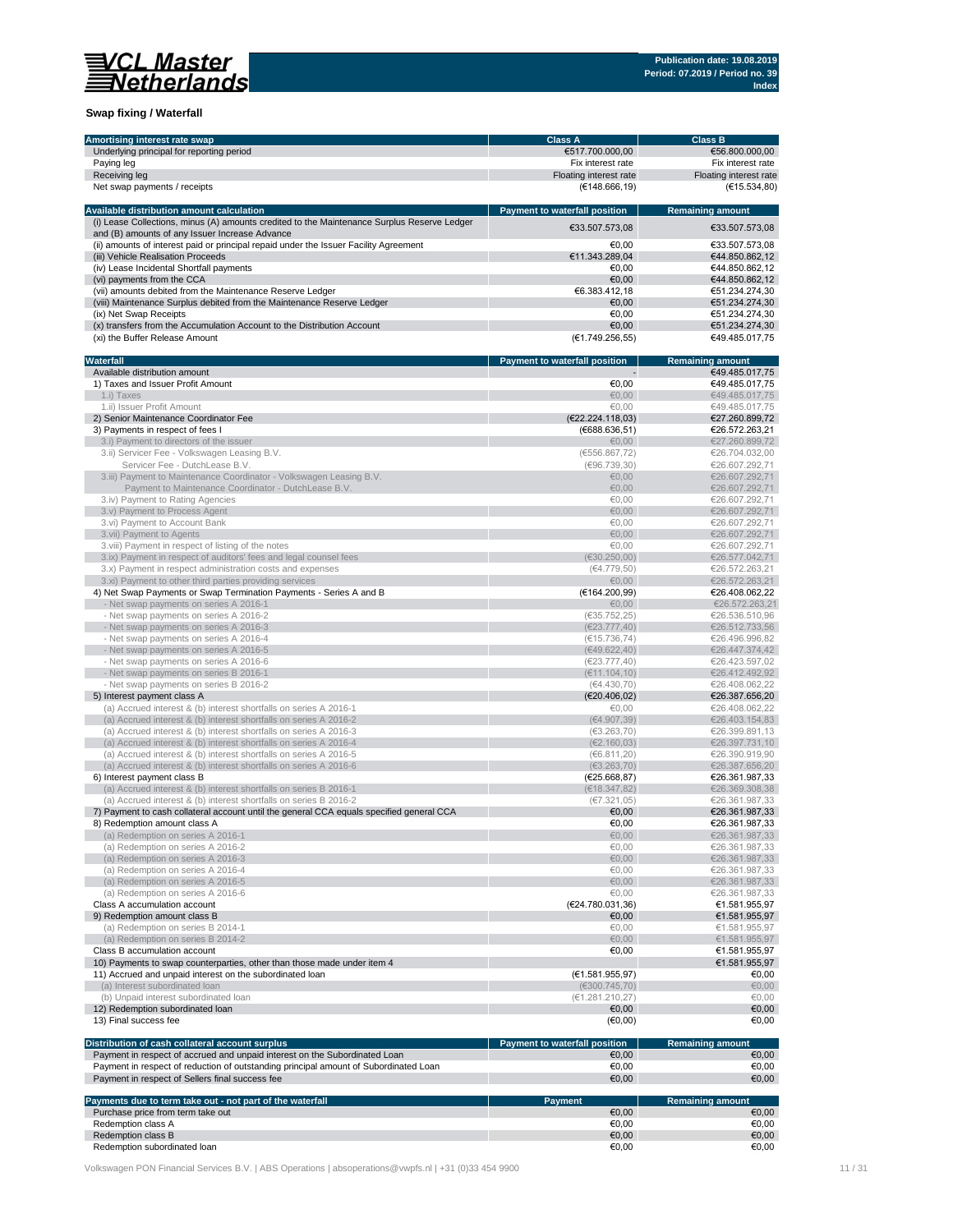

#### **Retention of net economic interest**

#### **Retention amount at poolcut**

| Type of asset            | <b>Number of</b><br><b>contracts</b> | Percentage of<br><b>contracts</b> | <b>Outstanding</b><br>nominal balance | Percentage of<br>nominal balance |
|--------------------------|--------------------------------------|-----------------------------------|---------------------------------------|----------------------------------|
| Portfolio sold to SPV    | 13.854                               | 95,05%                            | €280.729.495,18                       | 95,00%                           |
| Retention of VWL/DLN     | 722                                  | 4,95%                             | €14.783.720,00                        | 5,00%                            |
| <b>Total</b>             | 14.576                               | 100,00%                           | €295.513.215,18                       | 100,00%                          |
|                          |                                      |                                   |                                       |                                  |
| <b>Retention amounts</b> |                                      |                                   |                                       |                                  |
| Minimum retention        | €14.775.660,76                       | 5,00%                             |                                       |                                  |
| Actual retention         | €14.783.720,00                       | 5.00%                             |                                       |                                  |

#### **Retention amount end of reporting period**

| Type of asset         | Number of<br><b>contracts</b> | <b>Percentage of</b><br>contracts | <b>Outstanding</b><br>nominal balance | Percentage of<br>nominal balance |
|-----------------------|-------------------------------|-----------------------------------|---------------------------------------|----------------------------------|
| Portfolio sold to SPV | 49.157                        | 94,93%                            | €813.261.409,84                       | 94,47%                           |
| Retention of VWL/DLN  | 2.625                         | 5.07%                             | €47.641.727,16                        | 5.53%                            |
| <b>Total</b>          | 51.782                        | 100,00%                           | €860.903.137,00                       | 100,00%                          |

| <b>Retention amounts</b> |                |       |
|--------------------------|----------------|-------|
| Minimum retention        | €42.803.232.10 | 5.00% |
| Actual retention         | €47.641.727.16 | 5.53% |

article 6 (3) (c) Securitisation Regulation. In its capacity as originator and original lender, Volkswagen Leasing B.V. and DutchLease B.V. comply with the retention requirements of a material net economic interest in accordance with

By adhering to option c) of the direction, Volkwagen Leasing B.V. and DutchLease B.V. keep the exposure designated for retention on its balance sheet on an ongoing basis.

The latest end of month level of retention will be published on a monthly basis within the investor report.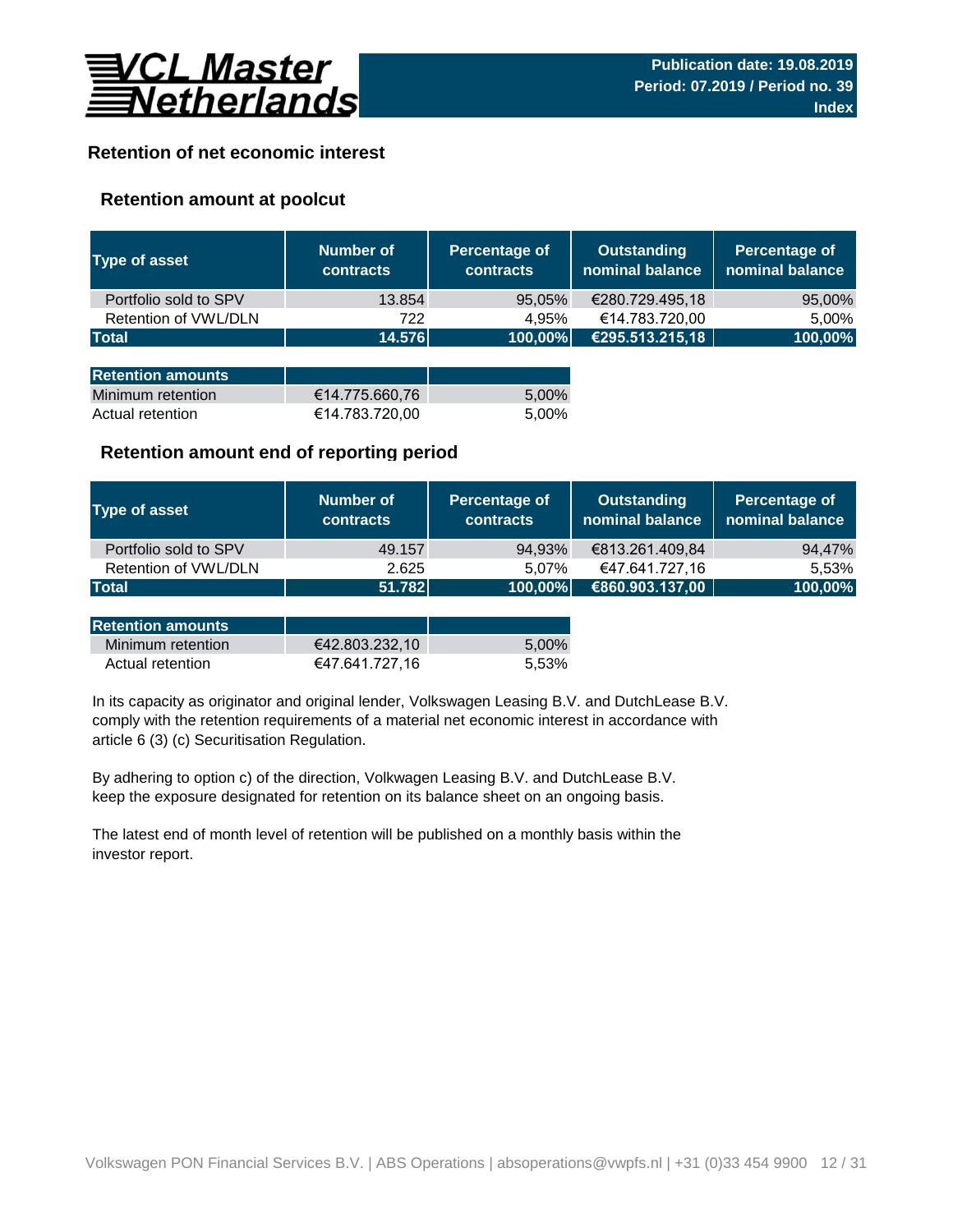

## **Amortisation profile I**

| <b>Note class</b>   | <b>Class A</b>             |                                    | <b>Class B</b>                   |                                  |
|---------------------|----------------------------|------------------------------------|----------------------------------|----------------------------------|
| <b>Payment date</b> | <b>Actual note balance</b> | <b>Forecasted note balance</b>     | <b>Actual note balance</b>       | <b>Forecasted note balance</b>   |
| Poolcut             | €171.700.000,00            |                                    | €19.000.000,00                   |                                  |
| 05-2016             | €171.700.000,00            |                                    | €19.000.000,00                   |                                  |
| 06-2016             | €171.700.000,00            |                                    | €19.000.000,00                   |                                  |
| 07-2016             | €233.200.000,00            |                                    | €25.800.000,00                   |                                  |
| 08-2016             | €233.200.000,00            |                                    | €25.800.000,00                   |                                  |
|                     |                            |                                    |                                  |                                  |
| 09-2016             | €275.000.000,00            |                                    | €30.400.000,00                   |                                  |
| 10-2016             | €275.000.000,00            |                                    | €30.400.000,00                   |                                  |
| 11-2016             | €296.600.000,00            |                                    | €32.800.000,00                   |                                  |
| 12-2016             | €296.600.000,00            |                                    | €32.800.000,00                   |                                  |
| 01-2017             | €296.600.000,00            |                                    | €32.800.000,00                   |                                  |
| 02-2017             | €296.600.000,00            |                                    | €32.800.000,00                   |                                  |
| 03-2017             | €346.700.000,00            |                                    | €38.300.000,00                   |                                  |
| 04-2017             | €346.700.000,00            |                                    | €38.300.000,00                   |                                  |
| 05-2017             |                            |                                    | €38.300.000,00                   |                                  |
|                     | €346.700.000,00            |                                    |                                  |                                  |
| 06-2017             | €375.300.000,00            |                                    | €41.400.000,00                   |                                  |
| 07-2017             | €375.300.000,00            |                                    | €41.400.000,00                   |                                  |
| 08-2017             | €375.300.000,00            |                                    | €41.400.000,00                   |                                  |
| 09-2017             | €375.300.000,00            |                                    | €41.400.000,00                   |                                  |
| 10-2017             | €404.500.000,00            |                                    | €44.600.000,00                   |                                  |
| 11-2017             | €404.500.000,00            |                                    | €44.600.000,00                   |                                  |
| 12-2017             | €404.500.000,00            |                                    | €44.600.000,00                   |                                  |
| 01-2018             | €404.500.000,00            |                                    | €44.600.000,00                   |                                  |
| 02-2018             | €404.500.000,00            |                                    | €44.600.000,00                   |                                  |
|                     |                            |                                    |                                  |                                  |
| 03-2018             | €451.400.000,00            |                                    | €49.700.000,00                   |                                  |
| 04-2018             | €451.400.000,00            |                                    | €49.700.000,00                   |                                  |
| 05-2018             | €451.400.000,00            |                                    | €49.700.000,00                   |                                  |
| 06-2018             | €451.400.000,00            |                                    | €49.700.000,00                   |                                  |
| 07-2018             | €451.400.000,00            |                                    | €49.700.000,00                   |                                  |
| 08-2018             | €483.400.000,00            |                                    | €53.200.000,00                   |                                  |
| 09-2018             | €483.400.000,00            |                                    | €53.200.000,00                   |                                  |
| 10-2018             | €483.400.000,00            |                                    | €53.200.000,00                   |                                  |
| 11-2018             | €483.400.000,00            |                                    | €53.200.000,00                   |                                  |
| 12-2018             | €517.700.000,00            |                                    | €56.800.000,00                   |                                  |
| 01-2019             | €517.700.000,00            |                                    | €56.800.000,00                   |                                  |
| 02-2019             | €517.700.000,00            |                                    | €56.800.000,00                   |                                  |
| 03-2019             | €517.700.000,00            |                                    | €56.800.000,00                   |                                  |
|                     |                            |                                    |                                  |                                  |
| 04-2019             | €517.700.000,00            |                                    | €56.800.000,00                   |                                  |
| 05-2019             | €517.700.000,00            |                                    | €56.800.000,00                   |                                  |
| 06-2019<br>07-2019  | €517.700.000,00            |                                    | €56.800.000,00<br>€56.800.000,00 |                                  |
| 08-2019             | €517.700.000,00            | €517.700.000,00                    |                                  |                                  |
| 09-2019             |                            | €517.700.000,00                    |                                  | €56.800.000,00<br>€56.800.000,00 |
| 10-2019             |                            | €517.700.000,00                    |                                  | €56.800.000,00                   |
| 11-2019             |                            |                                    |                                  |                                  |
| 12-2019             |                            | €517.700.000,00<br>€489.819.087,73 |                                  | €56.800.000,00<br>€56.800.000,00 |
| 01-2020             |                            | €460.842.736,11                    |                                  | €56.800.000,00                   |
| 02-2020             |                            | €418.122.317,06                    |                                  | €56.800.000,00                   |
| 03-2020             |                            | €392.880.069,16                    |                                  | €56.800.000,00                   |
| 04-2020             |                            | €364.456.941,04                    |                                  | €56.800.000,00                   |
| 05-2020             |                            | €347.344.497,27                    |                                  | €49.155.967,40                   |
| 06-2020             |                            | €333.292.107,62                    |                                  | €43.472.883,60                   |
| 07-2020             |                            | €319.040.118,18                    |                                  | €41.613.928,46                   |
| 08-2020             |                            | €302.687.943,34                    |                                  | €39.481.036,09                   |
| 09-2020             |                            | €287.343.529,40                    |                                  | €37.479.590,79                   |
| 10-2020             |                            | €273.829.753,61                    |                                  | €35.716.924,38                   |
| 11-2020             |                            | €259.721.114,97                    |                                  | €33.876.667,17                   |
| 12-2020             |                            | €244.984.067,66                    |                                  | €31.954.443,61                   |
| 01-2021             |                            | €229.363.892,08                    |                                  | €29.917.029,40                   |
| 02-2021             |                            | €216.041.725,00                    |                                  | €28.179.355,43                   |
| 03-2021             |                            | €197.720.726,24                    |                                  | €27.019.624,46                   |
| 04-2021             |                            | €186.552.799,50                    |                                  | €24.332.973,85                   |
| 05-2021             |                            | €174.108.703,05                    |                                  | €22.709.830,83                   |
| 06-2021             |                            | €163.725.350,98                    |                                  | €21.355.480,56                   |
| 07-2021             |                            | €152.559.463,29                    |                                  | €19.899.060,43                   |
| 08-2021             |                            | €141.548.617,99                    |                                  | €18.462.863,22                   |
| 09-2021             |                            | €130.045.181,29                    |                                  | €16.962.414,95                   |
| 10-2021             |                            | €119.980.797,76                    |                                  | €15.649.669,27                   |
| 11-2021             |                            | €111.221.489,28                    |                                  | €14.507.150,78                   |
| 12-2021             |                            | €101.899.785,58                    |                                  | €13.291.276,38                   |
| 01-2022             |                            | €93.656.575,03                     |                                  | €13.291.276,38                   |
| 02-2022             |                            | €86.774.586,68                     |                                  | €11.318.424,35                   |
| 03-2022             |                            | €74.219.004,22                     |                                  | €11.318.424,35                   |
|                     |                            |                                    |                                  |                                  |
| 04-2022             |                            | €66.213.604,44                     |                                  | €8.636.557,10<br>€7.595.695,74   |
| 05-2022             |                            | €58.233.667,36                     |                                  |                                  |
| 06-2022             |                            | €51.289.924,54                     |                                  | €6.689.990,16                    |
| 07-2022             |                            | €39.064.936,34                     |                                  | €6.689.990,16                    |
| 08-2022             |                            | €26.337.416,37                     |                                  | €6.689.990,16                    |
| 09-2022             |                            | €15.460.780,81                     |                                  | €6.689.990,16                    |
| 10-2022             |                            | €8.770.496,04                      |                                  | €6.689.990,16                    |
| 11-2022             |                            | €3.574.545,88                      |                                  | €6.689.990,16                    |
| 12-2022<br>01-2023  |                            | $\epsilon$ 0,00                    |                                  | €6.600.029,44<br>€0,00           |
|                     |                            |                                    |                                  |                                  |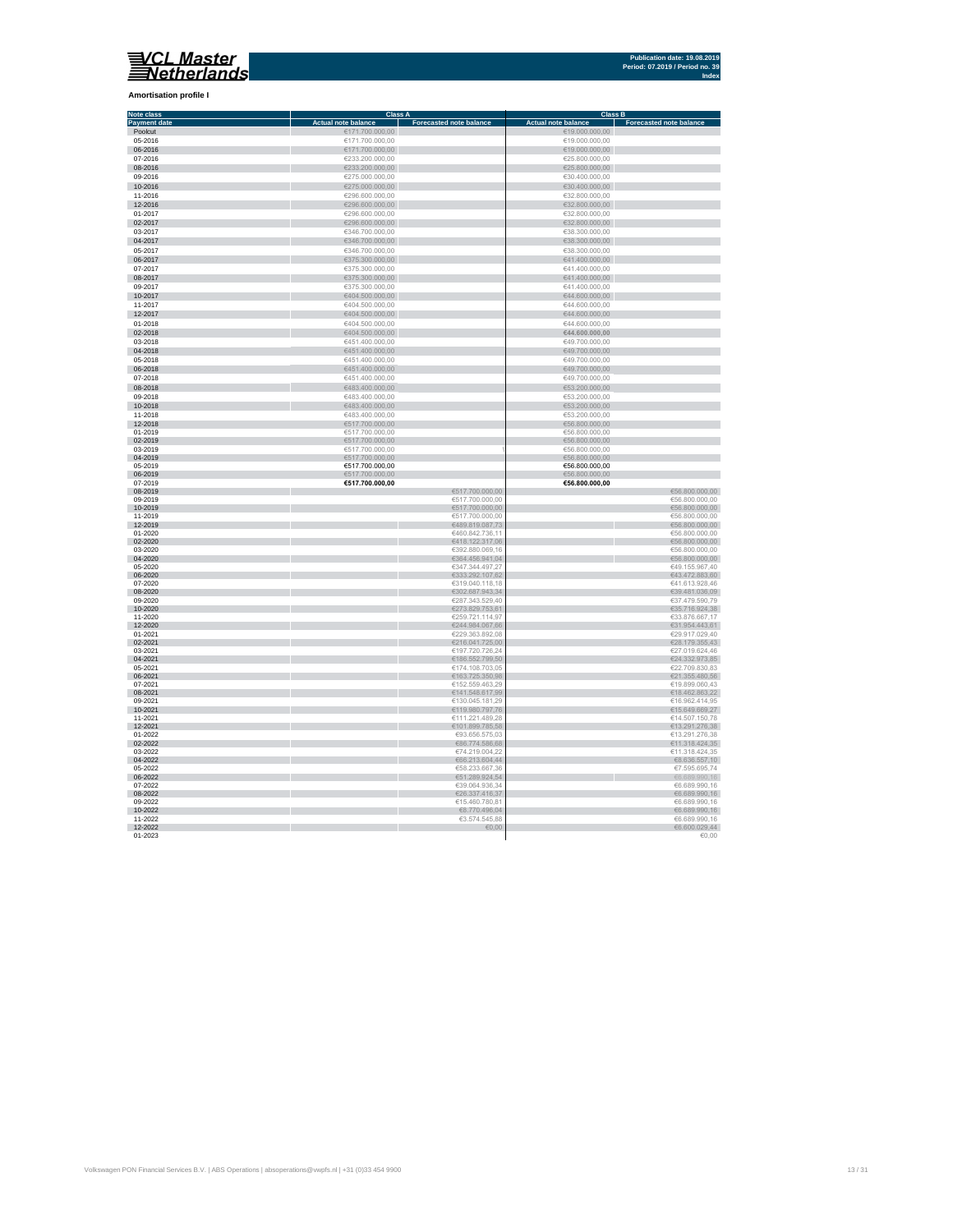

**Amortisation profile I**

| Note class          |                     | ыаээ н                                | <b>Class</b>        |                         |  |  |
|---------------------|---------------------|---------------------------------------|---------------------|-------------------------|--|--|
| <b>Payment date</b> | Actual note balance | balance<br><b>Anore</b><br>Forecasted | Actual note balance | Forecasted note balance |  |  |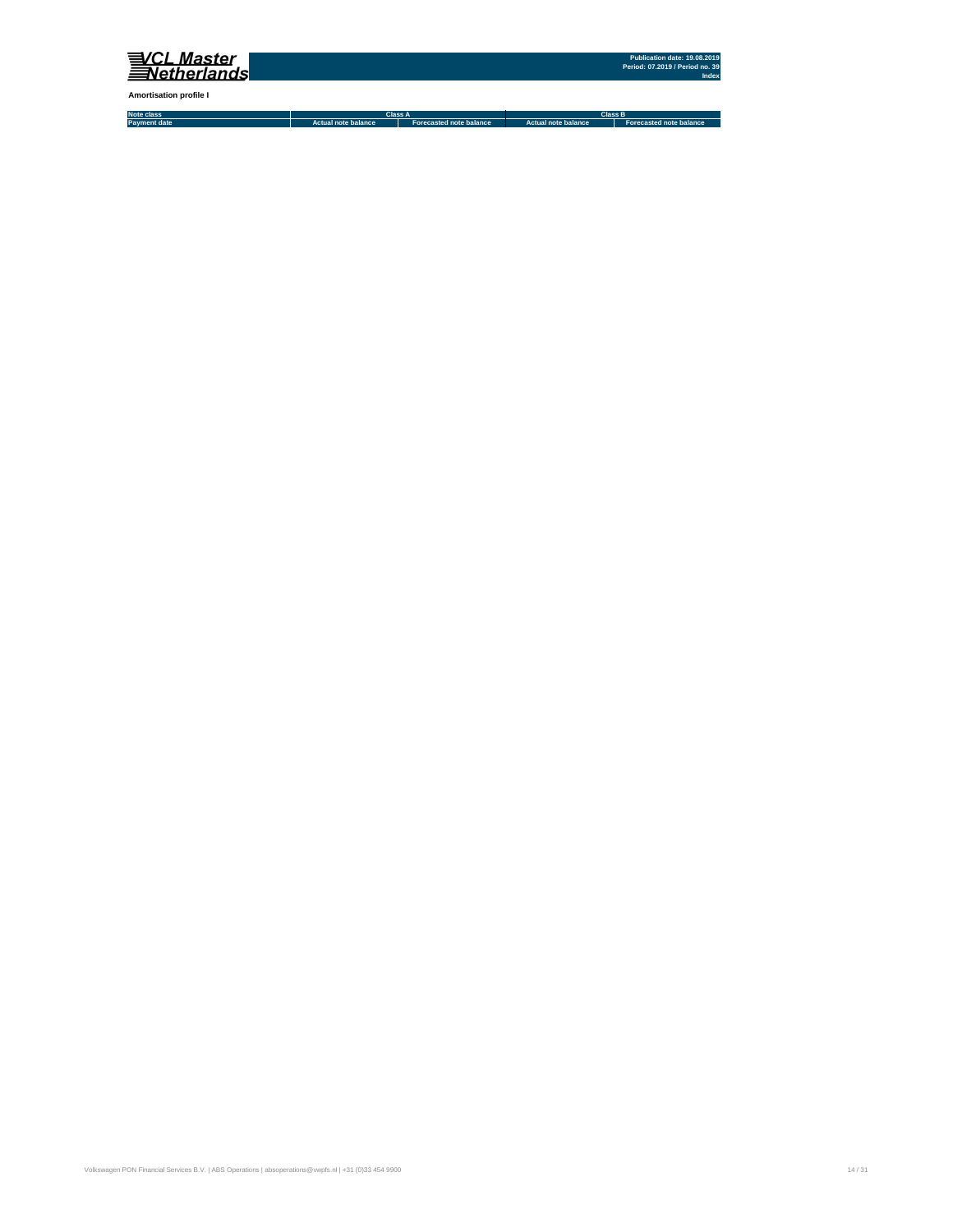# <u>CL Master</u><br>Vetherlands

### **Amortisation profile II**



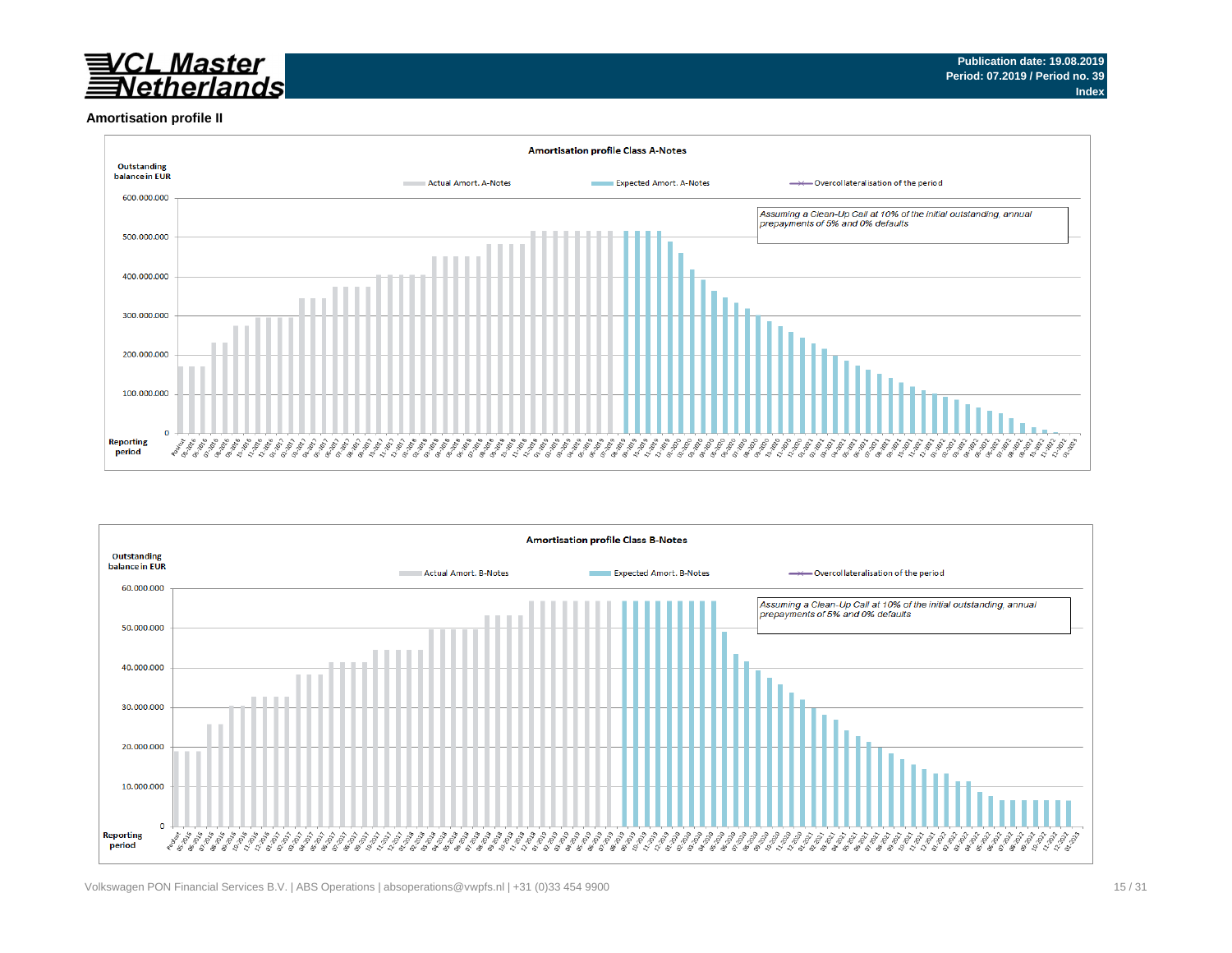

#### **Run out schedule I**

| <b>Reporting period</b> | <b>Principal</b>        | <b>Interest</b>   | <b>Instalment</b> |
|-------------------------|-------------------------|-------------------|-------------------|
| arrears                 | €1.722.674,49           | €381.190,24       | €2.103.864,73     |
| $1 - 8 - 2019$          | €22.008.100,40          | €2.883.358,70     | €24.891.459,10    |
| 1-9-2019                | €22.342.859,22          | €2.802.281,95     | €25.145.141,17    |
| 1-10-2019               | €24.564.136,27          | €2.719.973,39     | €27.284.109,66    |
| 1-11-2019               | €27.848.867,91          | €2.629.479,69     | €30.478.347,60    |
| 1-12-2019               | €22.696.108,49          | €2.526.887,74     | €25.222.996,23    |
| $1 - 1 - 2020$          | €32.789.110,98          | €2.443.275,50     | €35.232.386,48    |
| 1-2-2020                | €20.138.529,20          | €2.171.591,13     | €22.310.120,33    |
| 1-3-2020                | €22.897.500,25          | €2.399.744,06     | €25.297.244,31    |
| 1-4-2020                | €20.611.380,49          | €2.163.943,22     | €22.775.323,71    |
| 1-5-2020                | €20.554.553,82          | €2.088.013,43     | €22.642.567,25    |
| 1-6-2020                | €23.600.624,01          | €2.012.291,66     | €25.612.915,67    |
| 1-7-2020                | €22.031.425,63          | €1.925.348,15     | €23.956.773,78    |
| 1-8-2020                | €20.065.339,82          | €1.844.186,86     | €21.909.526,68    |
| 1-9-2020                | €20.865.765,70          | €1.770.268,64     | €22.636.034,34    |
| 1-10-2020               | €21.736.109,89          | €1.693.399,45     | €23.429.509,34    |
| 1-11-2020               | €23.523.362,35          | €1.613.325,74     | €25.136.688,09    |
| 1-12-2020               | €19.855.473,15          | €1.526.667,73     | €21.382.140,88    |
| $1 - 1 - 2021$          | €26.409.757,09          | €1.453.521,83     | €27.863.278,92    |
| 1-2-2021                | €16.439.391,81          | €1.235.163,00     | €17.674.554,81    |
| 1-3-2021                | €17.961.951,59          | €1.417.184,26     | €19.379.135,85    |
| 1-4-2021                | €15.893.086,54          | €1.223.986,89     | €17.117.073,43    |
| 1-5-2021                | €16.705.865,57          | €1.176.481,64     | €17.882.347,21    |
| 1-6-2021                | €15.947.330,21          | €1.109.407,79     | €17.056.738,00    |
| 1-7-2021                | €17.364.815,69          | €1.050.658,52     | €18.415.474,21    |
| $1 - 8 - 2021$          | €15.816.584,84          | €986.688,18       | €16.803.273,02    |
| 1-9-2021                | €13.841.358,60          | €928.421,31       | €14.769.779,91    |
| 1-10-2021               | €15.616.727,66          | €877.430,70       | €16.494.158,36    |
| 1-11-2021               | €18.365.329,97          | €819.900,34       | €19.185.230,31    |
| 1-12-2021               | €8.583.873,41           | €752.243,89       | €9.336.117,30     |
| 1-1-2022                | €21.075.796,46          | €720.621,70       | €21.796.418,16    |
| 1-2-2022                | €11.649.728,97          | €593.894,62       | €12.243.623,59    |
| 1-3-2022                | €13.248.052,18          | €649.328,67       | €13.897.380,85    |
| 1-4-2022                | €11.268.082,65          | €549.675,39       | €11.817.758,04    |
| 1-5-2022                | €12.476.785,14          | €511.336,37       | €12.988.121,51    |
| 1-6-2022                | €11.129.454,72          | €463.784,20       | €11.593.238,92    |
| 1-7-2022                | €12.032.867,29          | €422.784,50       | €12.455.651,79    |
| 1-8-2022                | €10.370.580,65          | €378.456,66       | €10.749.037,31    |
| 1-9-2022                | €8.118.103,82           | €340.251,51       | €8.458.355,33     |
| 1-10-2022               | €9.154.476,17           | €310.345,81       | €9.464.821,98     |
| 1-11-2022               | €14.205.796,00          | €276.621,20       | €14.482.417,20    |
| 1-12-2022               | €3.269.263,26           | €224.288,57       | €3.493.551,83     |
| 1-1-2023                | €12.299.039,68          | €212.244,55       | €12.511.284,23    |
| 1-2-2023                | €6.959.567,78           | €157.432,48       | €7.117.000,26     |
| 1-3-2023                | €5.717.481,32           | €150.836,08       | €5.868.317,40     |
| 1-4-2023                | €5.065.080,28           | €120.185,31       | €5.185.265,59     |
| 1-5-2023                | €4.230.417,42           | €101.624,88       | €4.332.042,30     |
| 1-6-2023                | €2.719.746,12           | €85.991,07        | €2.805.737,19     |
| 1-7-2023                | €2.203.697,43           | €75.971,29        | €2.279.668,72     |
| $1 - 8 - 2023$          | €2.015.133,40           | €67.853,44        | €2.082.986,84     |
| 1-9-2023                | €2.895.242,07           | €60.429,85        | €2.955.671,92     |
| 1-10-2023               | €2.251.227,15           | €49.763,90        | €2.300.991,05     |
| 1-11-2023               | €3.088.812,22           | €41.470,56        | €3.130.282,78     |
| 1-12-2023               | €1.412.614,33           | €30.091,69        | €1.442.706,02     |
| $1 - 1 - 2024$          | €2.454.344,17           | €24.887,68        | €2.479.231,85     |
| 1-2-2024                | €1.502.392,83           | €15.077,12        | €1.517.469,95     |
| 1-3-2024                | €1.015.656,40           | €11.083,45        | €1.026.739,85     |
| 1-4-2024                | €1.147.252,92           | €6.569,81         | €1.153.822,73     |
| 1-5-2024                | €448.709,34             | €2.343,48         | €451.052,82       |
| 1-6-2024                | €187.426,37             | €690,47           | €188.116,84       |
| <b>Total</b>            | 784.410.823,59   €<br>€ | 57.282.251,94   € | 841.693.075,53    |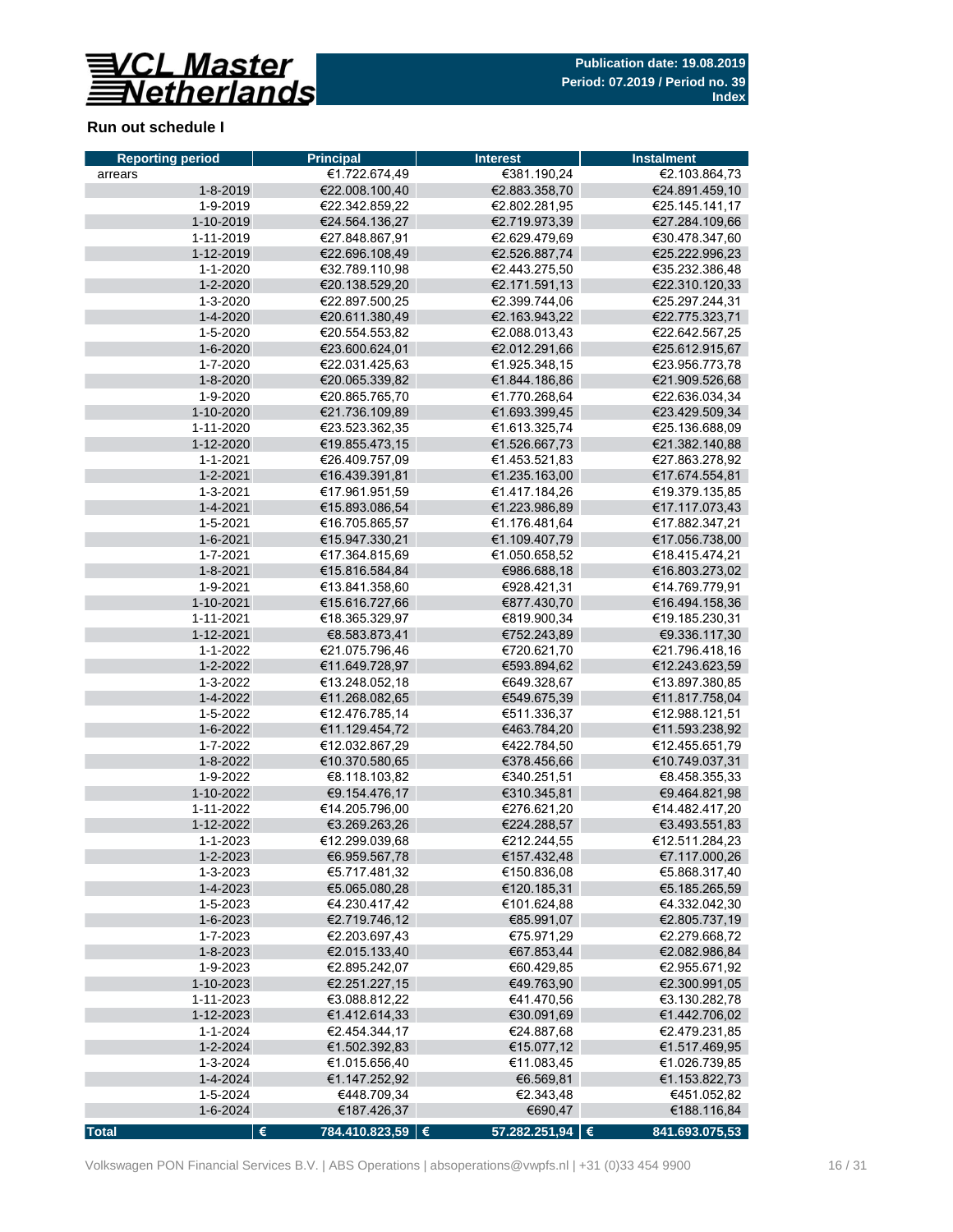

#### **Run out schedule II**

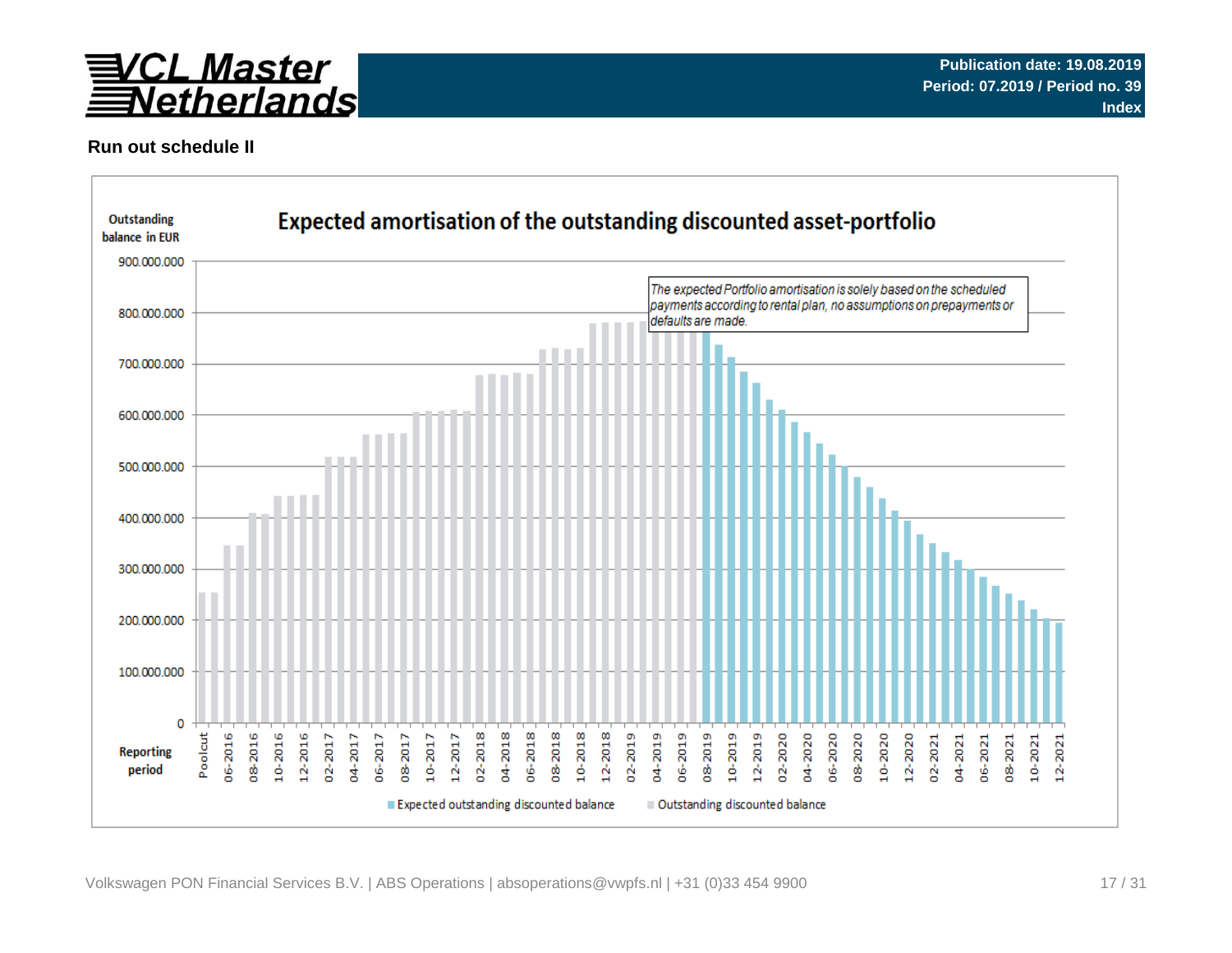# **NASSET SEARCHLING**

### **Outstanding contracts**

| <b>Collections by source</b>                |                  | <b>Collections</b> |
|---------------------------------------------|------------------|--------------------|
| Paid instalments of monthly period          |                  | €16.327.260,12     |
| therof capital                              |                  | €13.161.215,56     |
| therof interest                             |                  | €3.166.044,56      |
| Paid instalments of previous periods        |                  | €1.416.236,52      |
| Payment due from early settlement           |                  | €496.207,88        |
| Compensation Payments from contract changes |                  | (€160.717,34)      |
| thereof payments from the Issuer to VWL/DLN |                  | (E313.815, 67)     |
| therof payments from VWL/DLN to the Issuer  |                  | €153.098,33        |
| Servicing collections                       |                  | €15.429.866,20     |
| <b>VAT collections</b>                      |                  | €6.352.299,25      |
| <b>Total Lease Collections</b>              |                  | €39.861.152,63     |
|                                             |                  |                    |
|                                             | <b>Number of</b> | <b>Collections</b> |
| <b>Collections by status</b>                | contracts        |                    |
| Current                                     | 45.754           | €37.071.573,93     |
| Delinquent                                  | 2.098            | €1.234.217,80      |
| Early settlement                            | 446              | €542.331,43        |
|                                             |                  |                    |
| <b>Default</b>                              | 42               | €6.080,59          |
| End of term                                 | 641              | €989.715,36        |
| Write Off                                   | 19               | €17.233,52         |

| Evolution of outstanding pool during the reporting<br>period | <b>Number of active</b><br>contracts | <b>Outstanding</b><br>discounted balance | <b>Outstanding</b><br>nominal balance |
|--------------------------------------------------------------|--------------------------------------|------------------------------------------|---------------------------------------|
| Balance as of the begin of the period                        | 49.000                               | €784.328.413,73                          | €841.844.472,42                       |
| Balance at the end of the period - before top/tap-up         | 47.945                               | €758.886.959,10                          | €813.261.409,84                       |
| Top/tap-up of the period                                     | 1.212                                | €25.523.864,49                           | €28.431.665,69                        |
| Term take out                                                | -                                    |                                          |                                       |
| Balance as of the end of the period                          | 49.157                               | €784.410.823,59                          | €813.261.409,84                       |

| Total portfolio as of pool cut date  |                        |                                   |                               | Type of car                              |                               |                                             | <b>Customer type</b>          |                                          |                                      |                                             |
|--------------------------------------|------------------------|-----------------------------------|-------------------------------|------------------------------------------|-------------------------------|---------------------------------------------|-------------------------------|------------------------------------------|--------------------------------------|---------------------------------------------|
|                                      |                        |                                   |                               | <b>New vehicle</b>                       | <b>Used vehicle</b>           |                                             |                               | <b>Commercial</b>                        | <b>Private</b>                       |                                             |
| <b>Contract status development I</b> | Number of<br>contracts | Outstanding<br>discounted balance | <b>Number of</b><br>contracts | <b>Outstanding</b><br>discounted balance | <b>Number of</b><br>contracts | <b>Outstanding</b><br>discounted<br>balance | <b>Number of</b><br>contracts | <b>Outstanding</b><br>discounted balance | <b>Number of</b><br><b>contracts</b> | Outstanding<br>discounted<br><b>balance</b> |
| Current                              | 13.854                 | €254.509.899,87                   | 13.108                        | €244.342.851,74                          | 746                           | €10.167.048,13                              | 7.789                         | €178.013.878,55                          | 6.065                                | €76.496.021,32                              |
| Delinquent                           |                        | €0,00                             |                               | €0,00                                    |                               | €0,00                                       |                               | €0,00                                    |                                      | €0,00                                       |
| Early settlement                     |                        | €0,00                             |                               | €0,00                                    |                               | €0,00                                       |                               | €0,00                                    |                                      | €0,00                                       |
| Default                              |                        | €0,00                             |                               | €0,00                                    |                               | €0,00                                       |                               | €0,00                                    |                                      | €0,00                                       |
| End of term                          |                        | €0,00                             |                               | €0,00                                    |                               | €0,00                                       |                               | €0,00                                    |                                      | €0,00                                       |
| Write Off                            |                        | €0,00                             |                               | €0,00                                    |                               | €0,00                                       |                               | €0,00                                    |                                      | €0,00                                       |
| <b>Total</b>                         | 13.854 $\vert$         | €254.509.899,87                   | 13.108                        | €244.342.851,74                          | 746                           | €10.167.048,13                              | 7.789                         | €178.013.878,55                          | 6.065                                | €76.496.021,32                              |

| Total portfolio as of current reporting period |                        |                                   |                               | Type of car                              |                                      |                                             | <b>Customer type</b>          |                                          |                               |                                             |
|------------------------------------------------|------------------------|-----------------------------------|-------------------------------|------------------------------------------|--------------------------------------|---------------------------------------------|-------------------------------|------------------------------------------|-------------------------------|---------------------------------------------|
|                                                |                        |                                   |                               | <b>New vehicle</b>                       | <b>Used vehicle</b>                  |                                             |                               | <b>Commercial</b>                        | <b>Private</b>                |                                             |
| <b>Contract status development II</b>          | Number of<br>contracts | Outstanding<br>discounted balance | <b>Number of</b><br>contracts | <b>Outstanding</b><br>discounted balance | <b>Number of</b><br><b>contracts</b> | <b>Outstanding</b><br>discounted<br>balance | <b>Number of</b><br>contracts | <b>Outstanding</b><br>discounted balance | <b>Number of</b><br>contracts | <b>Outstanding</b><br>discounted<br>balance |
| Current                                        | 47.523                 | €748.295.432,02                   | 44.284                        | €701.153.223,50                          | 3.239                                | €47.142.208,52                              | 28.187                        | €519.613.180,81                          | 19.336                        | €228.682.251,21                             |
| Delinquent                                     | 2.135                  | €35.113.824,86                    | 1.929                         | €32.211.981,37                           | 206                                  | €2.901.843,49                               | 1.649                         | €29.315.725,85                           | 486                           | €5.798.099,01                               |
| Early settlement                               | 8.845                  | €522.630,55                       | 7.865                         | €491.639,90                              | 980                                  | €30.990,65                                  | 4.924                         | €409.334,92                              | 3.921                         | €113.295,63                                 |
| Default                                        | 188                    | €177.595,98                       | 171                           | €174.321,46                              | 17                                   | €3.274,52                                   | 180                           | €163.877,35                              |                               | €13.718,63                                  |
| End of term                                    | 8.666                  | €108.604,12                       | 7.384                         | €76.823,96                               | 1.282                                | €31.780,16                                  | 5.379                         | €108.604,12                              | 3.287                         | €0,00                                       |
| Write Off                                      | 310                    | €192.736,06                       | 283                           | €159.544,92                              | 27                                   | €33.191,14                                  | 245                           | €0,00                                    | 65                            | €192.736,06                                 |
| <b>Total</b>                                   | 67.667                 | €784.410.823,59                   | 61.916                        | 734.267.535,11                           | 5.751∣ €                             | $\sqrt{50.143.288,48}$                      | 10.564  ∢                     | 549.610.723,05                           | 27.103                        | €234.800.100,54                             |

| <b>Contract status development III</b>        | Contract status as of the end of the current period |                                   |                               |                                   |                               |                                      |                        |                                   |                               |                                      |                               |                                   |
|-----------------------------------------------|-----------------------------------------------------|-----------------------------------|-------------------------------|-----------------------------------|-------------------------------|--------------------------------------|------------------------|-----------------------------------|-------------------------------|--------------------------------------|-------------------------------|-----------------------------------|
|                                               | <b>Current</b>                                      |                                   | <b>Delinguent</b>             |                                   | <b>Early settlement</b>       |                                      |                        | <b>Default</b>                    | End of term                   |                                      | <b>Write Off</b>              |                                   |
| Contract status as of the begin of the period | <b>Number of</b><br>contracts                       | Outstanding<br>discounted balance | <b>Number of</b><br>contracts | Outstanding<br>discounted balance | <b>Number of</b><br>contracts | Outstanding<br>discounted<br>balance | Number of<br>contracts | Outstanding<br>discounted balance | <b>Number of</b><br>contracts | Outstanding<br>discounted<br>balance | <b>Number of</b><br>contracts | Outstanding<br>discounted balance |
| Top-/Tap-Up contracts                         | 1.212                                               | €25.523.864,49                    |                               | €0,00                             |                               | €0,00                                |                        | €0,00                             |                               | €0,00                                |                               | €0,00                             |
| Current                                       | 45.412                                              | €708.501.194,00                   | 698                           | €12.978.320,77                    | 411                           | €186.980,60                          |                        | €0,00                             | 603                           | €26.526,18                           |                               | €0,00                             |
| Delinquent                                    | 839                                                 | €14.270.048,15                    | 1.434                         | €22.130.850,14                    | 28                            | €8.240,18                            |                        | €30.815,81                        | 36                            | €911,92                              |                               | €15.886,74                        |
| Early settlement                              |                                                     | €0,00                             |                               | €0,00                             | 8.377                         | €327.409,77                          |                        | €0,00                             |                               | €0,00                                |                               | €0,00                             |
| Default                                       |                                                     | €0,00                             |                               | €0,00                             |                               | €0,00                                | 184                    | €146.780,17                       |                               | €0,00                                |                               | €0,00                             |
| End of term                                   | 60                                                  | €325,38                           |                               | €4.653,95                         | 29                            | €0,00                                |                        | €0,00                             | 8.027                         | €81.166,02                           |                               | €0,00                             |
| Write Off                                     |                                                     | €0,00                             |                               | €0,00                             |                               | €0,00                                |                        | €0,00                             |                               | €0,00                                | 299                           | €176.849,32                       |
| <b>Total</b>                                  | 47.523                                              | €748.295.432,02                   | 2.135                         | €35.113.824,86                    | 8.845                         | €522.630,55                          |                        | 188<br>€177.595,98                | 8.666                         | €108.604,12                          | 310                           | €192.736,06                       |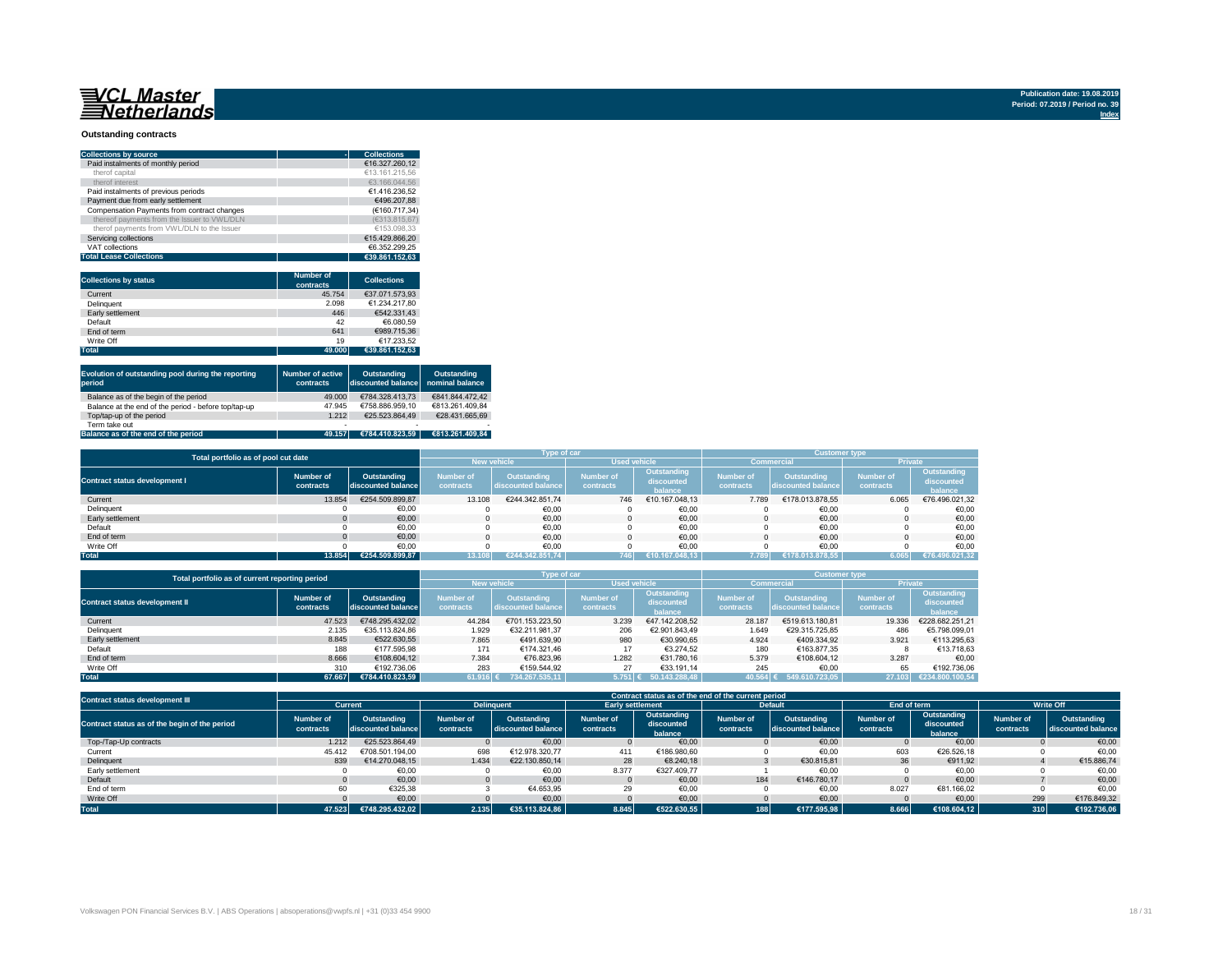

#### **Delinquencies & defaults I**

|                        | <b>Delinquent contracts</b> |                            |                    |                                                                              |                                      |                                             | Type of car                          |                                             | <b>Customer type</b>          |                                             |                               |                                             |
|------------------------|-----------------------------|----------------------------|--------------------|------------------------------------------------------------------------------|--------------------------------------|---------------------------------------------|--------------------------------------|---------------------------------------------|-------------------------------|---------------------------------------------|-------------------------------|---------------------------------------------|
|                        |                             |                            |                    |                                                                              | <b>New vehicle</b>                   |                                             | <b>Used vehicle</b>                  |                                             |                               | <b>Commercial</b>                           |                               | <b>Private</b>                              |
| Days in arrears        | Number of<br>contracts      | Percentage of<br>contracts | <b>Outstanding</b> | <b>Percentage of</b><br>outstanding<br>discounted balance discounted balance | <b>Number of</b><br><b>contracts</b> | <b>Outstanding</b><br>discounted<br>balance | <b>Number of</b><br><b>contracts</b> | <b>Outstanding</b><br>discounted<br>balance | <b>Number of</b><br>contracts | <b>Outstanding</b><br>discounted<br>balance | <b>Number of</b><br>contracts | <b>Outstanding</b><br>discounted<br>balance |
| < 1 month delinquent   | 2.100                       | 4,27%                      | €34.342.960,57     | 4,38%                                                                        | 1.897                                | 31.507.268,56                               | 203 $\epsilon$                       | 2.835.692,01                                | $1.618 \t∈$                   | 28.596.864,64                               | 482 €                         | 5.746.095,93                                |
| 1 month delinquent     | 35                          | 0,07%                      | €770.864,29        | 0,10%                                                                        | 32 $\epsilon$                        | 704.712,81                                  |                                      | 66.151,48<br>$\epsilon$                     | 31 $\epsilon$                 | 718.861,21                                  |                               | 52.003,08                                   |
| 2 months delinquent    | $\Omega$                    | 0,00%                      | €0,00              | 0,00%                                                                        | 0 €                                  |                                             | $0 \in$                              | $\sim$                                      | $0 \in$                       |                                             | $0 \in$                       |                                             |
| 3 months delinquent    |                             | 0,00%                      | €0,00              | 0,00%                                                                        | 0 €                                  |                                             | $0 \in$                              | $\overline{\phantom{0}}$                    | $0 \in$                       |                                             | $0 \in$                       |                                             |
| 4 months delinquent    | $\overline{0}$              | 0,00%                      | €0,00              | 0,00%                                                                        | $0 \in$                              | $\overline{\phantom{a}}$                    | $0 \in$                              | $\sim$                                      | $0 \in$                       |                                             | $0 \in$                       | $\sim$                                      |
| 5 months delinquent    |                             | 0,00%                      | €0,00              | 0,00%                                                                        | $0 \in$                              |                                             | $0 \in$                              | $\sim$                                      | $0 \in$                       |                                             | $0 \in$                       |                                             |
| 6 months delinquent    |                             | 0,00%                      | €0,00              | 0,00%                                                                        | $0 \in$                              | ۰                                           | $0 \in$                              | $\sim$                                      | $0 \epsilon$                  |                                             | $0 \in$                       | $\sim$                                      |
| 7 months delinguent    |                             | 0,00%                      | €0,00              | 0,00%                                                                        | $0 \in$                              | $\overline{\phantom{a}}$                    |                                      | €<br>$\sim$                                 | $0 \in$                       |                                             | $0 \in$                       |                                             |
| 8 months delinguent    | $\Omega$                    | 0,00%                      | €0,00              | 0,00%                                                                        | $0 \in$                              | $\overline{\phantom{0}}$                    | $0 \in$                              | $\sim$                                      | $0 \in$                       | $\sim$                                      | $0 \in$                       | $\sim$                                      |
| 9 months delinquent    |                             | 0,00%                      | €0,00              | 0,00%                                                                        | $0 \in$                              |                                             |                                      | €                                           | $0 \in$                       |                                             | $0 \in$                       |                                             |
| 10 months delinquent   | $\Omega$                    | 0,00%                      | €0,00              | 0,00%                                                                        | $0 \in$                              | $\sim$                                      | $0 \in$                              | $\sim$                                      | $0 \in$                       | $\sim$                                      | $0 \in$                       | $\sim$                                      |
| > 10 months delinquent |                             | 0,00%                      | €0,00              | 0,00%                                                                        | $0 \in$                              |                                             | $0 \in$                              |                                             | $0 \in$                       |                                             | $0 \in$                       |                                             |
| <b>Total</b>           | 2.135                       | 4,34%                      | €35.113.824,86     | 4,48%                                                                        | 1.929                                | €32.211.981,37                              | 206                                  | €2.901.843.49                               | 1.649                         | €29.315.725.85                              | 486 I                         | €5.798.099,01                               |

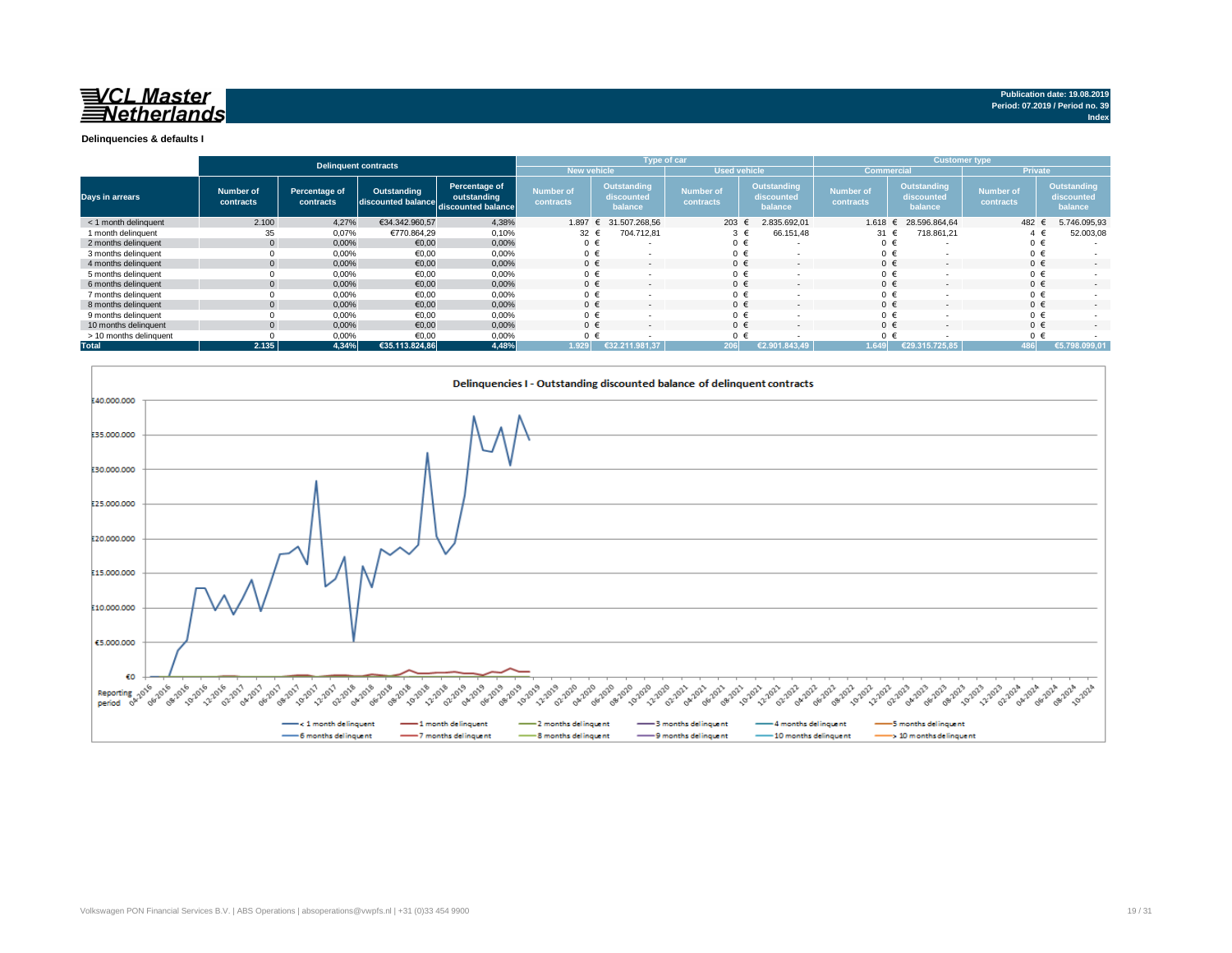![](_page_19_Picture_0.jpeg)

#### **Delinquencies & Defaults II**

|                        |                               |                                          | <b>Defaulted contracts</b>                  |                                                       |                                                           |                               | <b>Type of car</b>                          |                                      |                                             | <b>Customer type</b>          |                                             |                                      |                                             |
|------------------------|-------------------------------|------------------------------------------|---------------------------------------------|-------------------------------------------------------|-----------------------------------------------------------|-------------------------------|---------------------------------------------|--------------------------------------|---------------------------------------------|-------------------------------|---------------------------------------------|--------------------------------------|---------------------------------------------|
|                        |                               |                                          |                                             |                                                       |                                                           | <b>New vehicle</b>            |                                             |                                      | <b>Used vehicle</b>                         | <b>Commercial</b>             |                                             | <b>Private</b>                       |                                             |
| Days in arrears        | <b>Number of</b><br>contracts | <b>Percentage of</b><br><b>contracts</b> | <b>Outstanding</b><br>discounted<br>balance | Percentage of<br>outstanding<br>discounted<br>balance | Outstanding<br>discounted<br>balance at day of<br>default | <b>Number of</b><br>contracts | <b>Outstanding</b><br>discounted<br>balance | <b>Number of</b><br><b>contracts</b> | <b>Outstanding</b><br>discounted<br>balance | <b>Number of</b><br>contracts | <b>Outstanding</b><br>discounted<br>balance | <b>Number of</b><br><b>contracts</b> | <b>Outstanding</b><br>discounted<br>balance |
| < 1 month delinquent   | 126                           | 0,26%                                    | €177.595,98                                 | 0,02%                                                 | €177.595,98                                               | 114                           | €174.321,46                                 | 12                                   | €3.274,52                                   | 124                           | €163.877,35                                 |                                      | €13.718,63                                  |
| 1 month delinquent     |                               | 0,00%                                    | €0,00                                       | 0,00%                                                 | €0,00                                                     |                               | €0,00                                       |                                      | €0,00                                       |                               | €0,00                                       |                                      | €0,00                                       |
| 2 months delinquent    |                               | 0,00%                                    | €0,00                                       | 0,00%                                                 | €0,00                                                     |                               | €0,00                                       | 0                                    | €0,00                                       |                               | €0,00                                       |                                      | €0,00                                       |
| 3 months delinquent    |                               | $0,00\%$                                 | €0,00                                       | 0,00%                                                 | €0,00                                                     |                               | €0,00                                       |                                      | €0,00                                       |                               | €0,00                                       |                                      | €0,00                                       |
| 4 months delinquent    |                               | 0,00%                                    | €0,00                                       | 0,00%                                                 | €0,00                                                     | $\Omega$                      | €0,00                                       | $\Omega$                             | €0,00                                       |                               | €0,00                                       |                                      | €0,00                                       |
| 5 months delinquent    |                               | $0,00\%$                                 | €0,00                                       | 0,00%                                                 | €0,00                                                     |                               | €0,00                                       |                                      | €0,00                                       |                               | €0,00                                       |                                      | €0,00                                       |
| 6 months delinquent    |                               | 0,00%                                    | €0,00                                       | 0,00%                                                 | €0,00                                                     |                               | €0,00                                       |                                      | €0,00                                       |                               | €0,00                                       |                                      | €0,00                                       |
| 7 months delinquent    |                               | 0,00%                                    | €0,00                                       | 0,00%                                                 | €0,00                                                     |                               | €0,00                                       |                                      | €0,00                                       |                               | €0,00                                       |                                      | €0,00                                       |
| 8 months delinguent    |                               | 0,00%                                    | €0,00                                       | 0,00%                                                 | €0,00                                                     |                               | €0,00                                       | $\Omega$                             | €0,00                                       |                               | €0,00                                       |                                      | €0,00                                       |
| 9 months delinquent    |                               | 0,00%                                    | €0,00                                       | 0,00%                                                 | €0,00                                                     |                               | €0,00                                       |                                      | €0,00                                       |                               | €0,00                                       |                                      | €0,00                                       |
| 10 months delinquent   |                               | 0,00%                                    | €0,00                                       | 0,00%                                                 | €0,00                                                     | $\Omega$                      | €0,00                                       | $\Omega$                             | €0,00                                       |                               | €0,00                                       |                                      | €0,00                                       |
| > 10 months delinquent |                               | 0,00%                                    | €0,00                                       | 0,00%                                                 | €0,00                                                     |                               | €0,00                                       |                                      | €0,00                                       |                               | €0,00                                       |                                      | €0,00                                       |
| <b>Total</b>           | 126                           | 0,26%                                    | €177.595,98                                 | 0,02%                                                 | €177.595,98                                               | 114                           | €174.321,46                                 | 12 I                                 | €3.274,52丨                                  | 124                           | £163.877,35                                 |                                      | €13.718,63                                  |

![](_page_19_Figure_3.jpeg)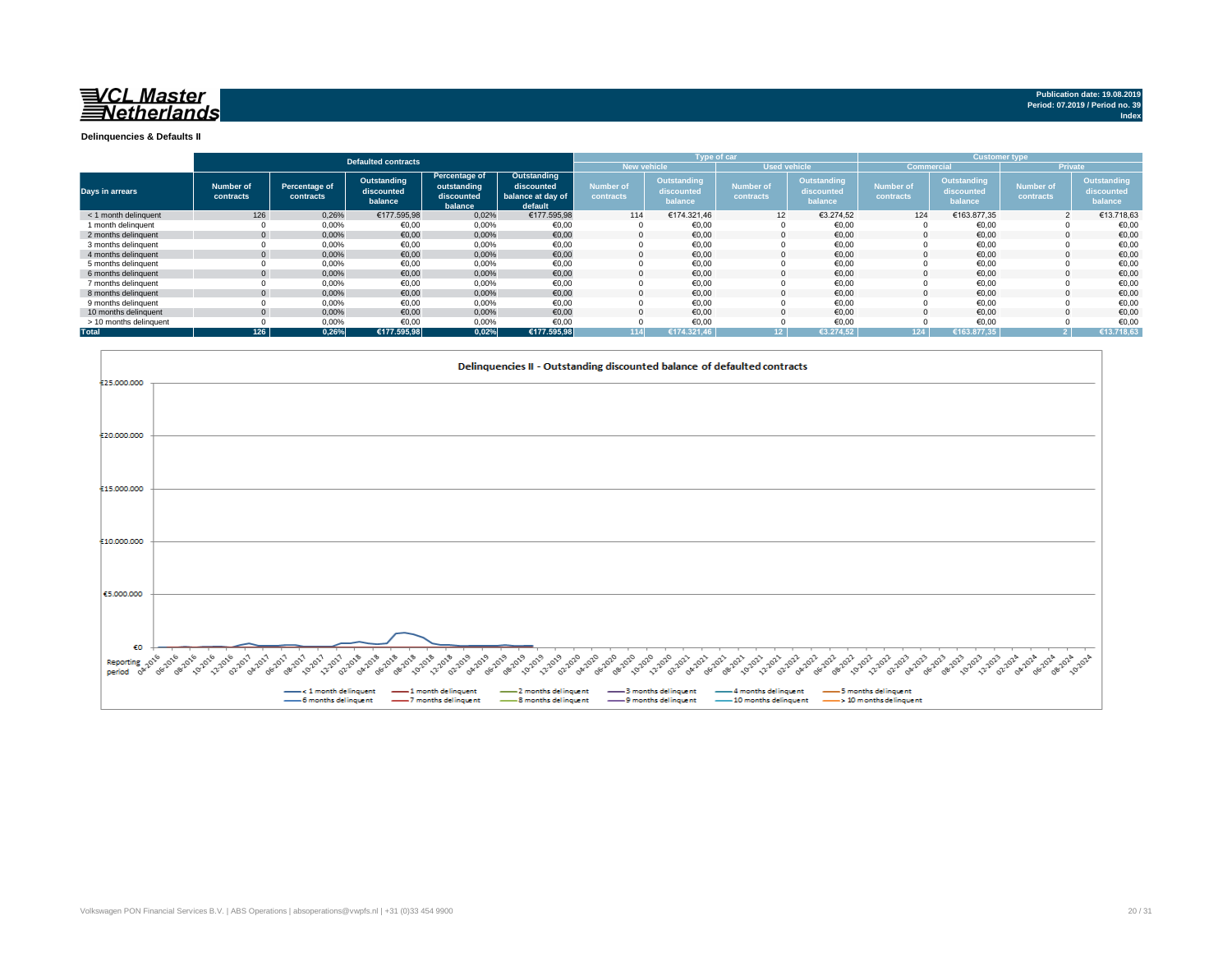| inquent and defaulted contracts                                                                                                                                                                                                   |
|-----------------------------------------------------------------------------------------------------------------------------------------------------------------------------------------------------------------------------------|
|                                                                                                                                                                                                                                   |
|                                                                                                                                                                                                                                   |
|                                                                                                                                                                                                                                   |
|                                                                                                                                                                                                                                   |
|                                                                                                                                                                                                                                   |
|                                                                                                                                                                                                                                   |
|                                                                                                                                                                                                                                   |
|                                                                                                                                                                                                                                   |
| 12 - 1012 - 1012 - 1012 - 1012 - 1012 - 1012 - 1012 - 1012 - 1012 - 1012 - 1012 - 1013 - 1014 - 1013 - 1014 - 1<br>- Simon - Simon - 1012 - 1013 - 1014 - 1015 - 1016 - 1017 - 1018 - 1018 - 1018 - 1018 - 1018 - 1018 - 1018 - 1 |
| months delinquent _________ 5 months delinquent<br>10 months delinquent ----> 10 months delinquent                                                                                                                                |

![](_page_20_Picture_0.jpeg)

#### **Delinquencies & defaults III**

|                        |                        |                                          |                                                      |                              |                                      | <b>Type of car</b>                   |                               |                                             | <b>Customer type</b>          |                                          |                               |                                      |  |
|------------------------|------------------------|------------------------------------------|------------------------------------------------------|------------------------------|--------------------------------------|--------------------------------------|-------------------------------|---------------------------------------------|-------------------------------|------------------------------------------|-------------------------------|--------------------------------------|--|
|                        |                        |                                          | Delinquent and defaulted contracts                   |                              | <b>New vehicle</b>                   |                                      | <b>Used vehicle</b>           |                                             | <b>Commercial</b>             |                                          | <b>Private</b>                |                                      |  |
| Days in arrears        | Number of<br>contracts | <b>Percentage of</b><br><b>contracts</b> | Outstanding<br>discounted balance discounted balance | Percentage of<br>outstanding | <b>Number of</b><br><b>contracts</b> | Outstanding<br>discounted<br>balance | <b>Number of</b><br>contracts | <b>Outstanding</b><br>discounted<br>balance | <b>Number of</b><br>contracts | <b>Outstanding</b><br>discounted balance | <b>Number of</b><br>contracts | Outstanding<br>discounted<br>balance |  |
| < 1 month delinquent   | 2.226                  | 4,53%                                    | €34.520.556,55                                       | 4,40%                        | 2.011                                | 31.681.590,02                        | 215 €                         | 2.838.966,53                                | 1.742 €                       | 28.760.741,99                            | 484 €                         | 5.759.814,56                         |  |
| 1 month delinguent     | 35                     | 0,07%                                    | €770.864,29                                          | 0,10%                        | 32 $\epsilon$                        | 704.712,81                           | $3 \epsilon$                  | 66.151,48                                   | 31 $\epsilon$                 | 718.861,21                               | 4 €                           | 52.003,08                            |  |
| 2 months delinquent    | $\overline{0}$         | 0,00%                                    | €0,00                                                | 0,00%                        | $0 \in$                              | $\sim$                               | $0 \in$                       | $\sim$                                      |                               | $0 \in$<br>$\sim$                        | $0 \in$                       | $\sim$                               |  |
| 3 months delinquent    |                        | 0,00%                                    | €0,00                                                | 0,00%                        | $0 \in$                              |                                      | $0 \in$                       |                                             |                               | $0 \in$                                  | $0 \in$                       |                                      |  |
| 4 months delinguent    | $\Omega$               | 0,00%                                    | €0,00                                                | 0,00%                        | $0 \in$                              | $\sim$                               | $0 \in$                       | $\sim$                                      |                               | $0 \in$<br>$\overline{\phantom{0}}$      | $0 \in$                       | $\sim$                               |  |
| 5 months delinquent    |                        | 0,00%                                    | €0,00                                                | 0,00%                        | $0 \in$                              |                                      | $0 \in$                       |                                             |                               | $0 \in$                                  | $0 \in$                       |                                      |  |
| 6 months delinguent    | $\Omega$               | 0,00%                                    | €0,00                                                | 0,00%                        | $0 \in$                              | $\sim$                               | $0 \in$                       | $\sim$                                      |                               | $0 \in$<br>$\sim$                        | $0 \in$                       | $\sim$                               |  |
| 7 months delinquent    |                        | 0,00%                                    | €0,00                                                | 0,00%                        | $0 \in$                              |                                      | $0 \in$                       |                                             |                               | $0 \in$                                  | $0 \in$                       |                                      |  |
| 8 months delinquent    | $\Omega$               | 0,00%                                    | €0,00                                                | 0,00%                        | $0 \in$                              | $\sim$                               | $0 \in$                       | $\sim$                                      |                               | $0 \in$<br>$\sim$                        | $0 \in$                       |                                      |  |
| 9 months delinquent    |                        | 0,00%                                    | €0,00                                                | 0,00%                        | $0 \in$                              |                                      | $0 \in$                       |                                             |                               | $0 \in$                                  | $0 \in$                       |                                      |  |
| 10 months delinquent   |                        | 0,00%                                    | €0,00                                                | 0,00%                        | $0 \in$                              |                                      | $0 \in$                       |                                             |                               | $0 \in$                                  | $0 \in$                       |                                      |  |
| > 10 months delinquent |                        | 0,00%                                    | €0,00                                                | 0,00%                        | $0 \in$                              |                                      | $0 \in$                       |                                             |                               | $0 \in$                                  | $0 \in$                       |                                      |  |
| <b>Total</b>           | 2.261                  | 4,60%                                    | €35.291.420,84                                       | 4,50%                        | 2.043                                | 32.386.302.83                        | 218                           | 118.01<br>2.905.                            | $1.773$ l                     | <b>29.479.603.20</b> ا                   | ﴾ ∣488                        | 5.811.817,64                         |  |

![](_page_20_Figure_3.jpeg)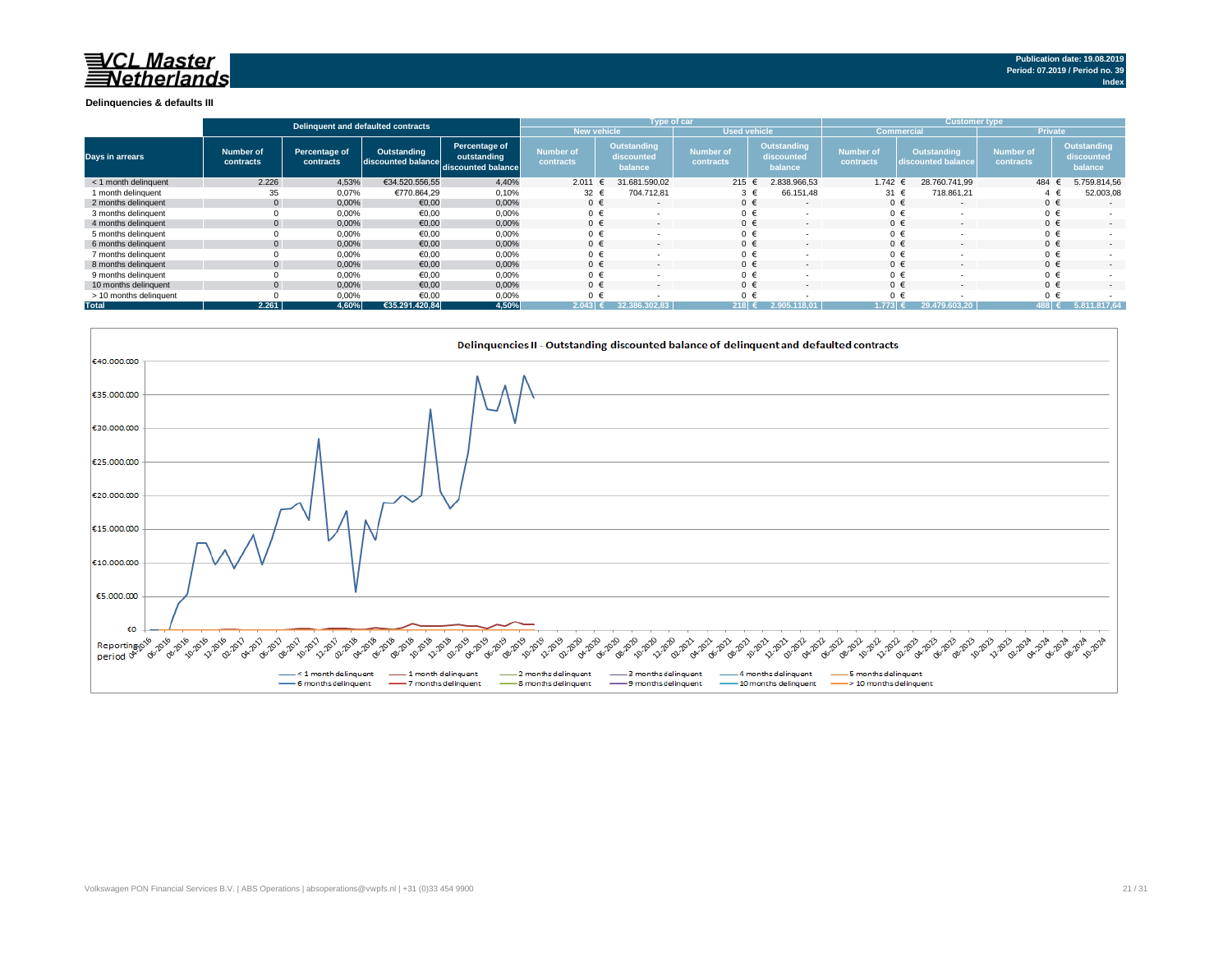# 

#### **Write-Offs**

| <b>Write-Offs of the monthly</b><br><b>period</b> | Number of contracts | <b>Amount</b> |
|---------------------------------------------------|---------------------|---------------|
| $31 - 7 - 2019$                                   |                     | €3.826.92     |

€128.667,30 €1.384.723.421,35 0,00929% **Cumulative Write-Offs as of the end of the monthly period Discounted balance of all initial and additional assets Cumulative net loss ratio**

|                       | <b>Current period</b>      |                   | <b>Cumulative Write-Offs</b> |                   |  |  |  |  |
|-----------------------|----------------------------|-------------------|------------------------------|-------------------|--|--|--|--|
| <b>Monthly period</b> | <b>Number of contracts</b> | <b>Write-Offs</b> | <b>Number of contracts</b>   | <b>Write-Offs</b> |  |  |  |  |
| 30-4-2016             | $\pmb{0}$                  | €0,00             | 0                            | €0,00             |  |  |  |  |
| 31-5-2016             | 0                          | €0,00             | 0                            | €0,00             |  |  |  |  |
| 30-6-2016             | 0                          | €0,00             | $\pmb{0}$                    | €0,00             |  |  |  |  |
| 31-7-2016             | 0                          | €0,00             | 0                            | €0,00             |  |  |  |  |
| 31-8-2016             | 0                          | €0,00             | $\mathsf{O}\xspace$          | €0,00             |  |  |  |  |
| 30-9-2016             | 1                          | €467,06           | 1                            | €467,06           |  |  |  |  |
| 31-10-2016            | 0                          | €0,00             | $\mathbf{1}$                 | €467,06           |  |  |  |  |
| 30-11-2016            | 1                          | €0,00             | $\overline{c}$               | €467,06           |  |  |  |  |
| 31-12-2016            | 3                          | €2.508,91         | 5                            | €2.975,97         |  |  |  |  |
| 31-1-2017             | 0                          | €0,00             | 5                            | €2.975,97         |  |  |  |  |
| 28-2-2017             | 0                          | €0,00             | 5                            | €2.975,97         |  |  |  |  |
| 31-3-2017             | 1                          | €311,30           | 6                            | €3.287,27         |  |  |  |  |
| 30-4-2017             | 0                          | €0,00             | 6                            | €3.287,27         |  |  |  |  |
| 31-5-2017             | 0                          | €0,00             | 6                            | €3.287,27         |  |  |  |  |
| 30-6-2017             | 0                          | €0,00             | 6                            | €3.287,27         |  |  |  |  |
| 31-7-2017             | 0                          | €0,00             | 6                            | €3.287,27         |  |  |  |  |
| 31-8-2017             | 0                          | €0,00             | 6                            | €3.287,27         |  |  |  |  |
| 30-9-2017             | 0                          | €0,00             | 6                            | €3.287,27         |  |  |  |  |
| 31-10-2017            | 0                          | €0,00             | 6                            | €3.287,27         |  |  |  |  |
| 30-11-2017            | 0                          | €0,00             | 6                            | €3.287,27         |  |  |  |  |
| 31-12-2017            | 22                         | €13.371,69        | 28                           | €16.658,96        |  |  |  |  |
| 31-1-2018             | $\pmb{0}$                  | €0,00             | 28                           | €16.658,96        |  |  |  |  |
| 28-2-2018             | $\mathbf 0$                | €0,00             | 28                           | €16.658,96        |  |  |  |  |
| 31-3-2018             | 0                          | €0,00             | 28                           | €16.658,96        |  |  |  |  |
| 30-4-2018             | 0                          | €0,00             | 28                           | €16.658,96        |  |  |  |  |
| 31-5-2018             | 1                          | €344,61           | 29                           | €17.003,57        |  |  |  |  |
| 30-6-2018             | $\overline{2}$             | €504,76           | 31                           | €17.508,33        |  |  |  |  |
| 31-7-2018             | 0                          | €0,00             | 31                           | €17.508,33        |  |  |  |  |
| 31-8-2018             | 43                         | €29.609,22        | 74                           | €47.117,55        |  |  |  |  |
| 30-9-2018             | $\overline{\mathbf{c}}$    | €1.510,13         | 76                           | €48.627,68        |  |  |  |  |
| 31-10-2018            | 0                          | €0,00             | 76                           | €48.627,68        |  |  |  |  |
| 30-11-2018            | 0                          | €0,00             | 76                           | €48.627,68        |  |  |  |  |
| 31-12-2018            | 0                          | €0,00             | 76                           | €48.627,68        |  |  |  |  |
| 31-1-2019             | 5                          | €13.667,02        | 81                           | €62.294,70        |  |  |  |  |
| 28-2-2019             | $\mathbf 2$                | €1.313,02         | 83                           | €63.607,72        |  |  |  |  |
| 31-3-2019             | 4                          | €6.848,20         | 87                           | €70.455,92        |  |  |  |  |
| 30-4-2019             | 3                          | €5.787,93         | 90                           | €76.243,85        |  |  |  |  |
| 31-5-2019             | 6                          | €11.050,84        | 96                           | €87.294,69        |  |  |  |  |
| 30-6-2019             | 4                          | €37.545,69        | 100                          | €124.840,38       |  |  |  |  |
| 31-7-2019             | 5                          | €3.826,92         | 105                          | €128.667,30       |  |  |  |  |
| <b>Total</b>          | 105                        | €128.667,30       |                              |                   |  |  |  |  |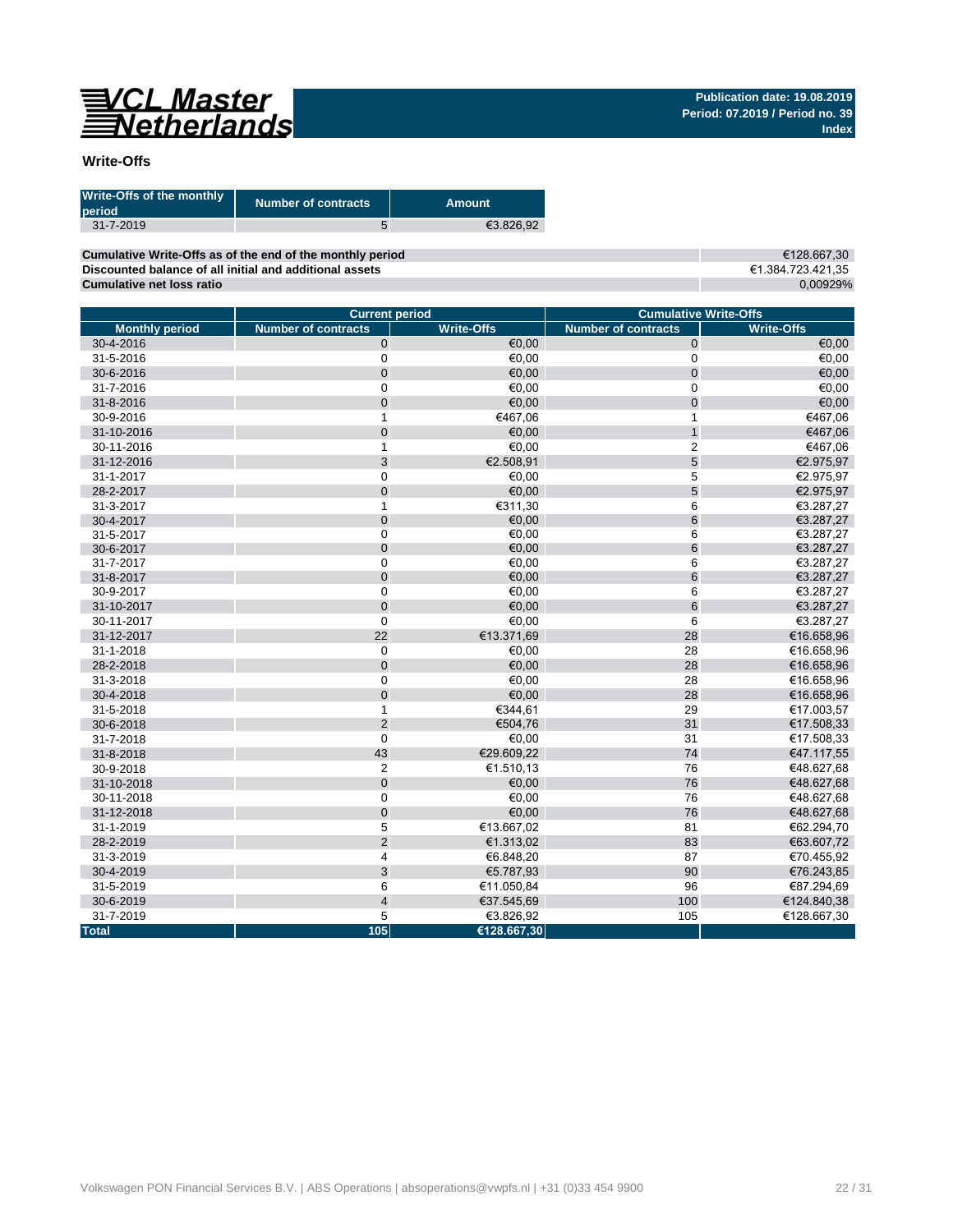# **WARER WASTER**<br>Same Set be reader and set of the set of the set of the set of the set of the set of the set of the set of the set of the set of the set of the set of the set of the set of the set of the set of the set of t

**Pool data I**

|                                                  |                     |                                          | <b>Total porfolio</b>                    |                                                           |                                           |                                             | Type of car                          |                                             | <b>Customer type</b>                 |                                             |                               |                                             |
|--------------------------------------------------|---------------------|------------------------------------------|------------------------------------------|-----------------------------------------------------------|-------------------------------------------|---------------------------------------------|--------------------------------------|---------------------------------------------|--------------------------------------|---------------------------------------------|-------------------------------|---------------------------------------------|
|                                                  |                     |                                          |                                          |                                                           |                                           | <b>New vehicle</b>                          | <b>Used vehicle</b>                  |                                             | <b>Commercial</b>                    |                                             | <b>Private</b>                |                                             |
| Distribution by payment type                     | Number of contracts | Percentage of<br>contracts               | Outstanding<br>discounted balance        | Percentage of<br>outstanding<br>discounted balance        | <b>Number of</b><br><b>contracts</b>      | <b>Outstanding</b><br>discounted<br>balance | <b>Number of</b><br><b>contracts</b> | <b>Outstanding</b><br>discounted<br>balance | <b>Number of</b><br><b>contracts</b> | <b>Outstanding</b><br>discounted<br>balance | <b>Number of</b><br>contracts | <b>Outstanding</b><br>discounted<br>balance |
| Direct borrower account debit                    | 42.638              | 86,74% €                                 | 667.804.491,39                           | 85,13%                                                    |                                           | 39.650 € 623.882.729,59                     | 2.988                                | 43.921.761,80<br>€                          |                                      | 23.020 € 434.203.734,83                     |                               | 19.618 € 233.600.756,56                     |
| Others                                           | 6.519               | 13,26%                                   | 116.606.332,20                           | 14,87%                                                    |                                           | 6.104 € 110.384.805,52                      | 415                                  | 6.221.526,68                                |                                      | $6.417 \text{ } \in 115.406.988,22$         | 102 €                         | 1.199.343,98                                |
| <b>Total</b>                                     | 49.157              | 100,00%                                  | €784.410.823,59                          | 100,00%                                                   |                                           | 45.754 € 734.267.535,11                     | 3.403 $\epsilon$                     | 50.143.288,48                               | 29.437                               | €549.610.723,05                             | 19.720                        | €234.800.100,54                             |
|                                                  |                     |                                          | <b>Total porfolio</b>                    |                                                           |                                           |                                             | Type of car                          |                                             |                                      | <b>Customer type</b>                        |                               |                                             |
|                                                  |                     |                                          |                                          |                                                           | <b>New vehicle</b><br><b>Used vehicle</b> |                                             |                                      |                                             | <b>Commercial</b>                    |                                             | <b>Private</b>                |                                             |
| <b>Distribution by contract</b><br>concentration | Number of contracts | <b>Percentage of</b><br><b>contracts</b> | <b>Outstanding</b><br>discounted balance | <b>Percentage of</b><br>outstanding<br>discounted balance | Number of<br>contracts                    | <b>Outstanding</b><br>discounted<br>balance | <b>Number of</b><br>contracts        | <b>Outstanding</b><br>discounted<br>balance | <b>Number of</b><br>contracts        | <b>Outstanding</b><br>discounted<br>balance | <b>Number of</b><br>contracts | <b>Outstanding</b><br>discounted<br>balance |
|                                                  | 24.157              | 49,14% €                                 | 333.575.629,18                           | 42,53%                                                    |                                           | 22.755 € 313.505.500,35                     | 1.402                                | 20.070.128,83                               |                                      | 4.551 € 100.157.237,20                      | 19.606                        | € 233.418.391,98                            |
| $2 - 10$                                         | 10.959              | 22,29%                                   | 211.688.896,89                           | 26,99%                                                    |                                           | 9.838 € 194.357.638,29                      | 1.121                                | 17.331.258,60                               |                                      | 10.845 € 210.307.188,33                     | 114 €                         | 1.381.708,56                                |
| $11 - 20$                                        | 4.877               | $9,92\%$ €                               | 89.854.246,64                            | 11,45%                                                    | $4.509$ €                                 | 84.513.913,69                               | 368 €                                | 5.340.332,95                                | $4.877$ €                            | 89.854.246,64                               | $0 \in$                       |                                             |
| $21 - 50$                                        | 5.342               | 10,87% €                                 | 96.935.917,93                            | 12,36%                                                    | $5.039 \epsilon$                          | 92.265.147,90                               | 303 $\epsilon$                       | 4.670.770,03                                | 5.342 $€$                            | 96.935.917,93                               | $0 \in$                       |                                             |
| > 50                                             | 3.822               | 7,78% €                                  | 52.356.132,95                            | 6,67%                                                     | $3.613 \in$                               | 49.625.334,88                               | 209 €                                | 2.730.798,07                                | $3.822 \in$                          | 52.356.132,95                               | $0 \in$                       |                                             |
| <b>Total</b>                                     | 49.157              | 100,00%                                  | €784.410.823,59                          | 100,00%                                                   | 45.754                                    | $\sqrt{6734.267.535,11}$                    | 3.403                                | $\bm{\epsilon}$ 50.143.288,48 $^\top$       | 29.437                               | €549.610.723,05                             | 19.720                        | 00.100, 54<br>€234.                         |

|                                       |                            |                                          | <b>Total porfolio</b>                    |                                                    |                               |                                             | Type of car                   |                                             | <b>Customer type</b>          |                                             |                        |                                             |
|---------------------------------------|----------------------------|------------------------------------------|------------------------------------------|----------------------------------------------------|-------------------------------|---------------------------------------------|-------------------------------|---------------------------------------------|-------------------------------|---------------------------------------------|------------------------|---------------------------------------------|
|                                       |                            |                                          |                                          |                                                    | <b>New vehicle</b>            |                                             | <b>Used vehicle</b>           |                                             | <b>Commercial</b>             |                                             | <b>Private</b>         |                                             |
| <b>Distribution by largest lessee</b> | <b>Number of contracts</b> | <b>Percentage of</b><br><b>contracts</b> | <b>Outstanding</b><br>discounted balance | Percentage of<br>outstanding<br>discounted balance | <b>Number of</b><br>contracts | <b>Outstanding</b><br>discounted<br>balance | <b>Number of</b><br>contracts | <b>Outstanding</b><br>discounted<br>balance | <b>Number of</b><br>contracts | <b>Outstanding</b><br>discounted<br>balance | Number of<br>contracts | <b>Outstanding</b><br>discounted<br>balance |
|                                       | 79                         | $0,16%$ €                                | 1.068.567,00                             | 0,14%                                              | 79 €                          | 1.068.567,00                                | $0 \in$                       | $\sim$ 10 $\pm$                             | 79 €                          | 1.068.567,00                                | $0 \in$                | $\sim$                                      |
|                                       | 57                         | $0,12%$ €                                | 1.035.596,26                             | 0,13%                                              | 57 $\epsilon$                 | 1.035.596,26                                | $0 \in$                       |                                             | 57 €                          | 1.035.596,26                                | $0 \in$                |                                             |
| $\mathbf{3}$                          | 53                         | $0,11\%$ €                               | 999.788,03                               | 0,13%                                              | 49 €                          | 916.946,75                                  | $4 \epsilon$                  | 82.841,28                                   | 53 $\epsilon$                 | 999.788,03                                  | $0 \in$                | $\sim 100$                                  |
|                                       | 42                         | $0,09%$ €                                | 998.638,81                               | 0,13%                                              | 39 €                          | 930.362,49                                  | $3 \in$                       | 68.276,32                                   | 42 €                          | 998.638,81                                  | $0 \in$                |                                             |
| -5                                    | 72                         | $0,15%$ €                                | 998.325,63                               | 0,13%                                              | 72 €                          | 998.325,63                                  | $0 \in$                       |                                             | 72 €                          | 998.325,63                                  | $0 \in$                |                                             |
|                                       | 49                         | $0,10%$ €                                | 998.074,14                               | 0,13%                                              | 46 €                          | 911.853,33                                  | $3 \epsilon$                  | 86.220,81                                   | 49 €                          | 998.074,14                                  | $0 \in$                |                                             |
|                                       | 72                         | $0,15%$ €                                | 997.038,41                               | 0,13%                                              | 72 €                          | 997.038,41                                  | $0 \in$                       |                                             | 72 €                          | 997.038,41                                  | $0 \in$                | $\sim 100$                                  |
|                                       | 48                         | $0,10%$ €                                | 996.866,41                               | 0,13%                                              | 12 €                          | 396.167,73                                  | 36 €                          | 600.698,68                                  | 48 €                          | 996.866,41                                  | $0 \in$                |                                             |
| 9                                     | 43                         | $0,09%$ €                                | 995.407,44                               | 0,13%                                              | 43 €                          | 995.407,44                                  | $0 \in$                       | $\sim$                                      | 43 $\epsilon$                 | 995.407,44                                  | $0 \in$                | $\sim$                                      |
| 10                                    | 43                         | $0,09%$ €                                | 994.068,01                               | 0,13%                                              | 39 €                          | 937.067,05                                  | $4 \in$                       | 57.000,96                                   | 43 €                          | 994.068,01                                  | $0 \in$                |                                             |
| 11                                    | 57                         | $0,12%$ €                                | 994.047,25                               | 0,13%                                              | 29 $\epsilon$                 | 503.091,81                                  | 28 $\epsilon$                 | 490.955,44                                  | 57 $\epsilon$                 | 994.047,25                                  | $0 \in$                | $\sim 100$                                  |
| 12 <sup>2</sup>                       | 62                         | $0,13%$ €                                | 993.132,70                               | 0,13%                                              | 59 €                          | 967.548,52                                  | $3 \in$                       | 25.584,18                                   | 62 €                          | 993.132,70                                  | $0 \in$                |                                             |
| 13                                    | 74                         | $0,15%$ €                                | 993.019,29                               | 0,13%                                              | 74 €                          | 993.019,29                                  | $0 \in$                       |                                             | 74 €                          | 993.019,29                                  | $0 \in$                | $\sim 100$                                  |
| 14                                    | 66                         | $0,13%$ €                                | 990.863,28                               | 0,13%                                              | 63 $\epsilon$                 | 927.211,06                                  | $3 \in$                       | 63.652,22                                   | 66 €                          | 990.863,28                                  | $0 \in$                |                                             |
| 15                                    | 56                         | $0,11\%$ €                               | 990.861,67                               | 0,13%                                              | 55 $\epsilon$                 | 953.779,08                                  | $1 \in$                       | 37.082,59                                   | 56 €                          | 990.861,67                                  | $0 \in$                | $\sim 100$                                  |
| 16                                    | 66                         | $0,13%$ €                                | 988.827,65                               | 0,13%                                              | 62 €                          | 903.698,15                                  | $4 \in$                       | 85.129,50                                   | 66 €                          | 988.827,65                                  | $0 \in$                |                                             |
| 17                                    | 54                         | $0,11\%$ €                               | 987.901,30                               | 0,13%                                              | 40 €                          | 793.530,99                                  | 14 $\epsilon$                 | 194.370,31                                  | 54 €                          | 987.901,30                                  | $0 \in$                | $\sim$ 10 $\pm$                             |
| 18                                    | 91                         | $0,19%$ €                                | 987.797,90                               | 0,13%                                              | 91 €                          | 987.797,90                                  | $0 \in$                       |                                             | 91 €                          | 987.797,90                                  | $0 \in$                |                                             |
| 19                                    | 59                         | $0,12%$ €                                | 986.589,86                               | 0,13%                                              | 56 €                          | 926.636,17                                  | $3 \in$                       | 59.953,69                                   | 59 €                          | 986.589,86                                  | $0 \in$                | $\sim$                                      |
| 20                                    | 62                         | $0,13%$ €                                | 985.367,56                               | 0,13%                                              | 62 €                          | 985.367,56                                  | $0 \in$                       |                                             | 62 $\epsilon$                 | 985.367,56                                  | $0 \in$                |                                             |
| <b>Total 1 - 20</b>                   | 1.205                      | 2,45%                                    | €19.980.778,60                           | 2,55%                                              |                               | $1.099$ € 18.129.012,62                     | 106 $\epsilon$                | 1.851.765,98                                | 1.205  €                      | 19.980.778,60                               | $0 \in$                | <b>Contractor</b>                           |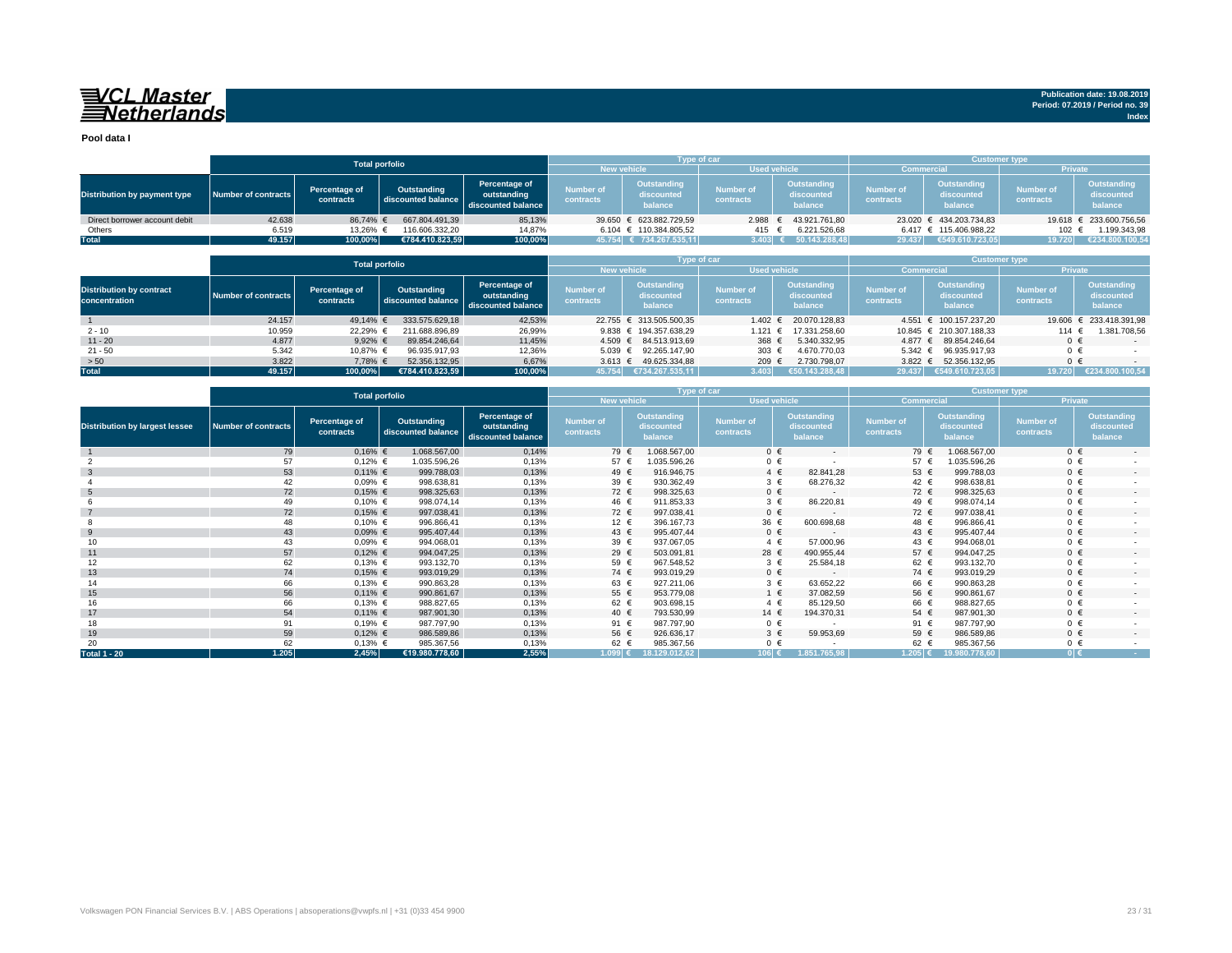# **SAL Master**<br>Saletherlands

## **Pool data II**

|                                                             |                               |                            | <b>Total porfolio</b>             |                                                       |                               |                                             | <b>Type of car</b>            |                                             | <b>Customer type</b>                 |                                             |                               |                                             |
|-------------------------------------------------------------|-------------------------------|----------------------------|-----------------------------------|-------------------------------------------------------|-------------------------------|---------------------------------------------|-------------------------------|---------------------------------------------|--------------------------------------|---------------------------------------------|-------------------------------|---------------------------------------------|
|                                                             |                               |                            |                                   |                                                       |                               | <b>New vehicle</b>                          | Used vehicle                  |                                             |                                      | <b>Commercial</b>                           | <b>Private</b>                |                                             |
| <b>Distribution by</b><br>outstanding discounted<br>balance | <b>Number of</b><br>contracts | Percentage of<br>contracts | Outstanding<br>discounted balance | Percentage of<br>outstanding<br>discounted<br>balance | <b>Number of</b><br>contracts | <b>Outstanding</b><br>discounted<br>balance | <b>Number of</b><br>contracts | <b>Outstanding</b><br>discounted<br>balance | <b>Number of</b><br><b>contracts</b> | <b>Outstanding</b><br>discounted<br>balance | <b>Number of</b><br>contracts | <b>Outstanding</b><br>discounted<br>balance |
| $0,01 - 5.000,00$                                           | 566                           | $1,15%$ €                  | 1.879.716,23                      | 0,24%                                                 | 501 €                         | 1.643.788,92                                | 65 €                          | 235.927,31                                  | 400 €                                | 1.271.449,32                                | 166 €                         | 608.266,91                                  |
| 5.000,01 - 10.000,00                                        | 13.226                        | 26,91% €                   | 104.890.000,07                    | 13,37%                                                | 12.271 €                      | 97.396.326,31                               | 955 €                         | 493.673.76                                  | 4.146 $€$                            | 33.672.107,71                               | 9.080                         | 71.217.892,36                               |
| 10.000,01 - 15.000,00                                       | 13.467                        | $27,40%$ €                 | 167.209.202,55                    | 21,32%                                                |                               | 12.518 € 155.587.397,48                     | 949 €                         | 11.621.805,07                               | 7.162 $€$                            | 90.007.666,92                               | 6.305                         | 77.201.535,63<br>€                          |
| 15.000,01 - 20.000,00                                       | 9.277                         | 18,87% €                   | 161.290.326,34                    | 20,56%                                                |                               | 8.557 € 148.734.405,01                      | 720 €                         | 12.555.921,33                               |                                      | 7.000 € 121.962.030,82                      | 2.277                         | 39.328.295,52                               |
| 20.000,01 - 25.000,00                                       | 6.380                         | 12,98% €                   | 142.413.219.99                    | 18,16%                                                |                               | 5.901 € 131.729.083,81                      | 479                           | 10.684.136,18                               |                                      | 5.103 € 114.058.847,74                      | 1.277                         | 28.354.372,25                               |
| 25.000,01 - 30.000,00                                       | 3.400                         | 6,92% €                    | 92.252.529,84                     | 11,76%                                                |                               | $3.252 \text{ } \in \text{ } 88.274.434,63$ | 148 €                         | 3.978.095,21                                |                                      | 2.942 € 79.874.559,28                       | 458 €                         | 12.377.970,56                               |
| >30.000,00                                                  | 2.841                         | 5,78% €                    | 114.475.828,57                    | 14,59%                                                |                               | 2.754 € 110.902.098,95                      | 87 $\epsilon$                 | 3.573.729,62                                |                                      | 2.684 € 108.764.061,26                      | 157 €                         | 5.711.767,31                                |
| <b>Total</b>                                                | 49.157                        | 100,00%                    | €784.410.823,59                   | 100,00%                                               | 45.754                        | $\sqrt{2734.267.535,11}$                    | 3.403                         | €50.143.288,48                              |                                      | $ 29.437 $ € 549.610.723,05                 |                               | 19.720 € 234.800.100,54                     |
| <b>Statistics</b><br>.                                      |                               |                            |                                   |                                                       |                               |                                             |                               |                                             |                                      |                                             |                               |                                             |

| Minimum outstanding discounted balance | 3.43       |
|----------------------------------------|------------|
| Maximum outstanding discounted balance | 170.216.73 |
| Average outstanding discounted balance | 15.957.26  |

|                                                          |                               |                                   | <b>Total porfolio</b>             |                                                       |                                      |                                             | Type of car                   |                                      | <b>Customer type</b>          |                                             |                               |                                             |
|----------------------------------------------------------|-------------------------------|-----------------------------------|-----------------------------------|-------------------------------------------------------|--------------------------------------|---------------------------------------------|-------------------------------|--------------------------------------|-------------------------------|---------------------------------------------|-------------------------------|---------------------------------------------|
|                                                          |                               |                                   |                                   |                                                       | <b>New vehicle</b>                   |                                             | <b>Used vehicle</b>           |                                      | <b>Commercial</b>             |                                             | <b>Private</b>                |                                             |
| <b>Distribution by</b><br>outstanding nominal<br>balance | <b>Number of</b><br>contracts | Percentage of<br><b>contracts</b> | Outstanding<br>discounted balance | Percentage of<br>outstanding<br>discounted<br>balance | <b>Number of</b><br><b>contracts</b> | <b>Outstanding</b><br>discounted<br>balance | <b>Number of</b><br>contracts | Outstanding<br>discounted<br>balance | <b>Number of</b><br>contracts | <b>Outstanding</b><br>discounted<br>balance | <b>Number of</b><br>contracts | <b>Outstanding</b><br>discounted<br>balance |
| $0,01 - 5.000,00$                                        | 497                           | 1,01%                             | €1.538.948,48                     | 0,20%                                                 | 437 €                                | 1.327.913,97                                | 60 $\epsilon$                 | 211.034,51                           | 345 €                         | 1.000.059,26                                | 152 €                         | 538.889,22                                  |
| 5.000,01 - 10.000,00                                     | 11.619                        | 23,64%                            | €89.082.430,27                    | 11,36%                                                | 10.748 €                             | 82.429.190.50                               | 871 €                         | 6.653.239,77                         | 3.550                         | 27.630.506,10                               | 8.069                         | 61.451.924,17                               |
| 10.000,01 - 15.000,00                                    | 12.751                        | 25,94%                            | €148.899.793,73                   | 18,98%                                                |                                      | 11.802 € 137.710.870,28                     | 949 €                         | 11.188.923,45                        |                               | $6.528$ € 77.674.621,95                     | $6.223$ €                     | 71.225.171,78                               |
| 15.000,01 - 20.000,00                                    | 9.431                         | 19,19%                            | €152.706.409,97                   | 19,47%                                                |                                      | 8.740 € 141.152.314,37                      | 691                           | 11.554.095,60                        |                               | 6.639 € 108.879.088,49                      | $2.792$ €                     | 43.827.321,48                               |
| 20.000,01 - 25.000,00                                    | 6.558                         | 13,34%                            | €136.226.244,94                   | 17,37%                                                |                                      | $6.078 \in 126.063.707.09$                  | 480 €                         | 10.162.537,85                        |                               | 5.129 € 106.983.813,99                      | 1.429                         | 29.242.430,95                               |
| 25.000,01 - 30.000,00                                    | 4.157                         | 8,46%                             | €104.298.960,79                   | 13,30%                                                |                                      | 3.927 € 98.500.931,88                       | 230 €                         | 5.798.028,91                         |                               | $3.449 \text{ } \in \text{ } 86.882.068,19$ | 708 €                         | 17.416.892,60                               |
| > 30.000,00                                              | 4.144                         | 8,43%                             | €151.658.035,41                   | 19,33%                                                |                                      | 4.022 € 147.082.607,02                      | 122 €                         | 4.575.428,39                         |                               | 3.797 € 140.560.565,07                      | $347 \epsilon$                | 11.097.470,34                               |
| <b>Total</b>                                             | 49.157                        | 100,00%                           | €784.410.823,59                   | 100,00%                                               |                                      | $\overline{)45.754 }$ €734.267.535,11       | 3.403                         | 650.143.288,48                       |                               | 29.437 €549.610.723,05                      | 19.720                        | €234.800.100,54                             |
|                                                          |                               |                                   |                                   |                                                       |                                      |                                             |                               |                                      |                               |                                             |                               |                                             |

| <b>Statistics</b>                   |            |
|-------------------------------------|------------|
| Minimum outstanding nominal balance | 3.44       |
| Maximum outstanding nominal balance | 186.936,28 |
| Average outstanding nominal balance | 17.122.55  |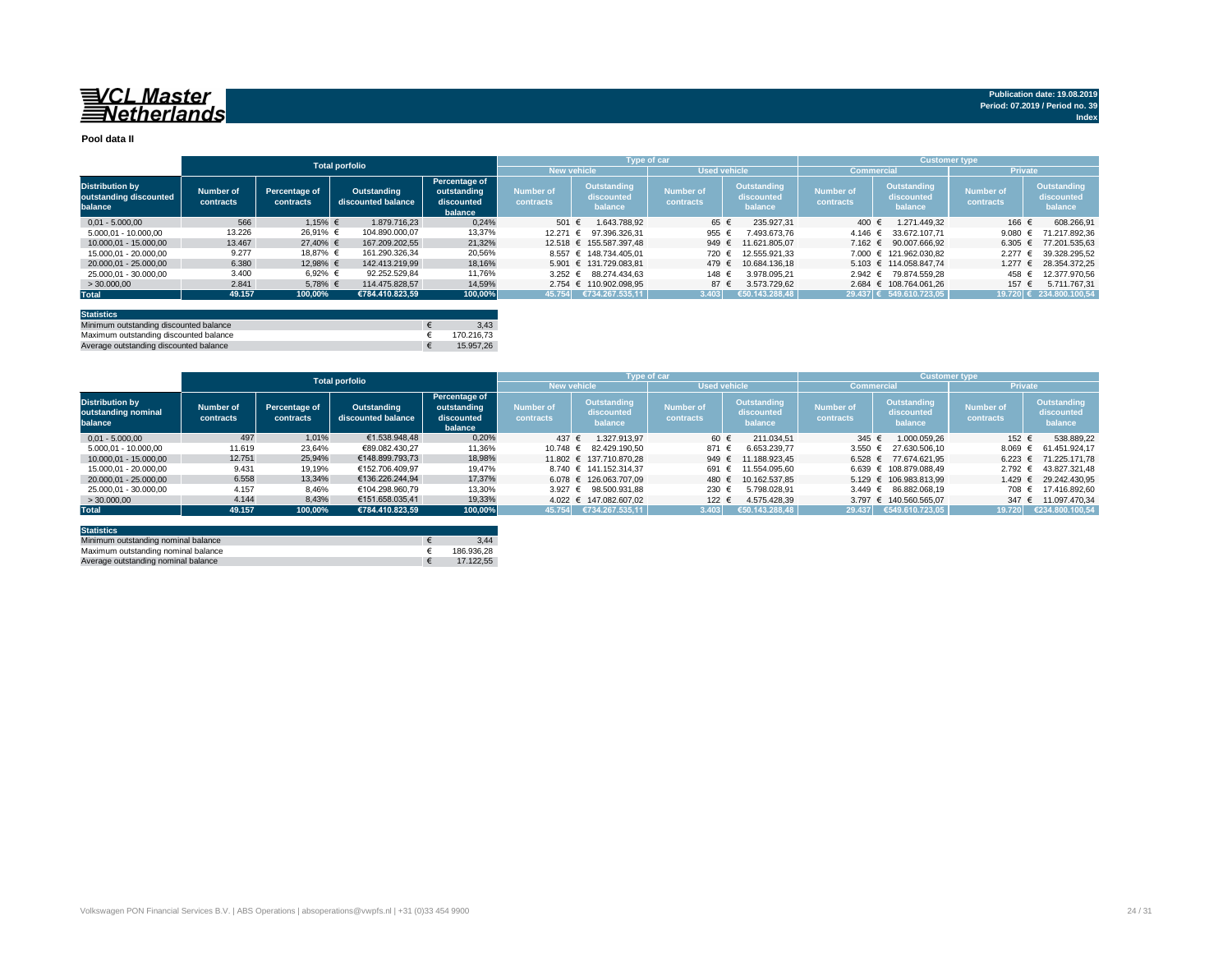# **EXCL Master**

## **Pool data III**

|                        |                  |               | <b>Total porfolio</b>              |                    |                  | Type of car             |                     |                          | <b>Customer type</b> |                                     |                  |                    |
|------------------------|------------------|---------------|------------------------------------|--------------------|------------------|-------------------------|---------------------|--------------------------|----------------------|-------------------------------------|------------------|--------------------|
|                        |                  |               |                                    |                    |                  | <b>New vehicle</b>      | <b>Used vehicle</b> |                          |                      | <b>Commercial</b>                   | <b>Private</b>   |                    |
| <b>Distribution by</b> | <b>Number of</b> | Percentage of | Outstanding                        | Percentage of      | <b>Number of</b> | <b>Outstanding</b>      | <b>Number of</b>    | Outstanding              | <b>Number of</b>     | <b>Outstanding</b>                  | <b>Number of</b> | <b>Outstanding</b> |
| remaining term         | contracts        | contracts     | discounted                         | outstanding        | <b>contracts</b> | discounted              | <b>contracts</b>    | discounted               | <b>contracts</b>     | discounted                          | contracts        | discounted         |
|                        |                  |               | balance                            | discounted balance |                  | balance                 |                     | balance                  |                      | balance                             |                  | balance            |
| $01 - 12$              | 13.344           |               | 27,15% € 148.595.864,77            | 18,94%             |                  | 11.900 € 132.001.272,09 | 1.444               | 16.594.592,68            | 7.194 €              | 92.296.607,79                       | 6.150 €          | 56.299.256,98      |
| 13-24                  | 14.197           |               | 28,88% € 214.841.481,37            | 27,39%             |                  | 12.888 € 194.392.389,82 | 1.309               | 20.449.091,55            |                      | 9.014 $\in$ 155.791.356,10          | 5.183 $€$        | 59.050.125,27      |
| 25-36                  | 12.099           |               | 24,61% € 217.113.276,16            | 27,68%             |                  | 11.602 € 207.387.263,82 | 497 €               | 9.726.012,34             |                      | 7.240 € 152.975.721,39              | $4.859$ €        | 64.137.554,77      |
| 37-48                  | 7.857            |               | 15,98% € 160.326.902,93            | 20,44%             |                  | 7.720 € 157.412.017,02  | 137 €               | 2.914.885,91             |                      | 4.748 € 113.362.318,69              | $3.109$ €        | 46.964.584,24      |
| 49-60                  | 1.660            | $3,38%$ €     | 43.533.298,36                      | 5,55%              | 1.644 €          | 43.074.592,36           | 16 €                | 458.706,00               |                      | $1.241 \text{ } \in 35.184.719,08$  | 419 €            | 8.348.579,28       |
| 61-72                  |                  | $0,00%$ €     |                                    | 0,00%              |                  | $0 \in$                 | $0 \in$             | $\overline{\phantom{a}}$ |                      | 0 €                                 | $0 \in$          |                    |
| $>72$                  |                  | $0,00%$ €     |                                    | 0,00%              |                  | $0 \in$                 | $0 \in$             |                          |                      | $0 \in$<br>$\overline{\phantom{0}}$ | $0 \in$          | $\sim$             |
| <b>Total</b>           | 49.157           |               | $ 100{,}00\% $ €784.410.823,59 $ $ | 100,00%            | 45.754           | €734.267.535,11         | 3.403               | $\sqrt{650.143.288,48}$  | 29.437               | €549.610.723,05                     | 19.720           | €234.800.100,54    |
|                        |                  |               |                                    |                    |                  |                         |                     |                          |                      |                                     |                  |                    |

|                        | <b>Total porfolio</b> |               |                 |                    |                    |                          | Type of car      |                     | <b>Customer type</b> |                                     |                      |                    |
|------------------------|-----------------------|---------------|-----------------|--------------------|--------------------|--------------------------|------------------|---------------------|----------------------|-------------------------------------|----------------------|--------------------|
|                        |                       |               |                 |                    | <b>New vehicle</b> |                          |                  | <b>Used vehicle</b> | <b>Commercial</b>    |                                     | <b>Private</b>       |                    |
| <b>Distribution by</b> | <b>Number of</b>      | Percentage of | Outstanding     | Percentage of      | <b>Number of</b>   | <b>Outstanding</b>       | <b>Number of</b> | Outstanding         | <b>Number of</b>     | Outstanding                         | <b>Number of</b>     | <b>Outstanding</b> |
| seasoning              |                       | contracts     | discounted      | outstanding        | <b>contracts</b>   | discounted               |                  | discounted          | <b>contracts</b>     | discounted                          |                      | discounted         |
|                        | contracts             |               | balance         | discounted balance |                    | balance                  | <b>contracts</b> | balance             |                      | balance                             | <b>contracts</b>     | balance            |
| $01 - 12$              | 10.182                | 20,71%        | €212.039.300,99 | 27,03%             |                    | 9.307 € 197.980.119,47   | $875 \in$        | 14.059.181,52       |                      | $6.120 \text{ } \in 149.407.665,29$ | $4.062 \text{ } \in$ | 62.631.635,70      |
| 13-24                  | 16.106                | 32,76%        | €270.782.008,74 | 34,52%             |                    | 15.023 € 254.758.191,72  | 1.083 $€$        | 16.023.817,02       |                      | 8.751 € 179.754.266,46              | 7.355 $€$            | 91.027.742,28      |
| 25-36                  | 11.961                | 24,33%        | €175.495.637,56 | 22,37%             |                    | 10.983 € 161.744.971,01  | 978 €            | 13.750.666,55       |                      | 7.659 € 128.996.361,48              | $4.302 \text{ }€$    | 46.499.276,08      |
| 37-48                  | 10.060                | 20,47%        | €118.145.969,48 | 15,06%             |                    | $9.606$ € 111.952.218,11 | 454 €            | 6.193.751,37        | 6.305                | 85.349.025,76                       | $3.755 \in$          | 32.796.943,72      |
| 49-60                  | 823                   | 1,67%         | €7.759.578,60   | 0,99%              | 811 €              | 7.651.577,04             | 12 $\epsilon$    | 108.001,56          | 580 €                | 5.920.260,06                        | 243 €                | 1.839.318,54       |
| 61-72                  | 24                    | 0,05%         | €177.554,87     | 0,02%              | 23 $\epsilon$      | 169.684,41               |                  | 7.870,46            | 21 $\epsilon$        | 172.370,65                          | $3 \epsilon$         | 5.184,22           |
| $>72$                  |                       | 0,00%         | €10.773,35      | 0,00%              |                    | 10.773,35<br>€           |                  | $0 \in$             |                      | 10.773,35                           |                      |                    |
| <b>Total</b>           | 49.157                | $100,00\%$    | €784.410.823,59 | 100,00%            | 45.754             | €734.267.535,11          | 3.403            | €50.143.288,48      | 29.437               | €549.610.723,05                     | 19.720               | €234.800.100,54    |

| <b>Statistics</b>          |       |
|----------------------------|-------|
| Minimum seasoning          |       |
| Maximum seasoning          | 73    |
| Weighted average seasoning | 22.04 |

| <b>Statistics</b>               |       |
|---------------------------------|-------|
| Minimum Remaining Term          |       |
| Maximum Remaining Term          | 60    |
| Weighted Average Remaining Term | 26,34 |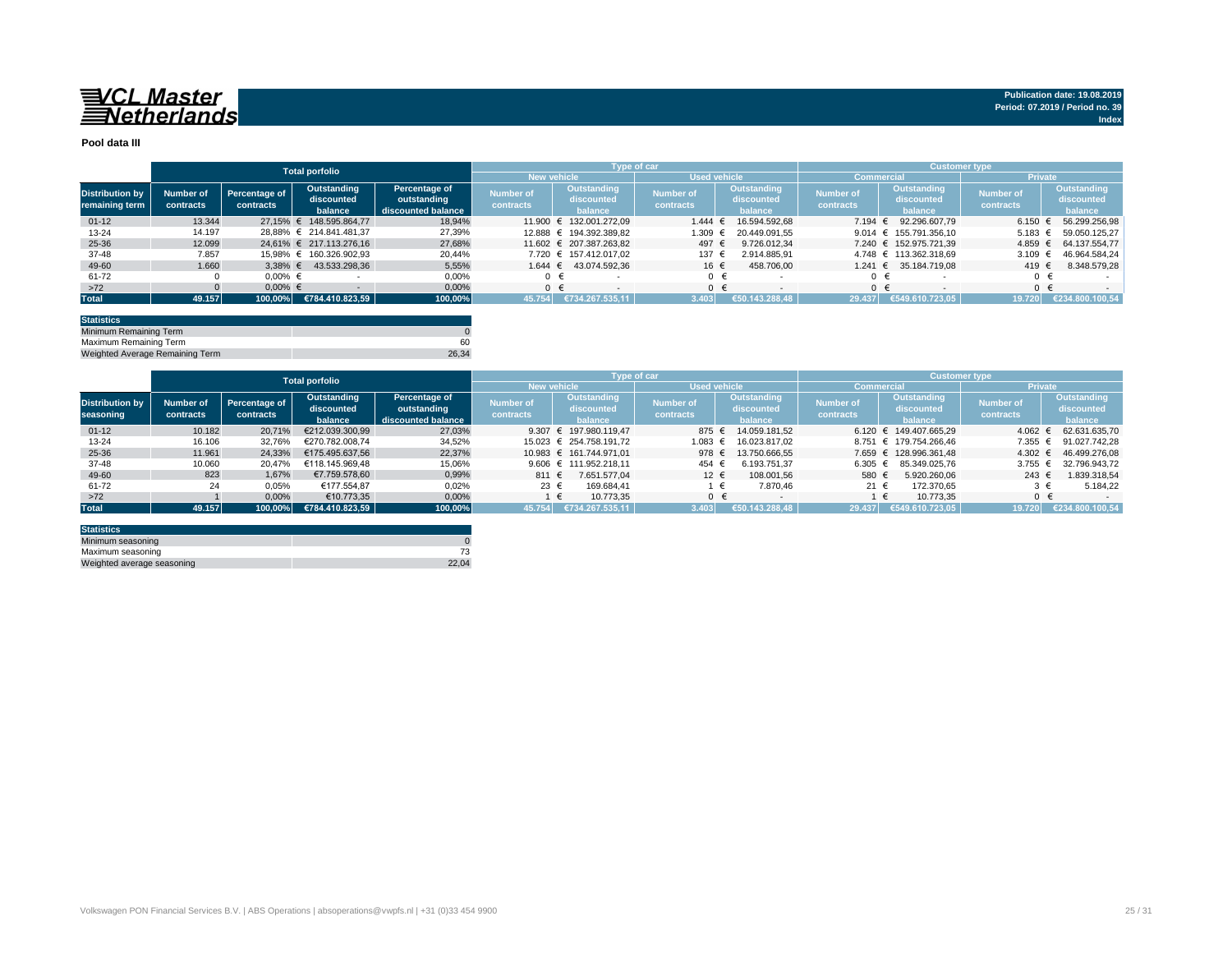# **WARER WASTER**<br>Same Set be reader and set of the set of the set of the set of the set of the set of the set of the set of the set of the set of the set of the set of the set of the set of the set of the set of the set of t

### **Pool data IV**

|                              |                     |               | <b>Total porfolio</b>      |                      |                    | Type of car                                 |                     |                       | <b>Customer type</b> |                                     |                  |                                             |
|------------------------------|---------------------|---------------|----------------------------|----------------------|--------------------|---------------------------------------------|---------------------|-----------------------|----------------------|-------------------------------------|------------------|---------------------------------------------|
|                              |                     |               |                            |                      | <b>New vehicle</b> |                                             | <b>Used vehicle</b> |                       | <b>Commercial</b>    |                                     | <b>Private</b>   |                                             |
|                              |                     | Percentage of | Outstanding                | <b>Percentage of</b> | <b>Number of</b>   | <b>Outstanding</b>                          | <b>Number of</b>    | Outstanding           | <b>Number of</b>     | <b>Outstanding</b>                  | <b>Number of</b> | <b>Outstanding</b>                          |
| <b>Distribution by brand</b> | Number of contracts |               | discounted                 | outstanding          |                    | discounted                                  |                     | discounted            |                      | discounted                          |                  | discounted                                  |
|                              |                     | contracts     | balance                    | discounted balance   | <b>contracts</b>   | balance                                     | <b>contracts</b>    | <b>balance</b>        | <b>contracts</b>     | balance                             | <b>contracts</b> | balance                                     |
| VW                           | 17.335              | 35,26%        | €254.346.568,36            | 32,43%               |                    | 15.893 € 232.631.344,03                     |                     | 1.442 € 21.715.224,33 |                      | $9.408 \text{ } \in 162.596.187,36$ |                  | 7.927 € 91.750.381,00                       |
| <b>VW LCV</b>                | 4.291               | 8,73%         | €70.441.081,16             | 8,98%                |                    | 4.131 € 68.359.627,91                       | 160 €               | 2.081.453,25          |                      | 4.291 € 70.441.081,16               |                  |                                             |
| Audi                         | 5.542               | 11,27%        | €126.930.899,79            | 16,18%               |                    | 5.179 € 119.287.350,35                      | 363 $€$             | 7.643.549,44          |                      | 2.873 € 75.656.234,02               |                  | 2.669 € 51.274.665,77                       |
| Seat                         | 5.683               | 11,56%        | €66.513.192,86             | 8,48%                |                    | $5.384 \text{ } \in \text{ } 63.532.214,52$ | 299 €               | 2.980.978,34          |                      | 1.656 € 24.906.479,44               |                  | 4.027 € 41.606.713,42                       |
| Skoda                        | 8.673               | 17.64%        | €112.348.111,46            | 14,32%               |                    | 8.368 € 108.726.839,45                      | 305 €               | 3.621.272,01          |                      | $3.583$ € 62.328.903,15             |                  | $5.090 \text{ } \in \text{ } 50.019.208,31$ |
| Other brands                 | 7.633               | 15,53%        | €153.830.969,96            | 19,61%               |                    | $6.799 \text{ } \in 141.730.158,85$         | 834 €               | 12.100.811,11         |                      | 7.626 € 153.681.837,92              |                  | 149.132,04                                  |
| <b>Total</b>                 | 49.157              |               | $100,00\%$ €784.410.823,59 | 100,00%              | 45.754             | €734.267.535,11                             | 3.403               | €50.143.288,48        | 29.437               | $\in$ 549.610.723,05 $\mid$         | 19.720           | €234.800.100,54                             |

|                                                   | <b>Total porfolio</b> |                                   |                                      |                                                    | <b>Type of car</b>            |                                                    |                                      |                                             | <b>Customer type</b>          |                                             |                                      |                                             |
|---------------------------------------------------|-----------------------|-----------------------------------|--------------------------------------|----------------------------------------------------|-------------------------------|----------------------------------------------------|--------------------------------------|---------------------------------------------|-------------------------------|---------------------------------------------|--------------------------------------|---------------------------------------------|
|                                                   |                       |                                   |                                      |                                                    |                               | <b>New vehicle</b>                                 | <b>Used vehicle</b>                  |                                             | <b>Commercial</b>             |                                             | <b>Private</b>                       |                                             |
| <b>Distribution by geographic</b><br>distribution | Number of contracts   | Percentage of<br><b>contracts</b> | Outstanding<br>discounted<br>balance | Percentage of<br>outstanding<br>discounted balance | <b>Number of</b><br>contracts | <b>Outstanding</b><br><b>discounted</b><br>balance | <b>Number of</b><br><b>contracts</b> | <b>Outstanding</b><br>discounted<br>balance | <b>Number of</b><br>contracts | <b>Outstanding</b><br>discounted<br>balance | <b>Number of</b><br><b>contracts</b> | Outstanding<br>discounted<br><b>balance</b> |
| Noord-Holland                                     | 7.964                 | 16,20%                            | €135.939.196,60                      | 17,33%                                             |                               | 7.289 € 125.404.657,99                             | $675 \in$                            | 10.534.538,61                               | $5.163 \in$                   | 101.609.058,26                              | 2.801                                | 34.330.138,34                               |
| Flevoland                                         | 1.211                 | 2,46%                             | €17.551.013,74                       | 2,24%                                              | 1.147 $∈$                     | 16.613.296,81                                      | 64 €                                 | 937.716,93                                  | 475 €                         | 9.069.256,57                                | 736 €                                | 8.481.757,17                                |
| Utrecht                                           | 4.661                 | 9,48%                             | €75.009.850,54                       | 9,56%                                              |                               | 4.275 € 69.537.276,37                              | 386 €                                | 5.472.574,17                                | $2.923$ €                     | 55.150.260,90                               | $1.738$ €                            | 19.859.589,64                               |
| Zuid-Holland                                      | 12.258                | 24,94%                            | €192.163.577,08                      | 24,50%                                             |                               | 11.452 € 180.226.564,55                            | 806 $\epsilon$                       | 11.937.012,53                               |                               | 6.876 € 127.168.411,31                      | 5.382                                | 64.995.165,77                               |
| Gelderland                                        | 5.196                 | 10,57%                            | €79.378.023,54                       | 10,12%                                             |                               | 4.912 € 75.471.746,78                              | 284 €                                | 3.906.276,76                                | 3.318 $\epsilon$              | 57.942.872,35                               | 1.878 €                              | 21.435.151,19                               |
| Noord-Brabant                                     | 7.299                 | 14,85%                            | €117.668.974,56                      | 15,00%                                             |                               | 6.850 € 111.084.723,76                             | 449 €                                | 6.584.250,80                                | $4.237 \text{ } \in$          | 80.422.151,30                               | $3.062 \text{ } \in$                 | 37.246.823,26                               |
| Zeeland                                           | 802                   | 1,63%                             | €12.047.702,88                       | 1,54%                                              |                               | 759 € 11.480.929,25                                | 43 $\epsilon$                        | 566.773,63                                  | 385 $\epsilon$                | 6.861.332,07                                | 417 €                                | 5.186.370,81                                |
| Limburg                                           | 3.398                 | 6,91%                             | €52.830.380,99                       | 6,74%                                              | $3.147 \text{ } \in$          | 49.225.425,76                                      | 251 €                                | 3.604.955,23                                | 1.929                         | 35.272.512,14                               | 1.469                                | 17.557.868,85                               |
| Overijssel                                        | 3.499                 | 7,12%                             | €58.389.158,15                       | 7,44%                                              | $3.231 \text{ } \in$          | 54.354.497,49                                      | 268 €                                | 4.034.660.66                                | $2.691 \text{ }€$             | 48.813.509,52                               | 808 €                                | 9.575.648,63                                |
| Drenthe                                           | 909                   | 1,85%                             | €14.315.958,75                       | 1,83%                                              | 846 €                         | 13.380.454,64                                      | 63 €                                 | 935.504,11                                  | 492 €                         | 9.501.896,98                                | 417 €                                | 4.814.061,77                                |
| Friesland                                         | 709                   | 1,44%                             | €9.712.764,13                        | 1,24%                                              | 688 €                         | 9.430.166,76                                       | 21 $\epsilon$                        | 282.597,37                                  | 188 €                         | 3.782.260,31                                | 521 €                                | 5.930.503,82                                |
| Groningen                                         | 1.251                 | 2,54%                             | €19.404.222,63                       | 2,47%                                              | 1.158 €                       | 18.057.794,95                                      | 93 $\epsilon$                        | 1.346.427,68                                | 760 €                         | 14.017.201,34                               | 491                                  | 5.387.021,29                                |
| <b>Total</b>                                      | 49.157                |                                   | 100,00% €784.410.823,59              | 100,00%                                            | 45.754                        | €734.267.535,11                                    | 3.4031                               | €50.143.288,48                              | 29.437                        | €549.610.723,05                             | 19.720                               | €234.800.100,54                             |

|                                                                   | <b>Total porfolio</b>      |                            |                                      |                                            | Type of car                          |                                      |                               |                                             | <b>Customer type</b>                 |                                                    |                                      |                                             |
|-------------------------------------------------------------------|----------------------------|----------------------------|--------------------------------------|--------------------------------------------|--------------------------------------|--------------------------------------|-------------------------------|---------------------------------------------|--------------------------------------|----------------------------------------------------|--------------------------------------|---------------------------------------------|
|                                                                   |                            |                            |                                      |                                            | <b>New vehicle</b>                   |                                      | Used vehicle                  |                                             | <b>Commercial</b>                    |                                                    | <b>Private</b>                       |                                             |
| <b>Distribution by industry sector</b>                            | <b>Number of contracts</b> | Percentage of<br>contracts | Outstanding<br>discounted<br>balance | <b>Percentage of</b><br>discounted balance | <b>Number of</b><br><b>contracts</b> | Outstanding<br>discounted<br>balance | <b>Number of</b><br>contracts | <b>Outstanding</b><br>discounted<br>balance | <b>Number of</b><br><b>contracts</b> | <b>Outstanding</b><br>discounted<br><b>balance</b> | <b>Number of</b><br><b>contracts</b> | <b>Outstanding</b><br>discounted<br>balance |
| Agriculture / Forestry                                            | 183                        | 0,37%                      | €3.466.637,29                        | 0,44%                                      | 174 €                                | 3.297.280,01                         | $9 \epsilon$                  | 169.357,28                                  | 183 €                                | 3.466.637,29                                       | $0 \in$                              | $\sim$                                      |
| Construction                                                      | 132                        | 0,27%                      | €2.429.752,51                        | 0,31%                                      | 129 €                                | 2.392.400,97                         | $3 \epsilon$                  | 37.351,54                                   | 132 €                                | 2.429.752,51                                       | $0 \in$                              |                                             |
| Energy / Mining                                                   | 152                        | 0,31%                      | €3.462.275,51                        | 0,44%                                      | 141 €                                | 3.240.582,63                         | 11 €                          | 221.692,88                                  | 152 €                                | 3.462.275,51                                       | $0 \in$                              | $\sim$                                      |
| <b>Financial services</b>                                         | 1.715                      | 3,49%                      | €33.155.989,77                       | 4,23%                                      | 1.604 €                              | 31.151.347,67                        | 111 €                         | 2.004.642,10                                | 1.715 €                              | 33.155.989,77                                      | $0 \in$                              |                                             |
| Hotel and restaurant industry                                     | 114                        | 0,23%                      | €2.271.220,28                        | 0,29%                                      | 108 €                                | 2.183.453,89                         | 6 €                           | 87.766,39                                   | 114 €                                | 2.271.220,28                                       | $0 \in$                              | $\sim$                                      |
| Information technology                                            | 1.478                      | 3,01%                      | €25.710.401,05                       | 3,28%                                      | 1.383 €                              | 24.320.863,62                        | 95 €                          | .389.537,43                                 | 1.478 €                              | 25.710.401.05                                      | $0 \in$                              |                                             |
| Manufacturing industry                                            | 2.975                      | 6,05%                      | €58.857.755,28                       | 7,50%                                      | $2.765 \in$                          | 55.643.060,42                        | 210 €                         | 3.214.694,86                                | $2.975 \t∈$                          | 58.857.755,28                                      | $0 \in$                              | $\sim$                                      |
| Other                                                             | 9.626                      | 19,58%                     | €191.846.941,77                      | 24,46%                                     | $8.167 \text{ } \in$                 | 168.409.276,41                       | 1.459 €                       | 23.437.665,36                               |                                      | 9.623 € 191.817.281,34                             | $0 \in$                              |                                             |
| Other services                                                    | 6.067                      | 12,34%                     | €99.609.735,02                       | 12,70%                                     | $5.527 \epsilon$                     | 91.743.402,76                        | 540 €                         | 7.866.332,26                                | 6.067 $€$                            | 99.609.735,02                                      | $0 \in$                              |                                             |
| Private                                                           | 19.717                     | 40,11%                     | €234.770.440,11                      | 29,93%                                     |                                      | 19.137 € 228.848.781,59              | 580 €                         | 5.921.658,52                                | $0 \in$                              |                                                    |                                      | 19.720 € 234.800.100,54                     |
| Public administration, education,<br>health care, public services | 549                        | 1,12%                      | €8.834.526,43                        | 1,13%                                      | 505 €                                | 8.181.370,95                         | 44 €                          | 653.155,48                                  | 549                                  | 8.834.526,43<br>$\epsilon$                         | $0 \in$                              |                                             |
| Real estate                                                       | 572                        | 1,16%                      | €10.840.472,94                       | 1,38%                                      | 520 €                                | 10.069.449,59                        | 52 €                          | 771.023,35                                  | 572 €                                | 10.840.472,94                                      | $0 \in$                              |                                             |
| Retail / Wholesale                                                | 1.817                      | 3,70%                      | €29.523.585,61                       | 3,76%                                      | $1.739$ €                            | 28.397.039,71                        | 78 €                          | 1.126.545,90                                | 1.817 $∈$                            | 29.523.585,61                                      | $0 \in$                              | $\sim$                                      |
| Transportation                                                    | 4.060                      | 8,26%                      | €79.631.090,02                       | 10,15%                                     | $3.855$ €                            | 76.389.224,89                        | 205 €                         | 3.241.865,13                                | 4.060                                | 79.631.090,02<br>ŧ                                 | $0 \in$                              |                                             |
| <b>Total</b>                                                      | 49.157                     | $100,00\%$                 | €784.410.823,59                      | 100,00%                                    | 45.754                               | €734.267.535,11                      | 3.403                         | €50.143.288,48                              | 29.437                               | €549.610.723,05                                    | 19.720                               | €234.800.100,54                             |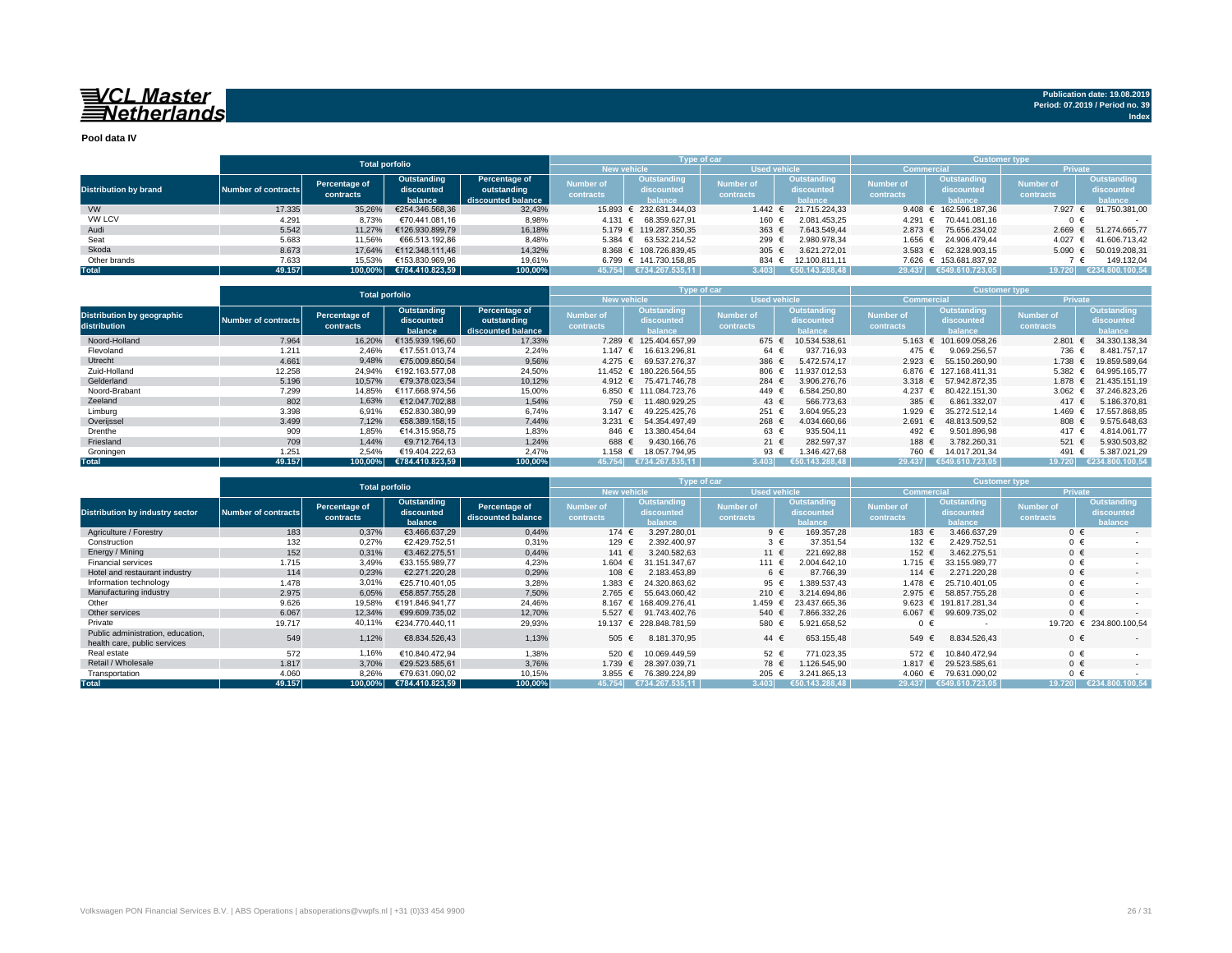# **WARER WASTER**

**Pool data V**

|                                          |                                  |                         |                                   |                                  | <b>Type of car</b>   |                              |                                                       |                          | <b>Customer type</b>            |                                |                                     |                          |                                 |
|------------------------------------------|----------------------------------|-------------------------|-----------------------------------|----------------------------------|----------------------|------------------------------|-------------------------------------------------------|--------------------------|---------------------------------|--------------------------------|-------------------------------------|--------------------------|---------------------------------|
|                                          |                                  |                         |                                   | <b>Total porfolio</b>            |                      |                              | <b>New vehicle</b>                                    | <b>Used vehicle</b>      |                                 | <b>Commercial</b>              |                                     | <b>Private</b>           |                                 |
|                                          |                                  |                         |                                   | <b>Outstanding</b>               | <b>Percentage of</b> |                              | <b>Outstanding</b>                                    |                          | <b>Outstanding</b>              |                                | <b>Outstanding</b>                  |                          | <b>Outstanding</b>              |
| <b>Distribution by brand &amp; Model</b> | <b>Model</b>                     | <b>Number of</b>        | <b>Percentage of</b><br>contracts | discounted                       | outstanding          | <b>Number of</b>             | discounted                                            | <b>Number of</b>         | discounted                      | <b>Number of</b>               | discounted                          | <b>Number of</b>         | discounted                      |
|                                          |                                  | contracts               |                                   | balance                          | discounted balance   | contracts                    | balance                                               | <b>contracts</b>         | balance                         | <b>contracts</b>               | balance                             | <b>contracts</b>         | balance                         |
| Volkswagen                               | Amarok                           | $\sim$ $-$              | $0,00%$ €                         | $\sim$ $-$                       | 0,00%                |                              | $0 \in$                                               | $0 \in$                  | $\sim$ $-$                      | $0 \in$                        | $\sim$ $-$                          | $0 \in$                  |                                 |
|                                          | Arteon                           | 82                      | $0,17%$ €                         | 2.699.034,46                     | 0,34%                | 79 €                         | 2.605.592,12                                          | $3 \in$                  | 93.442,34                       | 81 €                           | 2.659.450,17                        | 1 €                      | 39.584,29                       |
|                                          | Beetle                           | - 9                     | $0,02%$ €                         | 185.532,50                       | 0,02%                | 8                            | 174.763,27                                            | 1 $\in$                  | 10.769,23                       | $6 \in$                        | 130.792,17                          | $3 \in$                  | 54.740,33                       |
|                                          | Caddy                            | 122                     | $0,25%$ €                         | 1.526.786,82                     | 0,19%                | 117 €                        | 1.463.457,09                                          | $5 \in$                  | 63.329,73                       | 118 €                          | 1.460.515,31                        | $4 \in$                  | 66.271,51                       |
|                                          | Crafter<br>Golf                  | 79<br>4.551             | $0,16%$ €<br>9,26% $\in$          | 1.334.934,32<br>76.811.254,97    | 0,17%<br>9,79%       | 67 $\in$<br>3.950 $\epsilon$ | 1.226.000,31<br>66.974.363,04                         | 12 €<br>601 €            | 108.934,01<br>9.836.891,93      | 79 €<br>2.980<br>€             | 1.334.934,32<br>54.047.118,18       | $0 \in$<br>$1.571$ €     | 22.764.136,79                   |
|                                          | Jetta                            | $\sim$                  | $0,00%$ €                         | $\sim$ $-$                       | 0,00%                | $0 \in$                      |                                                       | $0 \in$                  |                                 | $0 \in$                        |                                     | $0 \in$                  |                                 |
|                                          | Passat                           | 1.737                   | $3,53%$ €                         | 38.577.830,41                    | 4,92%                | 1.462                        | 32.586.435,69<br>€                                    | 275 €                    | 5.991.394,72                    | 1.724<br>€                     | 38.304.725,96                       | 13 $\epsilon$            | 273.104,45                      |
|                                          | Polo                             | 4.497                   | $9,15%$ €                         | 54.618.722,54                    | 6,96%                | $4.229$ €                    | 52.067.069,59                                         | 268 €                    | 2.551.652,95                    | 1.670 €                        | 20.732.982,77                       | 2.827                    | 33.885.739,77<br>€              |
|                                          | Sharan                           | 12                      | $0,02%$ €                         | 300.293,20                       | 0,04%                | 11 €                         | 275.768,57                                            | $1 \in$                  | 24.524,63                       | 10 €                           | 251.535,06                          | $2 \in$                  | 48.758,14                       |
|                                          | Tiguan                           | 811                     | $1,65%$ €                         | 22.145.304,79                    | 2,82%                | 782 €                        | 21.375.296,70                                         | 29 €                     | 770.008,09                      | 691<br>€                       | 18.977.380,51                       | 120 €                    | 3.167.924,28                    |
|                                          | Touareg                          | $\overline{7}$          | $0,01\%$ €                        | 454.082,23                       | 0,06%                |                              | $5 \in$<br>344.693,54                                 | 2 $\epsilon$             | 109.388,69                      | $6 \in$                        | 378.779,00                          |                          | €<br>75.303,23                  |
|                                          | Touran                           | 181                     | $0,37%$ €                         | 3.800.563,05                     | 0,48%                | 175 $\epsilon$               | 3.694.049,04                                          | $6 \in$                  | 106.514,01                      | 158                            | 3.275.909,44                        | 23 $\epsilon$            | 524.653,61                      |
|                                          | Transporter                      | 347                     | $0,71\%$ €                        | 5.183.267,21                     | 0,66%                | 327 $\epsilon$               | 4.835.652,20                                          | 20 $\epsilon$            | 347.615,01                      | 347                            | 5.183.267,21                        | $0 \in$                  | $\sim$ $-$                      |
|                                          | T-roc<br>T-Cross                 | 514                     | $1,05%$ €<br>$0,01\%$ €           | 12.025.278,82<br>90.422,21       | 1,53%<br>0,01%       | 502 €                        | 11.752.553,11<br>90.422,21                            | 12 €<br>$0 \in$          | 272.725,71                      | 226<br>$3 \in$                 | 5.413.213,56<br>67.716,73           | 288                      | 6.612.065,26<br>22.705,48       |
|                                          | Up!                              | 4.382                   | $8,91\%$ €                        | 34.593.260,83                    | 4,41%                |                              | 4.175 € 33.165.227,55                                 | 207                      | 1.428.033,28                    | 1.309 $€$                      | 10.377.866,97                       | 3.073                    | € 24.215.393,86                 |
| <b>Sub-Total VW</b>                      |                                  | 17.335                  | 35,26%                            | €254.346.568,36                  | 32,43%               | 15.893                       | €232.631.344,03                                       | 1.442                    | €21.715.224,33                  | 9.408                          | €162.596.187,36                     | 7.927                    | €91.750.381,00                  |
| <b>VW LCV</b>                            | Amarok                           | 17                      | $0,03%$ €                         | 444.782,07                       | 0,06%                |                              | 16 €<br>410.110,80                                    | 1 €                      | 34.671,27                       | 17 $\epsilon$                  | 444.782,07                          | $0 \in$                  | $\sim$ $-$                      |
|                                          | Caddy                            | 1.781                   | $3,62%$ €                         | 20.825.980,44                    | 2,65%                | 1.736 $€$                    | 20.421.247,76                                         | 45 €                     | 404.732,68                      | 1.781<br>€                     | 20.825.980,44                       | $0 \in$                  |                                 |
|                                          | Crafter                          | 929                     | $1,89%$ €                         | 20.246.947,83                    | 2,58%                | 873 €                        | 19.459.475,55                                         | 56 €                     | 787.472,28                      | 929 €                          | 20.246.947,83                       | $0 \in$                  |                                 |
|                                          | Tiguan                           | -9                      | $0,02%$ €                         | 178.400,29                       | 0,02%                |                              | 178.400,29<br>9 €                                     | $0 \in$                  |                                 | $9 \in$                        | 178.400,29                          | $0 \in$                  |                                 |
|                                          | Touran                           | $\overline{4}$          | $0,01\%$ €                        | 48.998,75                        | 0,01%                | $\overline{4}$               | 48.998,75                                             | $0 \in$                  | $\sim$                          | $4 \in$                        | 48.998,75                           | $0 \in$                  | $\sim$                          |
|                                          | Transporter                      | 1.547                   | $3,15%$ €                         | 28.625.173,68                    | 3,65%                | 1.489 €                      | 27.770.596,66                                         | 58 €                     | 854.577,02                      | 1.547                          | 28.625.173,68                       | $0 \in$                  |                                 |
| <b>Sub-Total VW LCV</b>                  | Sharan                           | $\overline{4}$<br>4.291 | $0,01\%$ €<br>8,73%               | 70.798,10<br>€70.441.081,16      | 0,01%<br>8,98%       | 4.131                        | 70.798,10<br>€68.359.627,91                           | $0 \in$<br><b>160</b>    | $\sim$<br>€2.081.453,25         | 4<br>4.291                     | 70.798,10<br>€70.441.081,16         | $0 \in$                  | €0.00                           |
| Audi                                     | A1                               | 1.137                   | $2,31%$ €                         | 16.127.309,71                    | 2,06%                | 1.103 $€$                    | 15.711.164,92                                         | 34 $\epsilon$            | 416.144,79                      | 193<br>€                       | 2.985.494,78                        | 944                      | 13.141.814,93                   |
|                                          | A3                               | 2.412                   | $4,91\%$ €                        | 48.937.344,03                    | 6,24%                |                              | 2.157 € 44.045.367,86                                 | 255 $\epsilon$           | 4.891.976,17                    | 1.196 €                        | 24.380.636,29                       | 1.216                    | 24.556.707,74<br>€              |
|                                          | A4                               | 864                     | 1,76% €                           | 23.308.603,61                    | 2,97%                |                              | 838 € 22.707.153,09                                   | 26 €                     | 601.450,52                      | 654 €                          | 17.770.475,19                       | 210 €                    | 5.538.128,42                    |
|                                          | A5                               | 238                     | $0,48%$ €                         | 8.284.714,58                     | 1,06%                |                              | 231 € 8.108.780,07                                    | $7 \in$                  | 175.934,51                      |                                | 206 € 7.160.540,68                  | 32 $\epsilon$            | 1.124.173,90                    |
|                                          | A6                               | 255                     | $0,52%$ €                         | 8.879.124,83                     | 1,13%                | 242 €                        | 8.578.359,50                                          | 13 $\epsilon$            | 300.765,33                      | 246 €                          | 8.479.864,11                        | 9 €                      | 399.260,72                      |
|                                          | A7                               | 18                      | $0,04\%$ €                        | 885.980,09                       | 0,11%                | 17 $\epsilon$                | 850.003,89                                            | 1 €                      | 35.976,20                       | 17 $\epsilon$                  | 815.851,28                          | 1 $\epsilon$             | 70.128,81                       |
|                                          | A8                               | -8                      | $0,02%$ €                         | 639.267,73                       | 0,08%                |                              | 639.267,73<br>8 €                                     | $0 \in$                  |                                 | 8 €                            | 639.267,73                          | $0 \in$                  |                                 |
|                                          | Q2                               | 345                     | $0,70%$ €                         | 8.634.103,26                     | 1,10%                | 337 $\epsilon$               | 8.435.077,43                                          | $8 \in$                  | 199.025,83                      | 153 $\epsilon$                 | 3.990.928,34                        | 192 €                    | 4.643.174,92                    |
|                                          | Q <sub>3</sub><br>Q <sub>5</sub> | 97<br>65                | $0,20%$ €<br>$0,13%$ €            | 2.658.877,39<br>2.769.353,70     | 0,34%<br>0,35%       |                              | 2.658.877,39<br>97 €<br>2.738.149,32<br>64 $\epsilon$ | $0 \in$<br>$1 \in$       | $\sim$ $ \sim$<br>31.204,38     | 39 $\epsilon$<br>62 $\epsilon$ | 1.130.903,48<br>2.629.380,88        | 58 €<br>$3 \in$          | 1.527.973,91                    |
|                                          | Q7                               | 80                      | $0,16%$ €                         | 4.180.071,71                     | 0,53%                |                              | 3.297.537,74<br>64 €                                  | 16 €                     | 882.533,97                      | 80 €                           | 4.180.071,71                        | $0 \in$                  | 139.972,82                      |
|                                          | Q8                               |                         | $0,01\%$ €                        | 415.730,84                       | 0,05%                |                              | 415.730,84<br>$4 \in$                                 | $0 \in$                  | $\sim 100$ m $^{-1}$            | $4 \in$                        | 415.730,84                          | $0 \in$                  | $\sim 10^{11}$ m $^{-1}$        |
|                                          | <b>TT</b>                        | 8                       | $0,02%$ €                         | 281.822,88                       | 0,04%                |                              | 258.895,03<br>7 €                                     | 1 $\epsilon$             | 22.927,85                       | $4 \in$                        | 148.493,28                          | $4 \in$                  | 133.329,60                      |
|                                          | E-tron                           | 11                      | $0,02%$ €                         | 928.595,43                       | 0,12%                | 10 $\epsilon$                | 842.985,54                                            | $1 \in$                  | 85.609,89                       | 11 $\epsilon$                  | 928.595,43                          | $0 \in$                  | <b>Contract Contract</b>        |
| <b>Sub-Total Audi</b>                    |                                  | 5.542                   |                                   | 11,27% €126.930.899,79           | 16,18%               |                              | $\sqrt{5.179}$ €119.287.350,35                        | 363                      | €7.643.549,44                   | 2.873                          | €75.656.234,02                      | 2.669                    | €51.274.665,77                  |
| Seat                                     | Alhambra                         | 22                      | $0,04\%$ €                        | 577.919,97                       | 0,07%                | 20 $\epsilon$                | 523.881,43                                            | $2 \in$                  | 54.038,54                       | 22 $\epsilon$                  | 577.919,97                          | $0 \in$                  | <b>Contract Contract</b>        |
|                                          | Altea                            |                         | $0,00%$ €                         | 11.459,76                        | 0,00%                |                              | $1 \in$<br>11.459,76                                  | $0 \in$                  |                                 | $0 \in$                        |                                     | $1 \in$                  | 11.459,76                       |
|                                          | Arona                            | 313                     | $0,64\%$ €                        | 5.690.768,24                     | 0,73%                | 306 $\epsilon$               | 5.557.391,77                                          | 7 €                      | 133.376,47                      | 81 $\epsilon$                  | 1.595.803,29                        | 232 $\epsilon$           | 4.094.964,95                    |
|                                          | Ibiza<br>Leon                    | 2.529<br>1.252          | 5,14% €<br>$2,55%$ €              | 26.044.166,09<br>18.281.903,11   | 3,32%<br>2,33%       | 1.144 $∈$                    | 2.390 € 24.773.675,47<br>17.094.122,28                | 139 €<br>108 €           | 1.270.490,62<br>1.187.780,83    | 474 €                          | 5.378.322,34<br>708 € 11.138.916,98 | $2.055 \in$<br>544 €     | 20.665.843,75<br>7.142.986,13   |
|                                          | Mii                              | 1.250                   | $2,54%$ €                         | 9.124.150,56                     | 1,16%                | 1.214 $€$                    | 8.902.867,88                                          | 36 €                     | 221.282,68                      | 127 €                          | 915.747,66                          | 1.123 €                  | 8.208.402,90                    |
|                                          | Ateca                            | 284                     | $0,58%$ €                         | 6.367.742,44                     | 0,81%                | 278 $\epsilon$               | 6.260.825,55                                          | $6 \in$                  | 106.916,89                      | 221 €                          | 4.987.767,61                        | 63 $\epsilon$            | 1.379.974,83                    |
|                                          | Toledo                           | 29                      | $0,06%$ €                         | 320.129,25                       | 0,04%                | 28 €                         | 313.036,94                                            | 1 €                      | 7.092,31                        | 21 $\epsilon$                  | 249.808,75                          | 8 $\epsilon$             | 70.320,50                       |
|                                          | Tarraco                          | $\mathbf{3}$            | $0,01\%$ €                        | 94.953,44                        | 0,01%                |                              | $3 \in$<br>94.953,44                                  | $0 \in$                  | $\sim$ $-$                      | $2 \in$                        | 62.192,84                           | $1 \in$                  | 32.760,60                       |
| <b>Sub-Total Seat</b>                    |                                  | 5.683                   | 11,56%                            | €66.513.192,86                   | 8,48%                | 5.384                        | €63.532.214,52                                        | 299                      | €2.980.978,34                   | 1.656                          | €24.906.479,44                      | 4.027                    | €41.606.713,42                  |
| Skoda                                    | Citigo                           | 2.254                   | $4,59%$ €                         | 16.300.383,52                    | 2,08%                |                              | 2.202 € 15.955.001,11                                 | 52 $\epsilon$            | 345.382,41                      | 196 €                          | 1.544.320,73                        |                          | 2.058 € 14.756.062,79           |
|                                          | Fabia                            | 2.620                   |                                   | 5,33% € 27.891.726,09            | 3,56%                |                              | 2.548 € 27.160.137,30                                 | 72 €                     | 731.588,79                      | 477 €                          | 5.125.861,89                        |                          | 2.143 € 22.765.864,20           |
|                                          | Octavia                          | 2.125                   |                                   | $4,32\%$ € 36.009.548,62         | 4,59%                |                              | 1.989 € 34.259.716,37                                 | 136 €                    | 1.749.832,25                    | 1.902 $∈$                      | 32.461.741,01                       | 223 €                    | 3.547.807,61                    |
|                                          | Rapid                            | 694                     | 1,41% €                           | 8.297.933,75                     | 1,06%                |                              | 8.206.030,12<br>685 €                                 | 9 €                      | 91.903,63                       | 109 €                          | 1.326.317,91                        | 585 €                    | 6.971.615,84                    |
|                                          | Roomster<br>Superb               | $\sim 100$<br>481       | $0,00%$ €<br>$0,98%$ €            | $\sim 10^{-11}$<br>10.169.402,90 | 0,00%<br>1,30%       | 454 €                        | $0 \in$<br>$\sim$ $-$<br>9.690.340,15                 | $0 \in$<br>27 $\epsilon$ | <b>Contractor</b><br>479.062,75 | $0 \in$<br>459 €               | <b>Contract</b><br>9.651.633,29     | $0 \in$<br>22 $\epsilon$ | <b>Contractor</b><br>517.769,61 |
|                                          | Kodiaq                           | 280                     | $0,57%$ €                         | 8.181.125,14                     | 1,04%                |                              | $273 \epsilon$<br>7.996.099,54                        | 7 $\epsilon$             | 185.025,60                      | 265 €                          | 7.731.291,97                        | 15 $\epsilon$            | 449.833,17                      |
|                                          | Karoq                            | 201                     | $0,41\%$ €                        | 5.229.256,27                     | 0,67%                |                              | 200 €<br>5.200.965,62                                 | $1 \in$                  | 28.290,65                       | 169 €                          | 4.411.682,30                        | 32 $\epsilon$            | 817.573,97                      |
|                                          | Yeti                             | 18                      | $0,04\%$ €                        | 268.735,17                       | 0,03%                |                              | 17 $∈$<br>258.549,24                                  | $1 \in$                  | 10.185,93                       | $6 \in$                        | 76.054,05                           | 12 $\epsilon$            | 192.681,12                      |
| <b>Sub-Total Skoda</b>                   |                                  | 8.673                   |                                   | 17,64% €112.348.111,46           | 14,32%               |                              | $8.368$ €108.726.839,45                               | 305                      | 63.621.272,01                   | 3.583                          | 62.328.903,15                       | 5.090                    | €50.019.208,31                  |
| Other brands                             |                                  | 7.633                   |                                   | 15,53% €153.830.969,96           | 19,61%               |                              | $6.799$ €141.730.158,85                               | 834                      | €12.100.811,11                  |                                | $7.626$ €153.681.837,92             |                          | €149.132,04                     |
| <b>Total</b>                             |                                  | 49.157                  |                                   | 100,00% €784.410.823,59          | 100,00%              |                              | 45.754 €734.267.535,11                                | 3.403                    | €50.143.288,48                  |                                | 29.437 €549.610.723,05              |                          | 19.720 €234.800.100,54          |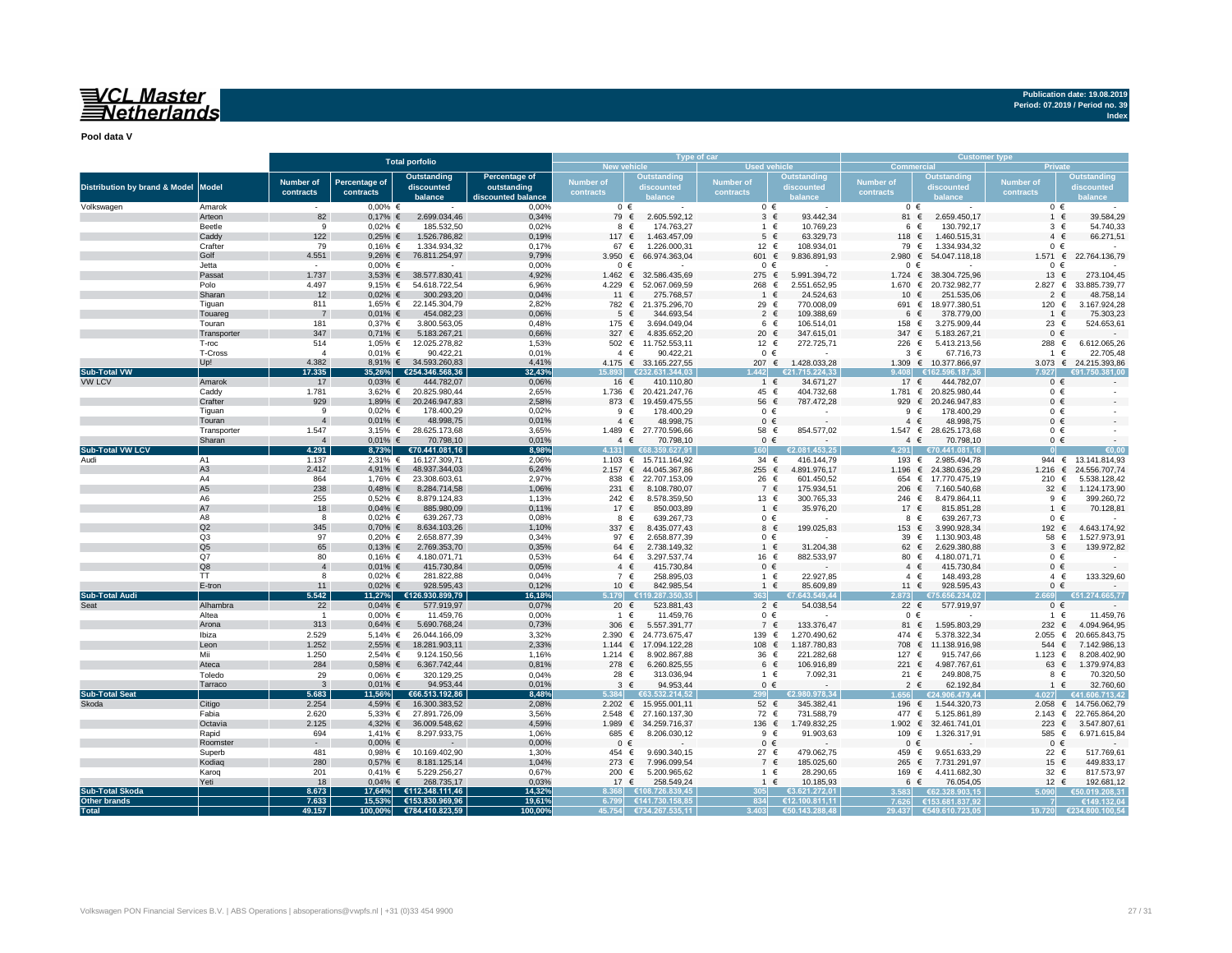![](_page_27_Picture_0.jpeg)

#### **Pool data VI**

|               |                     | <b>Total portfolio</b>     |                                          |                                                    | <b>Customer type</b> |                                          |                     |                                          |  |  |
|---------------|---------------------|----------------------------|------------------------------------------|----------------------------------------------------|----------------------|------------------------------------------|---------------------|------------------------------------------|--|--|
|               |                     |                            |                                          | <b>Commercial</b>                                  | <b>Private</b>       |                                          |                     |                                          |  |  |
| Type of car   | Number of contracts | Percentage of<br>contracts | <b>Outstanding</b><br>discounted balance | Percentage of<br>outstanding<br>discounted balance | Number of contracts  | <b>Outstanding</b><br>discounted balance | Number of contracts | <b>Outstanding</b><br>discounted balance |  |  |
| New vehicles  | 45.754              | 93,08% $\in$               | 734.267.535,11                           | 93,61%                                             | 26.616               | €505.408.225,22                          | 19.138              | €228.859.309,89                          |  |  |
| Used vehicles | 3.403               | 6,92% €                    | 50.143.288.48                            | 6,39%                                              | 2.821                | €44.202.497,83                           | 582                 | €5.940.790,65                            |  |  |
| <b>Total</b>  | 49.157              | 100,00%                    | €784.410.823,59                          | 100,00%                                            | 29.437               | €549.610.723,05                          | 19.720              | €234.800.100,54                          |  |  |

![](_page_27_Figure_7.jpeg)

|                      | <b>Total portfolio</b> |                                   |                                          |                                                    |  |  |  |  |  |  |  |
|----------------------|------------------------|-----------------------------------|------------------------------------------|----------------------------------------------------|--|--|--|--|--|--|--|
| <b>Customer type</b> | Number of contracts    | Percentage of<br><b>contracts</b> | <b>Outstanding</b><br>discounted balance | Percentage of<br>outstanding<br>discounted balance |  |  |  |  |  |  |  |
| Commercial           | 29.437                 | 59,88%                            | €549.610.723,05                          | 70,07%                                             |  |  |  |  |  |  |  |
| Private              | 19.720                 | 40,12%                            | €234.800.100,54                          | 29,93%                                             |  |  |  |  |  |  |  |
| <b>Total</b>         | 49.157                 | 100,00%                           | €784.410.823,59                          | 100,00%                                            |  |  |  |  |  |  |  |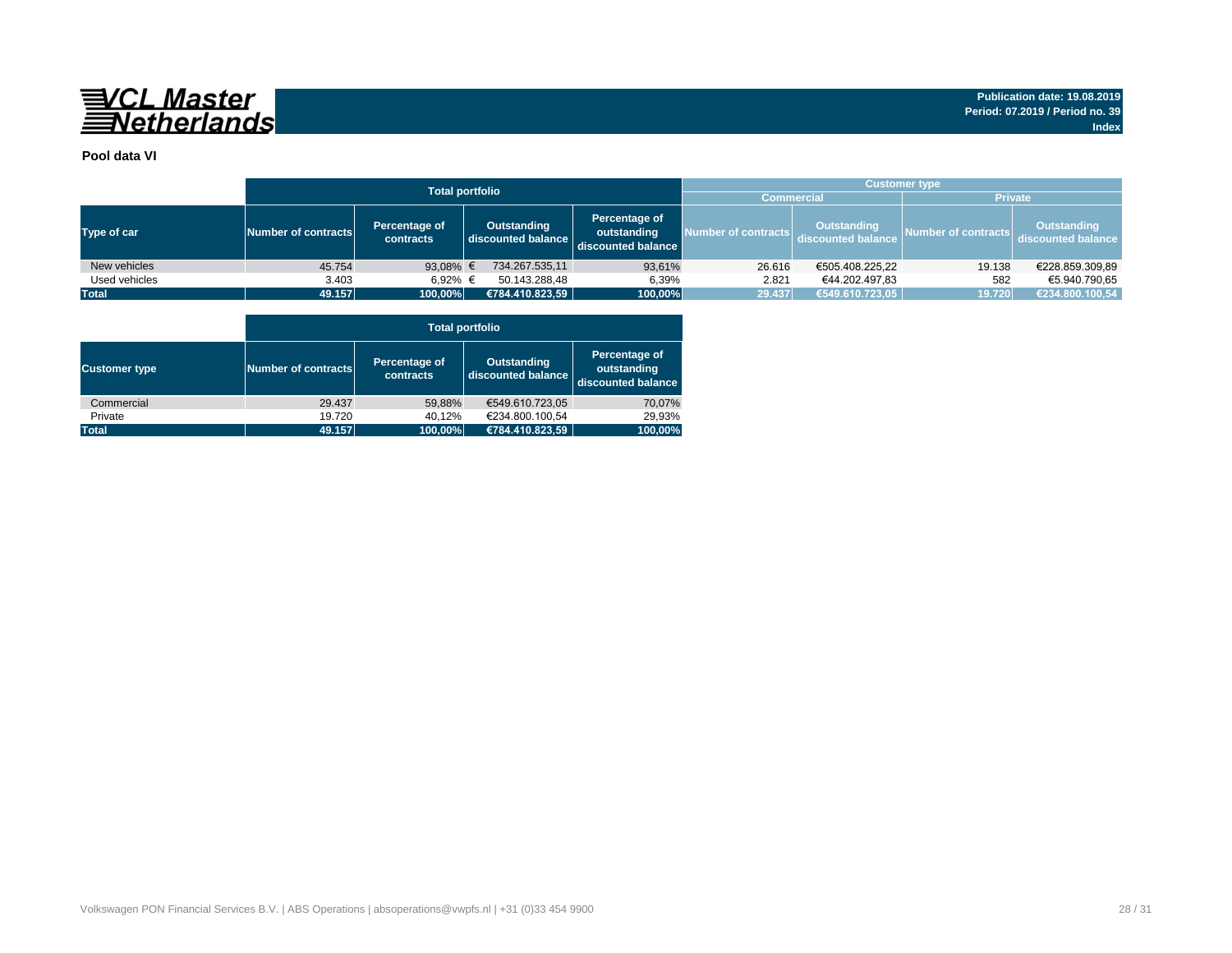![](_page_28_Picture_0.jpeg)

**Pool data VII**

|                                   | <b>Total porfolio</b>  |                            |                                      |                                                              |                               | Type of car                                 |                                      |                                             | <b>Customer type</b>          |                                             |                               |                                             |
|-----------------------------------|------------------------|----------------------------|--------------------------------------|--------------------------------------------------------------|-------------------------------|---------------------------------------------|--------------------------------------|---------------------------------------------|-------------------------------|---------------------------------------------|-------------------------------|---------------------------------------------|
|                                   |                        |                            |                                      |                                                              |                               | <b>New vehicle</b>                          |                                      | <b>Used vehicle</b>                         |                               | <b>Commercial</b>                           | <b>Private</b>                |                                             |
| <b>Distribution by motor type</b> | Number of<br>contracts | Percentage of<br>contracts | Outstanding<br>discounted<br>balance | <b>Percentage of</b><br>outstanding<br>discounted<br>balance | Number of<br><b>contracts</b> | <b>Outstanding</b><br>discounted<br>balance | <b>Number of</b><br><b>contracts</b> | <b>Outstanding</b><br>discounted<br>balance | <b>Number of</b><br>contracts | <b>Outstanding</b><br>discounted<br>balance | <b>Number of</b><br>contracts | <b>Outstanding</b><br>discounted<br>balance |
| EA189 (unfixed)                   | 212                    | 0,43%                      | 1.733.562,73                         | 0,22%                                                        | 190                           | €1.580.648,97                               | 22 <sub>1</sub>                      | €152.913,76                                 | 204                           | €1.663.626,11                               |                               | €69.936,62                                  |
| Other                             | 48.945                 | 99,57%                     | € 782.677.260,86                     | 99,78%                                                       | 45.564                        | €732.686.886,14                             | 3.381                                | €49.990.374,72                              | 29.233                        | €547.947.096,94                             | 19.712                        | €234.730.163,92                             |
| <b>Total</b>                      | 49.157                 |                            | $100,00\%$ € 784.410.823,59          | 100,00%                                                      |                               | 45.754 $\in$ 734.267.535,11                 | $3.403$ :                            | $E = 50.143.288,48$                         |                               | 29.437 € 549.610.723,05                     |                               | 19.720 € 234.800.100,54                     |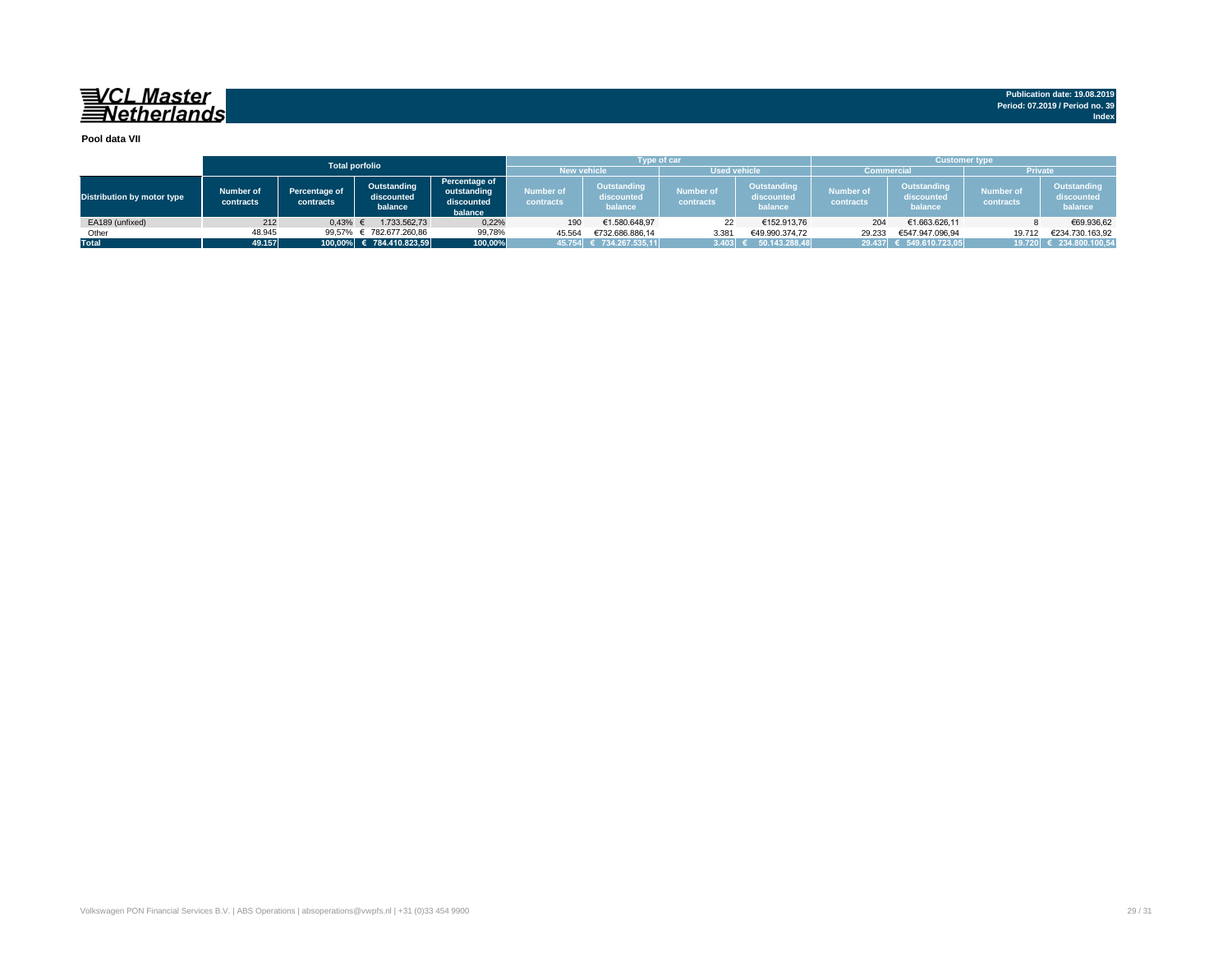![](_page_29_Picture_0.jpeg)

### **Prepayments**

| <b>Reporting period</b>  | <b>Unscheduled payments</b> | <b>Discounted balance as of</b><br>previous period | <b>Periodic CPR</b> | <b>Annualised CPR</b> |
|--------------------------|-----------------------------|----------------------------------------------------|---------------------|-----------------------|
| Pool cut                 |                             |                                                    |                     |                       |
| 31-5-2016                | €498.994,73                 | €254.509.899,87                                    | 0,196%              | 2,328%                |
| 30-6-2016                | €90.546,38                  | €255.186.298,49                                    | 0,035%              | 0,425%                |
| 31-7-2016                | €630.907,72                 | €346.248.092,83                                    | 0,182%              | 2,165%                |
| 31-8-2016                | €149.257,83                 | €347.052.186,47                                    | 0,043%              | 0,515%                |
| 30-9-2016                | €118.674,28                 | €409.005.121,41                                    | 0,029%              | 0,348%                |
| 31-10-2016<br>30-11-2016 | €200.293,91<br>€145.231,57  | €408.532.596,90<br>€443.219.201,18                 | 0,049%<br>0,033%    | 0,587%<br>0,393%      |
| 31-12-2016               | €149.774,20                 | €443.088.269,96                                    | 0,034%              | 0,405%                |
| 31-1-2017                | €427.650,04                 | €444.454.906,82                                    | 0,096%              | 1,149%                |
| 28-2-2017                | €161.859,45                 | €444.520.828,63                                    | 0,036%              | 1,149%                |
| 31-3-2017                | €198.635,00                 | €518.870.496,20                                    | 0,038%              | 0,458%                |
| 30-4-2017                | €198.635,00                 | €519.662.281,03                                    | 0,044%              | 0,522%                |
| 31-5-2017                | €203.476,68                 | €519.617.330,16                                    | 0,039%              | 0,469%                |
| 30-6-2017                | €215.892,12                 | €563.390.649,12                                    | 0,038%              | 0,459%                |
| 31-7-2017<br>31-8-2017   | €278.939,02<br>€260.693,26  | €563.447.253,24<br>€564.451.015,23                 | 0,050%<br>0,046%    | 0,592%<br>0,553%      |
| 30-9-2017                | €260.638,06                 | €564.886.419,96                                    | 0,046%              | 0,552%                |
| 31-10-2017               | €371.540,38                 | €607.195.061,29                                    | 0,061%              | 0,732%                |
| 30-11-2017               | €357.595,85                 | €608.264.526,13                                    | 0,059%              | 0,703%                |
| 31-12-2017               | €213.238,36                 | €607.738.186,77                                    | 0,035%              | 0,420%                |
| 31-1-2018                | €266.863,21                 | €610.261.221,40                                    | 0,044%              | 0,420%                |
| 28-2-2018                | €207.806,81                 | €609.188.553,59                                    | 0,034%              | 0,409%                |
| 31-3-2018                | €258.848,87                 | €678.577.121,56                                    | 0,038%              | 0,457%                |
| 30-4-2018<br>31-5-2018   | €220.346,99<br>€317.533,76  | €679.633.121,94<br>€679.383.368,60                 | 0,032%<br>0,047%    | 0,388%<br>0,559%      |
| 30-6-2018                | €332.395,70                 | €682.057.744,59                                    | 0,049%              | 0,583%                |
| 31-7-2018                | €428.306,84                 | €681.400.871,05                                    | 0,063%              | 0,752%                |
| 31-8-2018                | €298.903,00                 | €729.483.449,68                                    | 0,041%              | 0,491%                |
| 30-9-2018                | €291.001,82                 | €730.002.930,35                                    | 0,040%              | 0,477%                |
| 31-10-2018               | €438.303,29                 | €729.555.472,11                                    | 0,060%              | 0,719%                |
| 30-11-2018               | €336.082,11                 | €731.216.477,16                                    | 0,046%              | 0,550%                |
| 31-12-2018               | €422.275,50                 | €779.821.185,54                                    | 0,054%              | 0,648%                |
| 31-1-2019                | €345.901,49                 | €781.505.597,23<br>€782.044.708,56                 | 0,044%              | 0,530%                |
| 28-2-2019<br>31-3-2019   | €422.923,33<br>€295.964,97  | €781.771.047,50                                    | 0,054%<br>0,038%    | 0,647%<br>0,453%      |
| 30-4-2019                | €321.329,93                 | €783.576.363,56                                    | 0,041%              | 0,491%                |
| 31-5-2019                | €441.659,75                 | €783.039.102,35                                    | 0,056%              | 0,675%                |
| 30-6-2019                | €267.669,44                 | €785.165.375,75                                    | 0.034%              | 0,408%                |
| 31-7-2019                | €496.207,88                 | €784.328.413,73                                    | 0,063%              | 0,757%                |
| 31-8-2019                |                             |                                                    |                     |                       |
| 30-9-2019                |                             |                                                    |                     |                       |
| 31-10-2019<br>30-11-2019 |                             |                                                    |                     |                       |
| 31-12-2019               |                             |                                                    |                     |                       |
| 31-1-2020                |                             |                                                    |                     |                       |
| 29-2-2020                |                             |                                                    |                     |                       |
| 31-3-2020                |                             |                                                    |                     |                       |
| 30-4-2020                |                             |                                                    |                     |                       |
| 31-5-2020                |                             |                                                    |                     |                       |
| 30-6-2020                |                             |                                                    |                     |                       |
| 31-7-2020<br>31-8-2020   |                             |                                                    |                     |                       |
| 30-9-2020                |                             |                                                    |                     |                       |
| 31-10-2020               |                             |                                                    |                     |                       |
| 30-11-2020               |                             |                                                    |                     |                       |
| 31-12-2020               |                             |                                                    |                     |                       |
| 31-1-2021                |                             |                                                    |                     |                       |
| 28-2-2021                |                             |                                                    |                     |                       |
| 31-3-2021                |                             |                                                    |                     |                       |
| 30-4-2021<br>31-5-2021   |                             |                                                    |                     |                       |
| 30-6-2021                |                             |                                                    |                     |                       |
| 31-7-2021                |                             |                                                    |                     |                       |
| 31-8-2021                |                             |                                                    |                     |                       |
| 30-9-2021                |                             |                                                    |                     |                       |
| 31-10-2021               |                             |                                                    |                     |                       |
| 30-11-2021               |                             |                                                    |                     |                       |
| 31-12-2021               |                             |                                                    |                     |                       |
| 31-1-2022                |                             |                                                    |                     |                       |
| 28-2-2022<br>31-3-2022   |                             |                                                    |                     |                       |
| 30-4-2022                |                             |                                                    |                     |                       |
|                          |                             |                                                    |                     |                       |
|                          |                             |                                                    |                     |                       |
|                          |                             |                                                    |                     |                       |
|                          |                             |                                                    |                     |                       |

The annualised constant prepayment rate (CPR) of the underlying receivables based upon the most recent periodic CPR. Periodic CPR is equal to the total unscheduled principal received in the most recent period divided by the start of period principal balance. This is then annualised as follows:

1-((1-Periodic CPR)^number of periods in a year)